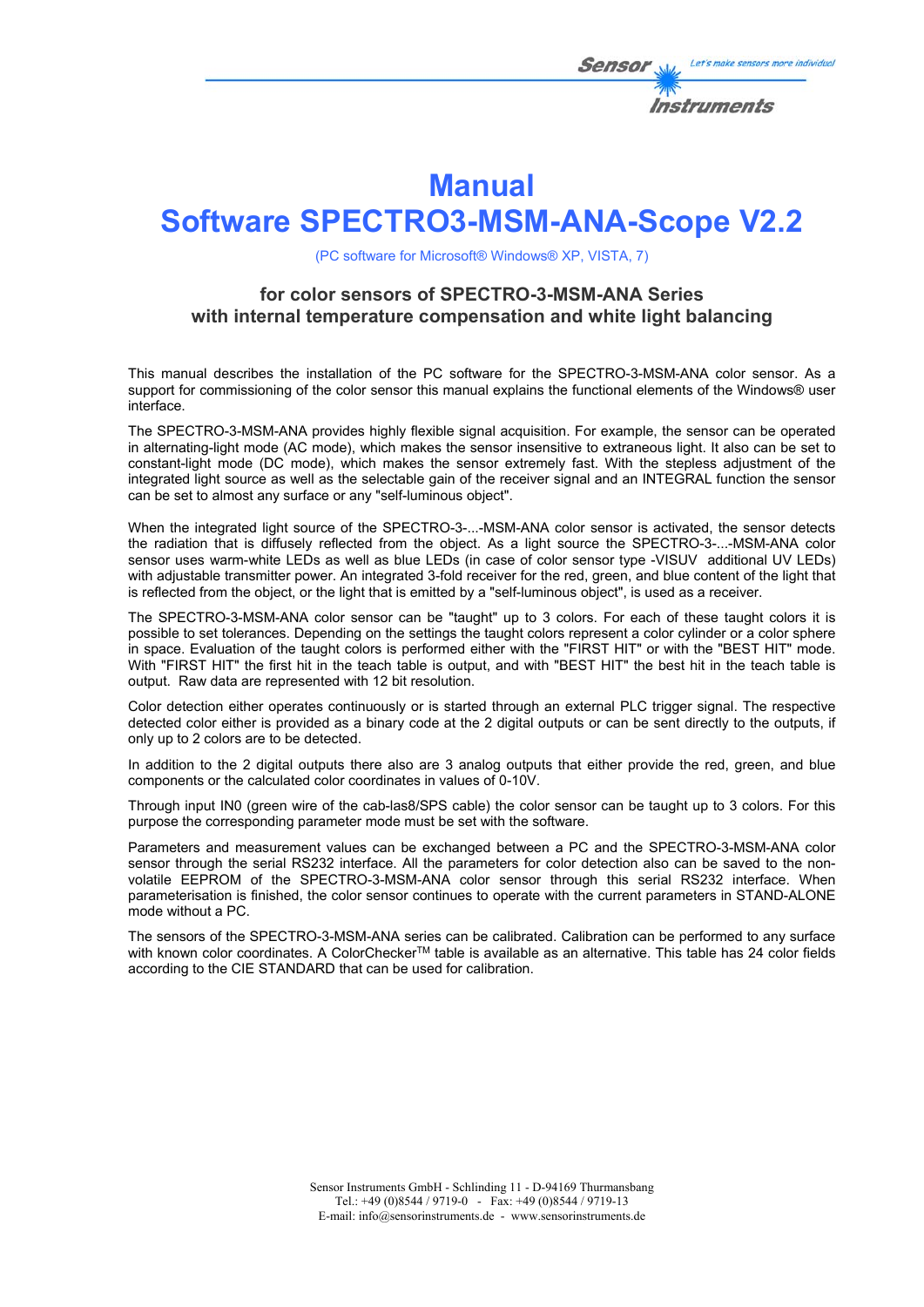

#### **Contents**  $\mathbf 0$

|                |                       | Page                                                                      |  |
|----------------|-----------------------|---------------------------------------------------------------------------|--|
| $\mathbf{1}$ . |                       |                                                                           |  |
| 2.             |                       |                                                                           |  |
|                | 2.1                   |                                                                           |  |
|                | 2.2                   | Tab PARA1, button SEND, GET, GO, STOP (parameterization, data exchange) 7 |  |
|                | 2.3                   |                                                                           |  |
|                | 2.4                   |                                                                           |  |
|                | 2.5                   |                                                                           |  |
|                | 2.6                   |                                                                           |  |
|                | 2.7<br>2.7.1<br>2.7.2 |                                                                           |  |
|                | 2.8                   |                                                                           |  |
| 3.             |                       |                                                                           |  |
| 4.             |                       |                                                                           |  |
| 5.             |                       |                                                                           |  |
| 6.             |                       |                                                                           |  |

| <b>Shortcuts:</b> |                 |
|-------------------|-----------------|
| SFND              | F9              |
| <b>GFT</b>        | F10             |
| GO                | F11             |
| <b>STOP</b>       | F <sub>12</sub> |

 $\overline{1}$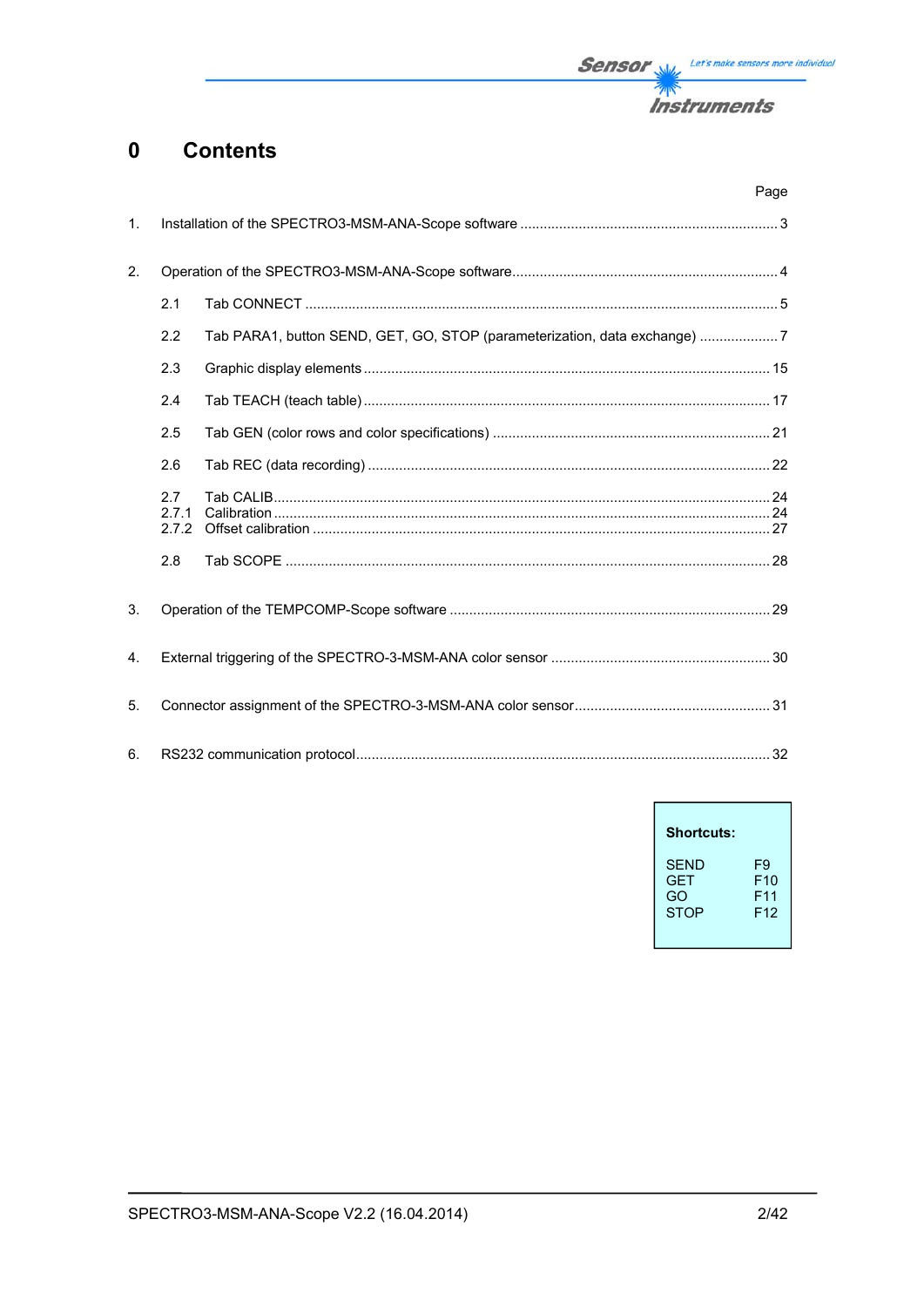

# **1. Installation of the SPECTRO3-MSM-ANA-Scope software**

The following requirements must be fulfilled for successful installation of the SPECTRO3-MSM-ANA-Scope software:

- Microsoft® Windows® XP, VISTA, 7
- IBM PC AT or compatible
- VGA graphics
- Microsoft-compatible mouse
- CD-ROM drive
- Serial RS232 interface at the PC or USB slot
- Cable **cab-las4/PC** for the RS232 interface or **cab-las4/USB** for USB slot

The SPECTRO3-MSM-ANA-Scope software can only be installed under Windows. Windows must therefore be started first, if it is not yet running.

Please install the software as described below:

| $\mathbf{1}$ . | The software can be installed directly from the installation CD-ROM. To install the software,<br>start the SETUP program in the SOFTWARE folder of the CD-ROM.                                                                                                                                      |
|----------------|-----------------------------------------------------------------------------------------------------------------------------------------------------------------------------------------------------------------------------------------------------------------------------------------------------|
| 2.             | The installation program displays a dialog and suggests to install the software in the<br>C:\"FILENAME" directory on the hard disk. You may accept this suggestion with OK or<br>[ENTER], or you may change the path as desired. Installation is then performed automatically.                      |
| 3.             | During the installation process a new program group for the software is created in the Windows<br>Program Manager. In the program group an icon for starting the software is created<br>automatically. When installation is successfully completed the installation program displays<br>"Setup OK". |
| 4.             | After successful installation the software can be started with a left mouse button double-click on<br>the icon.                                                                                                                                                                                     |

Windows® is a trademark of the Microsoft Corp. VGA™ is a trademark of the International Business Machines Corp.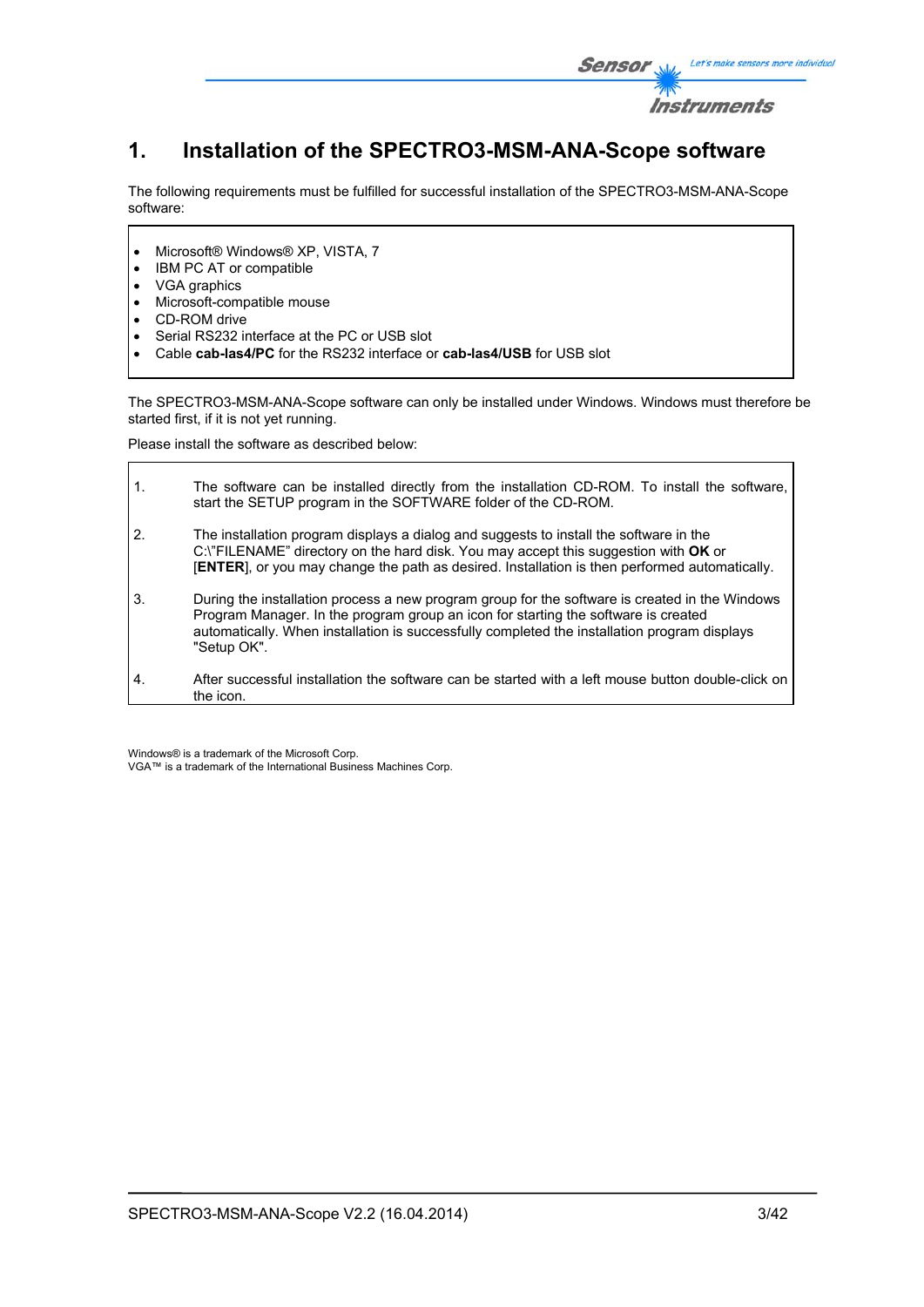

### **Please read this chapter first before you start to adjust and parameterise the SPECTRO-3-MSM-ANA color sensor.**

When the SPECTRO3-MSM-ANA-Scope software is started, the following window appears on the Windows interface:

| SPECTRO3 MSM ANA Scope V2.2<br>$\begin{array}{c c c c c c} \hline \multicolumn{3}{c }{\mathbf{C}} & \multicolumn{3}{c }{\mathbf{X}} \end{array}$                                                                                                                                                                                                                                                                                                                                                                                                                                                                                                                                    |                                                                                                                                                                                                                                                                                                                                            |                                                                                                                                                                                                                                       |  |  |  |
|-------------------------------------------------------------------------------------------------------------------------------------------------------------------------------------------------------------------------------------------------------------------------------------------------------------------------------------------------------------------------------------------------------------------------------------------------------------------------------------------------------------------------------------------------------------------------------------------------------------------------------------------------------------------------------------|--------------------------------------------------------------------------------------------------------------------------------------------------------------------------------------------------------------------------------------------------------------------------------------------------------------------------------------------|---------------------------------------------------------------------------------------------------------------------------------------------------------------------------------------------------------------------------------------|--|--|--|
| SPECTRO3 MSM ANA Scope V2.2                                                                                                                                                                                                                                                                                                                                                                                                                                                                                                                                                                                                                                                         |                                                                                                                                                                                                                                                                                                                                            |                                                                                                                                                                                                                                       |  |  |  |
| <b>REC</b><br><b>CALIB</b><br><b>SCOPE</b><br><b>GEN</b><br>PARA1<br><b>CONNECT</b><br><b>TEACH</b>                                                                                                                                                                                                                                                                                                                                                                                                                                                                                                                                                                                 | a*<br>XYZ CSPACE<br>C SPACE 3D<br>0.00                                                                                                                                                                                                                                                                                                     | $\times$ 1<br>$\overline{0}$ $\overline{Y}$<br>$\overline{0}$<br>Z <sub>1</sub><br>$\overline{0}$                                                                                                                                     |  |  |  |
| 650<br>POWER (pm)<br>1111111111111<br>500<br>1000<br>$\mathbf{a}$<br>$AMP6$ $\blacktriangledown$<br>LED MODE<br><b>DC</b><br>GAIN<br>$\blacktriangledown$<br>2048<br><b>INTEGRAL</b><br><b>AVERAGE</b><br>▼<br>$\overline{CALB}$ FCAL $\blacktriangledown$<br>$L^*a^*b^*$<br>C SPACE<br>$\vert \mathbf{v} \vert$<br><b>XYZ</b><br>ANALOG OUTMODE<br>$\blacktriangledown$<br>$ZOOM$ $x1$<br><b>CONT</b><br>ANA OUT<br>▼<br>DIGITAL OUTMODE<br><b>DIRECT HI</b><br>$\blacktriangledown$<br>MAXCOL-No.<br>1<br><b>INTLIM</b><br>$\mathbf{0}$<br><b>BEST HIT</b><br><b>EVALUATION MODE</b><br>TRIGGER CONT<br>$OFF$ $\Psi$<br><b>EXTEACH</b><br>$\Gamma$ RAM<br><b>SEND</b><br>GO<br>EE | $541.0 -$<br>$a^* / b^*$<br>$b^*$<br>0.00<br>$400.0 -$<br>L*<br>$300.0 -$<br>0.00<br>$200.0 -$<br>$100.0 -$<br>$-1.0 - 1.$<br>400.0 541.0<br>200.0<br>$-1.0$<br>delta E<br>$541.0 -$<br>$a^*/l^*$<br>$-1.00$<br>C-No:<br>$400.0 -$<br>$\mathbf{0}$<br>$300.0 -$<br>$200.0 -$<br>$100.0 -$<br>$-1.0 - 1.$<br>400.0 541.0<br>200.0<br>$-1.0$ | 1-<br>XYZ<br>1.<br>$0 -$<br>$\mathbf{0}$<br>$\mathbf{0}$<br>$-0-$<br>$-0-$<br>-1-<br>$-1 -$<br>100<br>Ω<br>$541.0 -$<br>$b^*/l^*$<br>$400.0 -$<br>$300.0 -$<br>$200.0 -$<br>$100.0 -$<br>$-1.0 - 1$<br>400.0 541.0<br>200.0<br>$-1.0$ |  |  |  |
| <b>STOP</b><br><b>GET</b><br>$F$ FILE                                                                                                                                                                                                                                                                                                                                                                                                                                                                                                                                                                                                                                               | <b>COMMUNICATION PORT</b><br>$\mathbf{1}$                                                                                                                                                                                                                                                                                                  | SPECTRO3 MSM ANA V2.2<br>9/Apr/2014                                                                                                                                                                                                   |  |  |  |

The window size and position will be the same as when the software was last closed. A double-click with the right mouse button e.g. under the minimise symbol places the window centrally in its original size.

If a connection is not established automatically, e.g. if no sensor is connected, the software can be run in OFFLINE mode. In offline mode it only is possible to exchange parameters with a file on a storage medium, which often is helpful for the purpose of analysing parameter files.

If a sensor is connected and a connection still cannot be established, either the SCOPE version (program at the PC) and the firmware version (program in the sensor) do not match, or the interface to the sensor must be correctly configured.

If different Scope and firmware versions should be the problem, please get the Scope version that matches the firmware from your supplier.

The interface configuration is described in the CONNECT tab chapter.

**Pressing the right mouse button on an individual element will call up a short help text.** 

Let's make sensors more individual

Instruments

Sensor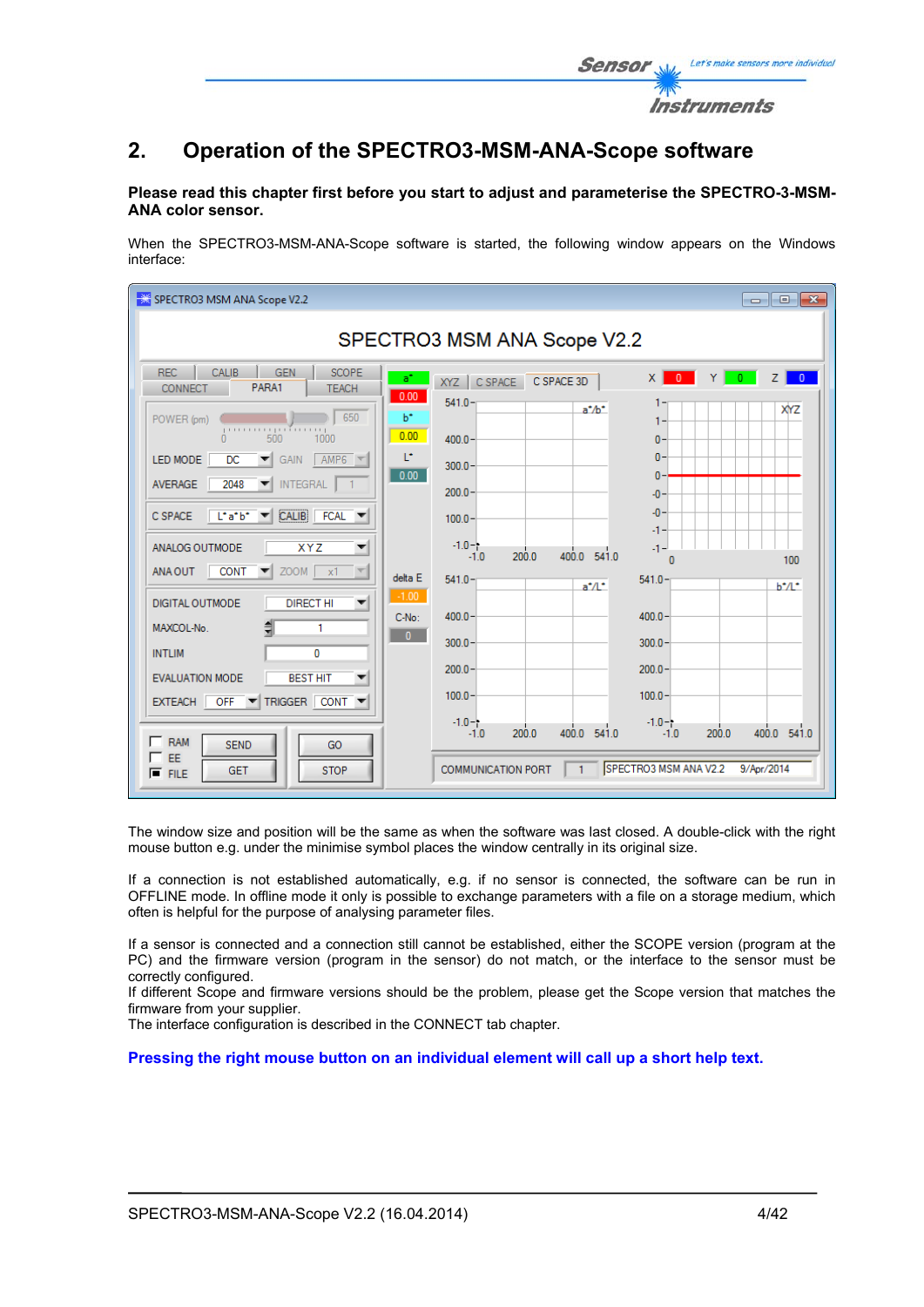# **2.1 Tab CONNECT**

| CONNECT                                                                        |  |  |  |
|--------------------------------------------------------------------------------|--|--|--|
| COMMUNICATION PROTOCOL<br><b>RS232</b>                                         |  |  |  |
| SELECT COM PORT [1256]<br>1                                                    |  |  |  |
| <b>SELECT BAUDRATE</b><br>115200                                               |  |  |  |
| TRY TO CONNECT                                                                 |  |  |  |
| TRY TO CONNECT!<br>FIRMWARE STRING                                             |  |  |  |
| <b>ACCEPT</b><br>CHANGE<br>GEN. HW<br>BAUDRATE<br>SETTINGS<br><b>INFO FILE</b> |  |  |  |
| INSERT A PANEL ID                                                              |  |  |  |
|                                                                                |  |  |  |
| COMMUNICATION PROTOCOL   TCP/IP                                                |  |  |  |
| IP ADRESS (xxx.xxx.xxx.xxx) OR HOST NAME                                       |  |  |  |
| 192.168.3.151                                                                  |  |  |  |
| 10001<br>PORT NUMBER (Default 10001)                                           |  |  |  |

#### **CONNECT:**

Pressing the **CONNECT** tab opens a window for selecting and configuring the interface.

The **COMMUNICATION PROTOCOL** function field is used for selecting either an **RS232** or a **TCP/IP** protocol.

If **RS232** is selected, a port from 1 to 256 can be selected with **SELECT COM PORT**, depending on which port the sensor is connected to.

The sensor operates with a set baudrate that can be modified with **CHANGE BAUDRATE** (see below). The sensor and the user interface both must operate with the same baudrate. At the user interface the baudrate is set with **SELECT BAUDRATE**. If after starting the software should not automatically establish a connection, the correct baudrate can be found with **SELECT BAUDRATE**.

If an adaptor is used, the **COM PORT** number can be determined by way of the hardware manager in the system control panel.

If the sensor should communicate through a local area network, an RS232 to Ethernet adaptor will be needed. This adapter makes it possible to establish a connection to the sensor with the **TCP/IP** protocol.

The network adaptors that are available from us are based on the Lantronix XPort module. For parameterising these adapters (assigning of an IP address, setting of the Baud rate of 19200) please download the "DeviceInstaller" software that is provided free of charge by Lantronix at http://www.lantronix.com/. DeviceInstaller is based on Microsoft's ".NET" framework. Detailed operating instructions for the "DeviceInstaller" software also are available from Lantronix.

In order to establish a connection to the adaptor, its IP address or HOST name must be entered in the field **IP ADDRESS (xxx.xxx.xxx.xxx) OR HOST NAME**. The DROP DOWN menu (down arrow) shows the last 10 IP addresses that were used. An address from this list can be directly selected by clicking on the respective item. The DROP DOWN list is saved and is thus always available when the software is closed.

The **PORT NUMBER** for the XPort-based network adaptors is 10001. This port number must not be changed.

When you press the **TRY TO CONNECT** button, the software tries to establish a connection with the set parameters. The communication status is shown in the display field. If the sensor answers with its FIRMWARE ID, the set connection type can be accepted by pressing **ACCEPT SETTINGS**. You will then be returned to the **PARA** tab. If you get a **TIMEOUT** message, the software could not establish a connection to the sensor. In this case please check if the interface cable is correctly connected, if the sensor is supplied with power, and if the set parameters are correct.

If a connection has been accepted by pressing **ACCEPT SETTINGS**, the software starts automatically with these settings when called the next time.

**DISCONNECT** disconnects the connection between sensor and PC. The software then switches to OFFLINE mode, where it is only possible to exchange parameters with a file on a storage medium.



**ATTENTION !**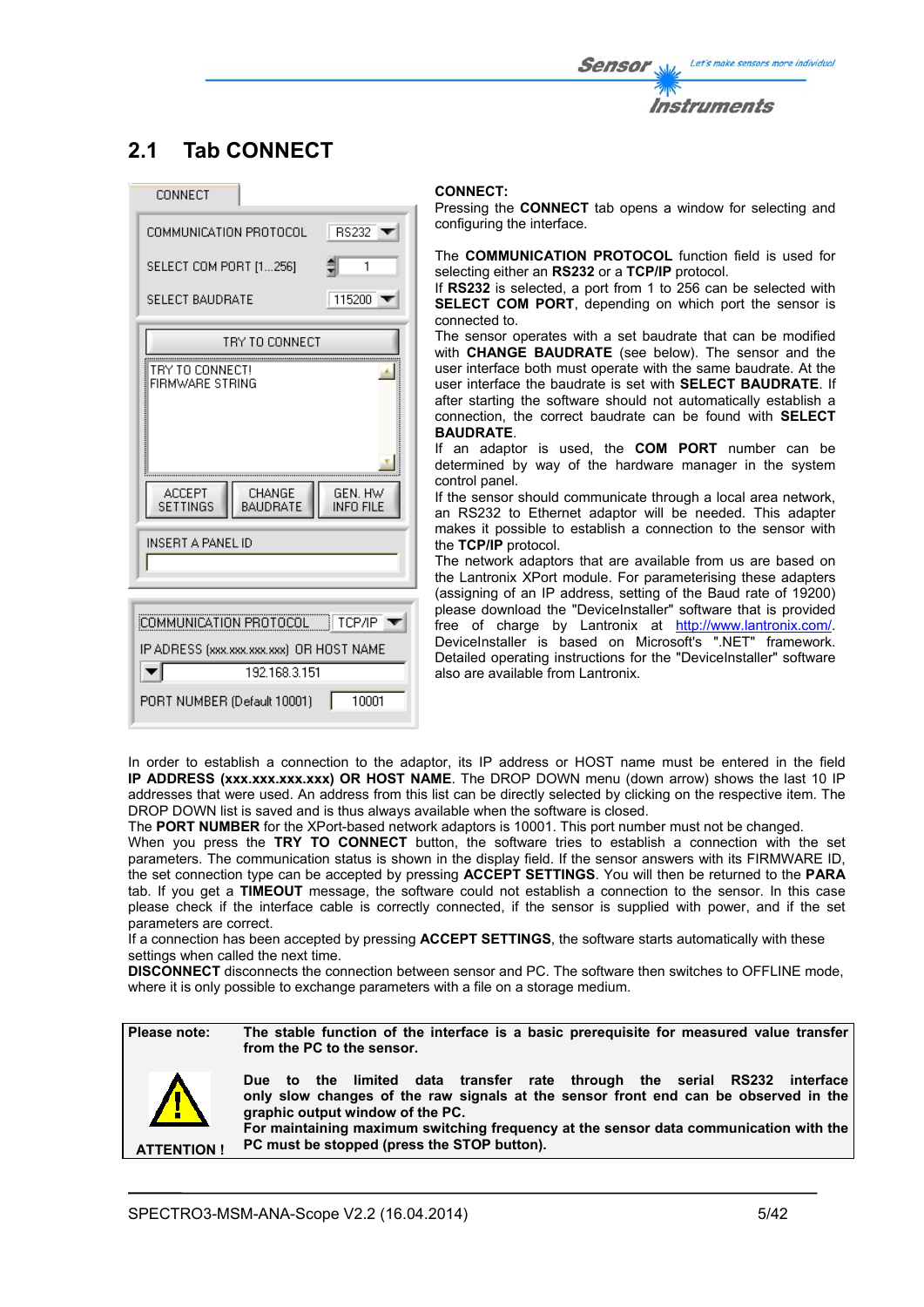

| COMMUNICATION PROTOCOL                                               | <b>RS232</b>                |  |
|----------------------------------------------------------------------|-----------------------------|--|
| SELECT COM PORT [1256]                                               | ₿<br>3                      |  |
| <b>SELECT BAUDRATE</b>                                               | 115200                      |  |
| TRY TO CONNECT                                                       | <b>DISCONNECT</b>           |  |
| TRY TO CONNECT!<br>Firmware version<br>Serial number of sensor       |                             |  |
| <b>CHANGE</b><br><b>ACCEPT</b><br><b>SETTINGS</b><br><b>BAUDRATE</b> | <b>GEN. HW</b><br>INFO FILE |  |

**RS232** 

57600

**GEN. HW<br>INFO FILE** 

 $RS232$ 

Ŕ

 $\overline{\phantom{0}}$ 

 $\blacktriangle$ 

 $\pmb{\mathrm{v}}$ 

GEN. HW

**INFO FILE** 

57600

**DISCONNECT** 

**DISCONNECT** 

₿ 3  $\overline{\phantom{a}}$ 

 $\overline{\phantom{a}}$ 

画

COMMUNICATION PROTOCOL

SELECT COM PORT [1...256]

**SELECT BAUDRATE** 

TRY TO CONNECT

**TRY TO CONNECT!** 

Firmware version Serial number of sensor

ACCEPT<br>SETTINGS

**COMMUNICATION PROTOCOL** 

SELECT COM PORT [1...256]

SELECT BALIDRATE

TRY TO CONNECT **TRY TO CONNECT** 

Firmware version erial number of sensor

**ACCEPT** 

**SETTINGS** 

CHANGE BAUDRATE The baudrate for data transfer through the RS232 interface can be set by means of the **SELECT BAUDRATE** drop down menu and **CHANGE BAUDRATE** function field.

If the baudrate should be changed, a connection must first be established by clicking on **TRY TO CONNECT**.

The **CHANGE BAUDRATE** button will then be active.

Now a new baudrate can be selected under **SELECT BAUDRATE**.

A click on **CHANGE BAUDRATE** sends the new baudrate information to the sensor.

When the new baudrate information has been successfully sent, the sensor operates with the new baudrate. A window will pop up, prompting you to select **EEPROM** and then to press **SEND**. After a hardware reset the new baudrate only will be used when **EEPROM** and **SEND** have been pressed.

A click on **ACCEPT SETTINGS** saves the current interface settings, which will then be automatically set when the software is restarted.

HARDWARE INI FILE HAS BEEN SAVED  $\mathbb{A}$ lтn d:\Mist\HardwareInitialFile.ini **ACCEPT** CHANGE<br>BAUDRATE GEN. HW<br>INFO FILE SETTINGS

ATTENTION !!! CONFIRM NEW BAUDRATE

CHANGE

**BAUDRATE** 

A click on the **GEN. HW INFO FILE** generates a file in which all the important sensor data are stored in encrypted form.

This file can be sent to the manufacturer for diagnostic purposes.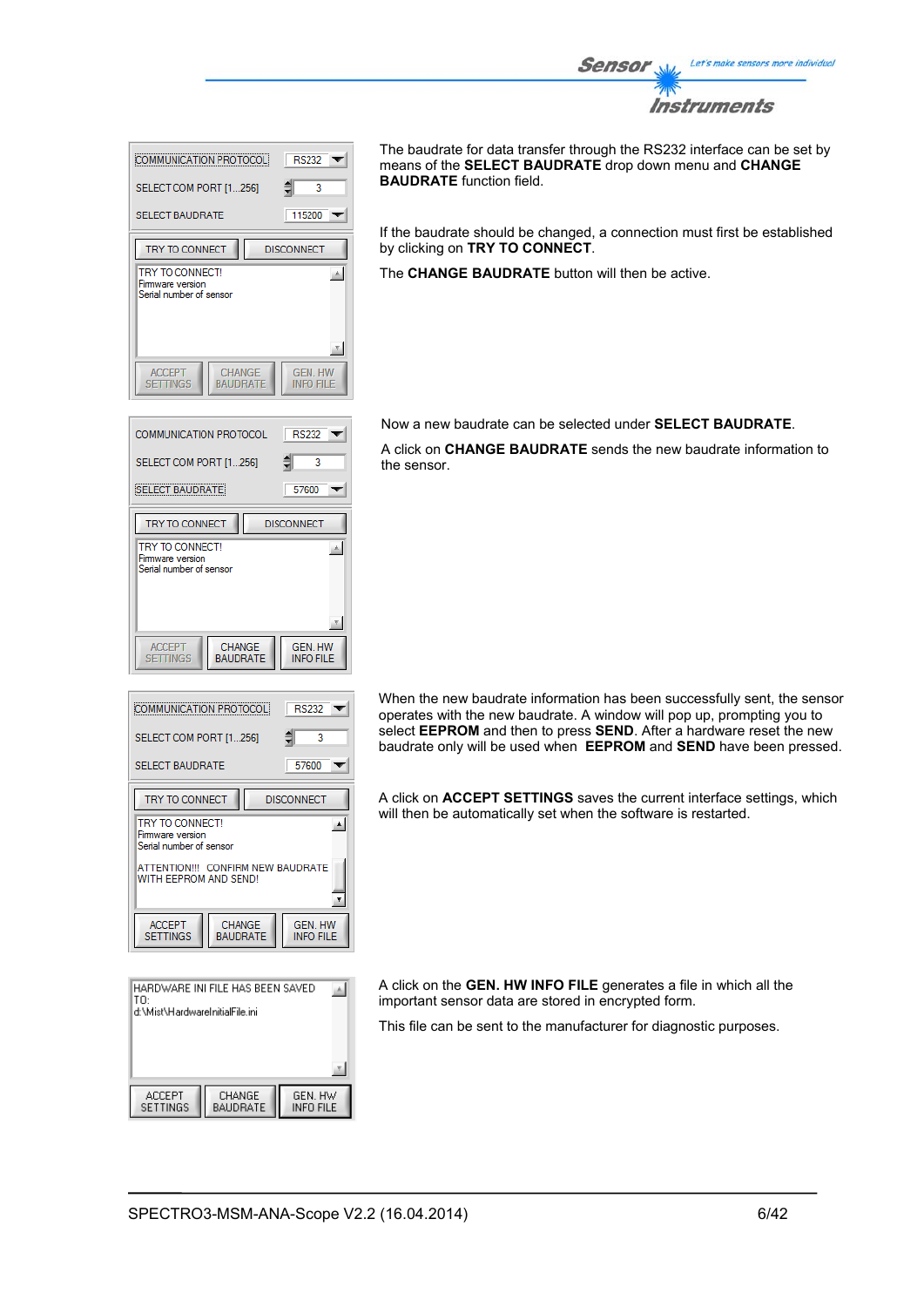

# **2.2 Tab PARA1, button SEND, GET, GO, STOP**



#### **PARA1:**

Pressing the **PARA1** tab opens a window for setting the sensor parameters.

#### **ATTENTION!**

**A change of the parameter function groups only becomes effective at the sensor after actuation of the SEND button in the MEM function field!** 

#### **SEND [F9]:**

When the **SEND** button is clicked (or shortcut key button F9 is pressed), all the currently set parameters are transferred between PC and sensor. The target of the respective parameter transfer is determined by the selected button (**RAM, EEPROM,** or **FILE**).

#### **GET [F10]:**

The currently set values can be interrogated from the sensor by clicking on the **GET** button (or with shortcut key button F10). The source of data exchange is determined by the selected button (**RAM**, **EEPROM**, or **FILE**).

#### **RAM:**

After a click on the **SEND** button the current parameters are written into the **RAM** memory of the sensor, or they are read from the **RAM** by clicking on the **GET** button, i.e. these parameters are lost when the voltage at the sensor is switched off.

### **EEPROM:**

After a click on the **SEND** button the current parameters are written into the non-volatile memory of the **EEPROM** in the sensor, or they are read from the **EEPROM** by clicking on the **GET** button, i.e. the parameters in the internal **EEPROM** are stored when the voltage at the sensor is switched off.

#### **FILE:**

After pressing **SEND**, the current parameters can be written to a selectable file on the hard disk. With **GET** parameters can be read from such a file. When the **SEND** or **GET** button is pressed, a dialog box opens for selecting the desired file.

### **GO [F11]:**

A click on this button (or with shortcut key button F11) starts data transfer from the sensor to the PC through the serial RS232 interface.

**SOURCE** is used to select which signals should be shown in the displays and graphs.

#### **STOP [F12]:**

A click on this button (or with shortcut key button F12) stops data transfer from the sensor to the PC through the serial RS232 interface.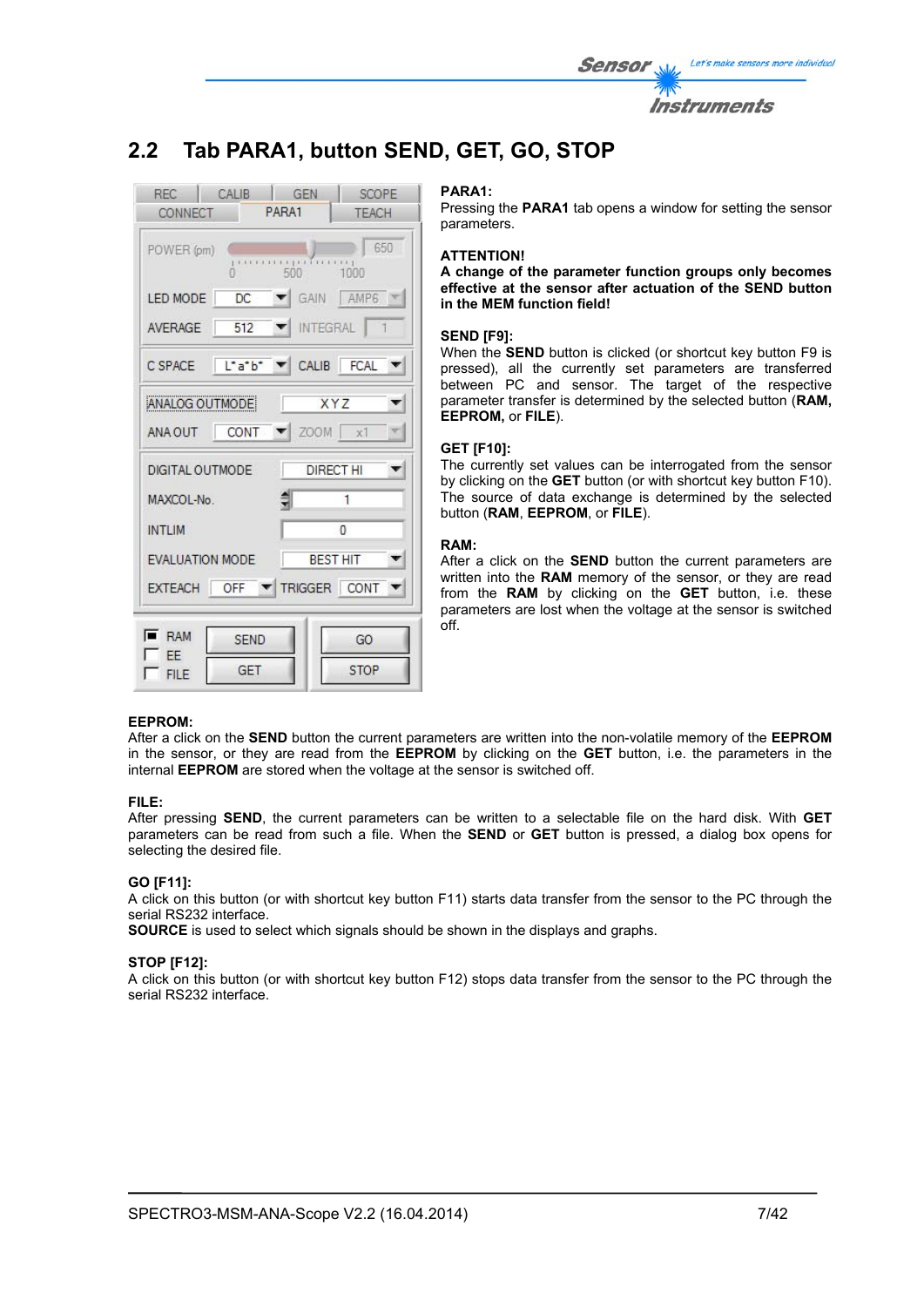| <b>Sensor</b> | Let's make sensors more individual |
|---------------|------------------------------------|
| $\mathcal{W}$ |                                    |
|               | Instruments                        |

| POWER (pm)      |     | ,,,,,,<br>500    | 650<br>,,,,,,<br>1000 |
|-----------------|-----|------------------|-----------------------|
| <b>LED MODE</b> | DC  | <b>GAIN</b><br>▼ | AMP <sub>6</sub>      |
| <b>AVERAGE</b>  | 512 | <b>INTEGRAL</b>  |                       |

#### **POWER:**

The transmitter power is constantly kept at the value set with the **POWER [pm]** slider (recommended operation mode). The **POWER** can be set with the slider or by entering a value in the edit-box. A value of 1000 means full intensity at the transmitter unit, a value of 0 sets the lowest intensity at the transmitter.

**POWER** only is available with **CALIB=OFF**.

#### **LED MODE:**

This item serves for setting the control mode for the integrated light source of the sensor.

**DC:** In this mode the sensor operates extremely fast. Unfortunately the sensor is somewhat sensitive to extraneous light in DC mode, but if the extraneous light source does not directly shine into the sensor's receiver, the signal only is influenced to a very small extent.

**AC:** In this mode the sensor is insensitive to extraneous light, which is achieved by "modulating" the integrated light source, i.e. by turning the light on and off. The extraneous content in the signal is determined in off status and is simply subtracted from the on status.

#### **GAIN:**

This item is used for setting the gain of the receiver in 8 different gain stages (AMP1 to AMP8). **GAIN** should be set such that with a medium **POWER** value the sensor operates in its dynamic range (X,Y,Z between 2750 and 3750).

In **AC** mode, **GAIN** directly influences the scan frequency. The current scan frequency is displayed in the **SCOPE** tab.

**GAIN** only is available with **CALIB=OFF**.

#### **AVERAGE:**

This function field is used for adjusting the number of scanning values (measurement values) over which the raw signal measured at the receiver is averaged. A higher **AVERAGE** default value reduces noise of the raw signals at the receiver unit and there will be a decrease of the maximal available switching frequency of the sensor

#### **INTEGRAL:**

This function field is used to set the number of scan values (measurement values) over which the raw signal measured at the receiver is summed up. This integral function allows the reliable detection even of extremely weak signals. A higher **INTEGRAL** value increases the noise of the raw signals of the receiver unit, and simultaneously decreases the maximum achievable switching frequency of the sensor. **GAIN** only is available with **CALIB=OFF**.

#### **INFO:**

The **POWER** slider, **GAIN** and **INTEGRAL** only are effective with **CALIB = OFF**. Otherwise the sensor operates with the values set in calibration.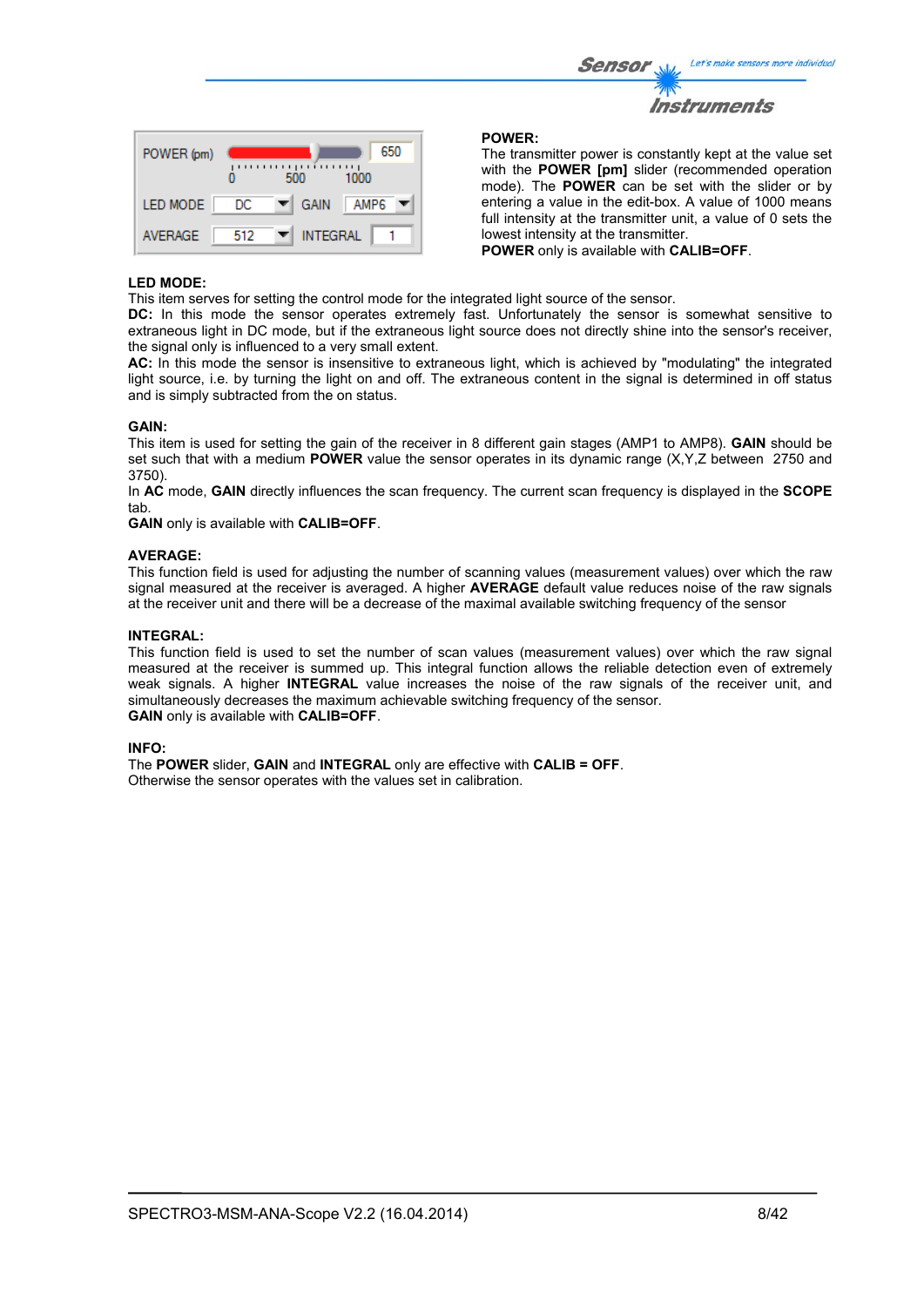

Selection of a color space **(COLOR SPACE)** for the calculation of the color stimulus specification.

Sensor

Let's make sensors more individual

**Instruments** 

#### **x y Y:**

The chromaticity values (chromaticity coordinates) **x, y** are calculated from the tristimulus values X, Y, Z. **x** and **y** define the color, and **Y** is used as a brightness reference (lightness variable).

**C SPACE:** 

| Lightness<br>variable       | $\frac{1}{4096}$                                                 |                                   |
|-----------------------------|------------------------------------------------------------------|-----------------------------------|
| Chromaticity<br>coordinates | $X + Y + Z$                                                      | $y = \frac{X + Y + Z}{X + Y + Z}$ |
| Color difference            | $\Delta E^* = \sqrt{(\Delta x)^2 + (\Delta y)^2 + (\Delta Y)^2}$ |                                   |

#### **L\*a\*b\*:**

The L\*a\*b\* color space (also referred to as the CIELAB space) is one of the uniform color spaces defined by the CIE in 1976.

| Lightness<br>variable       | $L^* = 116 \left(\frac{Y}{Y_n}\right)^{1/3} - 16$                                                  |                                                                                                    |
|-----------------------------|----------------------------------------------------------------------------------------------------|----------------------------------------------------------------------------------------------------|
| Chromaticity<br>coordinates | $a^* = 500 \left[ \left( \frac{x}{x_n} \right)^{1/3} - \left( \frac{y}{x_n} \right)^{1/3} \right]$ | $b^* = 200 \left[ \left( \frac{Y}{Y_n} \right)^{1/3} - \left( \frac{Z}{Z_n} \right)^{1/3} \right]$ |
| Color difference            | $\Delta E^* = \sqrt{(\Delta L^*)^2 + (\Delta a^*)^2 + (\Delta b^*)^2}$                             |                                                                                                    |

## **L\*C\*h\*:**

The L\*C\*h\* color system is based on the same diagram as the L\*a\*b\* system, but polar coordinates are calculated here. In the L\*C\*h\* color system it is not possible to determine teach vectors, which is why **DIGITAL OUTMODE = OFF** is set and disabled.

| Lightness<br>variable | $\frac{1}{3}$<br>$L^* = 116 \left(\frac{Y}{V}\right)$<br>$-16$ |  |
|-----------------------|----------------------------------------------------------------|--|
| Chroma                | $C^* = \sqrt{(a^*)^2 + (b^*)^2}$                               |  |
| Hue angle             | $h^* = \tan^{-1} \frac{b^*}{a^*}$                              |  |

#### **L\*u\*v\*:**

The L\*u\*v\* color space (also referred to as the CIELUV space) is one of the uniform color spaces defined by the CIE in 1976.

| Lightness<br>variable       | $L^* = 116 \left(\frac{Y}{V}\right)^{1/3} - 16$                                                                                                   |                                                          |
|-----------------------------|---------------------------------------------------------------------------------------------------------------------------------------------------|----------------------------------------------------------|
|                             | $u^* = 13L^*(u' - u_n')$                                                                                                                          | $v^* = 13L^*(v'-v_n')$                                   |
| Chromaticity<br>coordinates | $u' = \frac{4X}{X + 15Y + 3Z} = \frac{4x}{3 - 2x + 12y}$                                                                                          | $v' = \frac{9Y}{X + 15Y + 3Z} = \frac{9y}{3 - 2x + 12y}$ |
|                             | $u_n' = \frac{4X_n}{X_n + 15Y_n + 3Z_n} = \frac{4x_n}{3 - 2x_n + 12y_n}$ $v_n' = \frac{9Y_n}{X_n + 15Y_n + 3Z_n} = \frac{9y_n}{3 - 2x_n + 12y_n}$ |                                                          |
| Color difference            | $\Delta E^* = \sqrt{(\Delta L^*)^2 + (\Delta u^*)^2 + (\Delta v^*)^2}$                                                                            |                                                          |

| X Y Z                                                                      | Tristimulus values XYZ of the specimen.                                                         |
|----------------------------------------------------------------------------|-------------------------------------------------------------------------------------------------|
| Xn Yn Zn                                                                   | Tristimulus values of a perfect reflecting diffuser.                                            |
| $\Lambda$ L <sup>*</sup> $\Lambda$ a <sup>*</sup> $\Lambda$ b <sup>*</sup> | Difference in $L^*$ , $a^*$ , and $b^*$ values between the specimen color and the target color. |
| $\Lambda$ L <sup>*</sup> $\Lambda$ u <sup>*</sup> $\Lambda$ v <sup>*</sup> | Difference in $L*, u*,$ and $v*$ values between the specimen color and the target color.        |
| uʻ vʻ                                                                      | Chromaticity coordinates from the CIE 1976 UCS diagram.                                         |
| $u'n$ $v'n$                                                                | Chromaticity coordinates of a perfect reflecting diffuser.                                      |

SPECTRO3-MSM-ANA-Scope V2.2 (16.04.2014) 9/42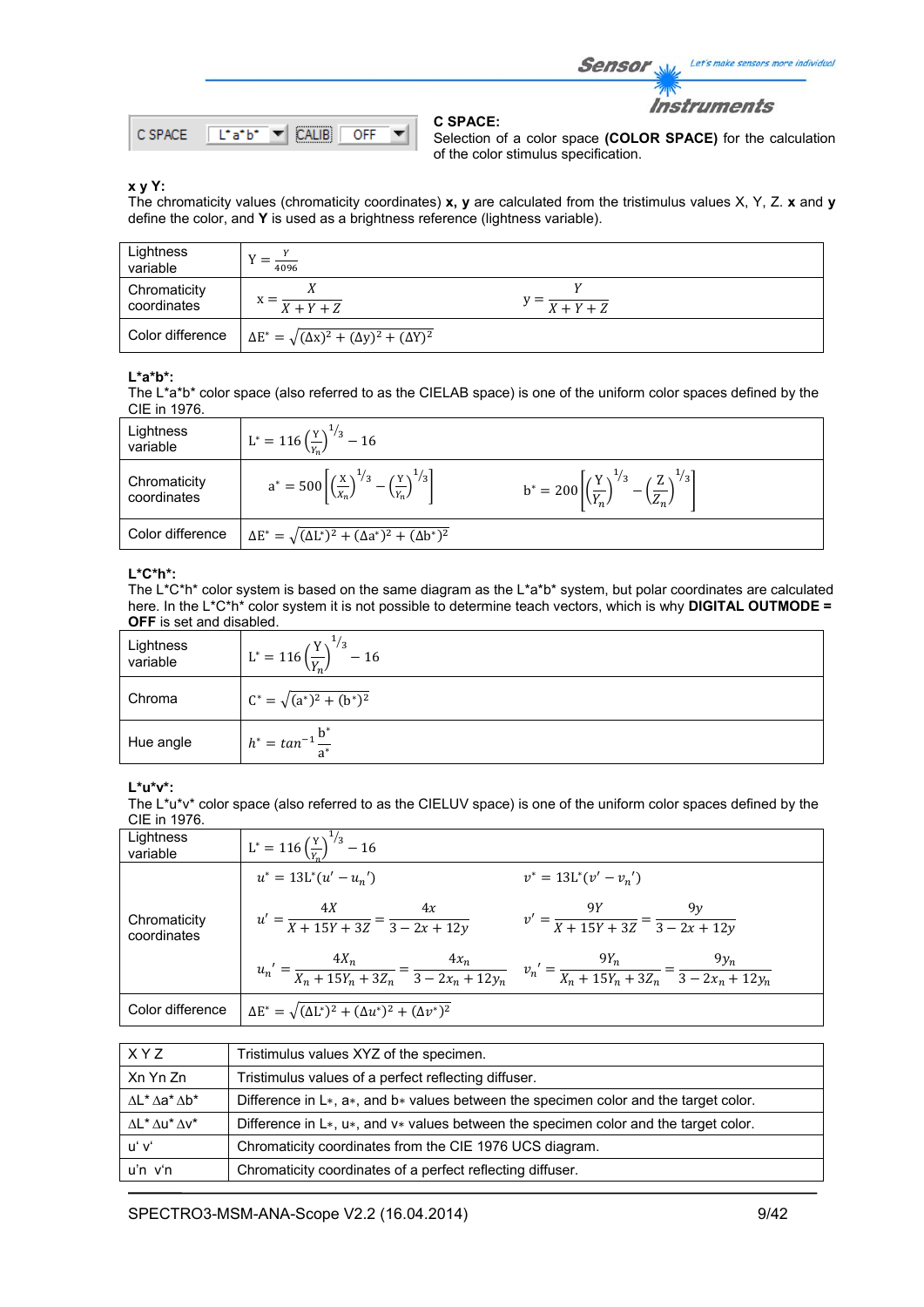

#### with this factory calibration.

As an alternative the user can himself calibrate the sensor to different surfaces (**U**ser **CAL**ibration). If **CALIB=UCAL** is selected, the sensor operates with the calibration made by the user.

With **CALIB=OFF** the sensor operates in "uncalibrated" mode**.** In this mode the sensor is very fast. Both **FCAL** and **UCAL** will slow down the sensor.



#### **ANALOG OUTMODE:**

This function field is used to determine the signals that the sensor provides at its analog outputs.

is set to **FCAL (F**actory **CAL**ibration), the sensor operates

**OFF:** No analog signal is output.

#### **X Y Z:**

The tristimulus values **X, Y, Z** are acquired with 12 bit resolution. The signals therefore may have values between 0 and 4095. At the respective analog outputs these values are provided in a 0 to 10V range.

#### **COLOR SPACE:**

The color coordinates of the selected **C SPACE** are scaled to 12 bit and are output as a voltage from 0 to 10 V at the respective analog outputs.

#### **CS REF:**

When input IN0 is set to HI, the current **C SPACE** color coordinates are saved as 5 V reference values. This means that when the respective current **C SPACE** color value is equal to the reference value, 5 V will be output at the corresponding analog output. If the current value deviates from the reference value, this deviation is output at the corresponding analog output starting from 5 V and amplified by the **ZOOM** factor.

**Example: <b>ZOOM** = x4,  $a^*(reference) = 60$ ,  $a^*(current) = 70 \rightarrow deviation = 10 (1 digit is approx. 2.44mV)$ Output: 5 V+(10 digit \* 32 (zoom) \* 2.44 mV) = approx. 5.78 V.

The reference values are displayed in the graph window under the **C SPACE** tab.

Since the sensor only has one hardware input (IN0) this input possibility is not always available. If, for example, you select **ANA OUT = IN0 LH**, the input already is used for a controlled output of the analog signal and is no longer available for **CS REF**.

Function fields that are not available will either be hidden or deactivated.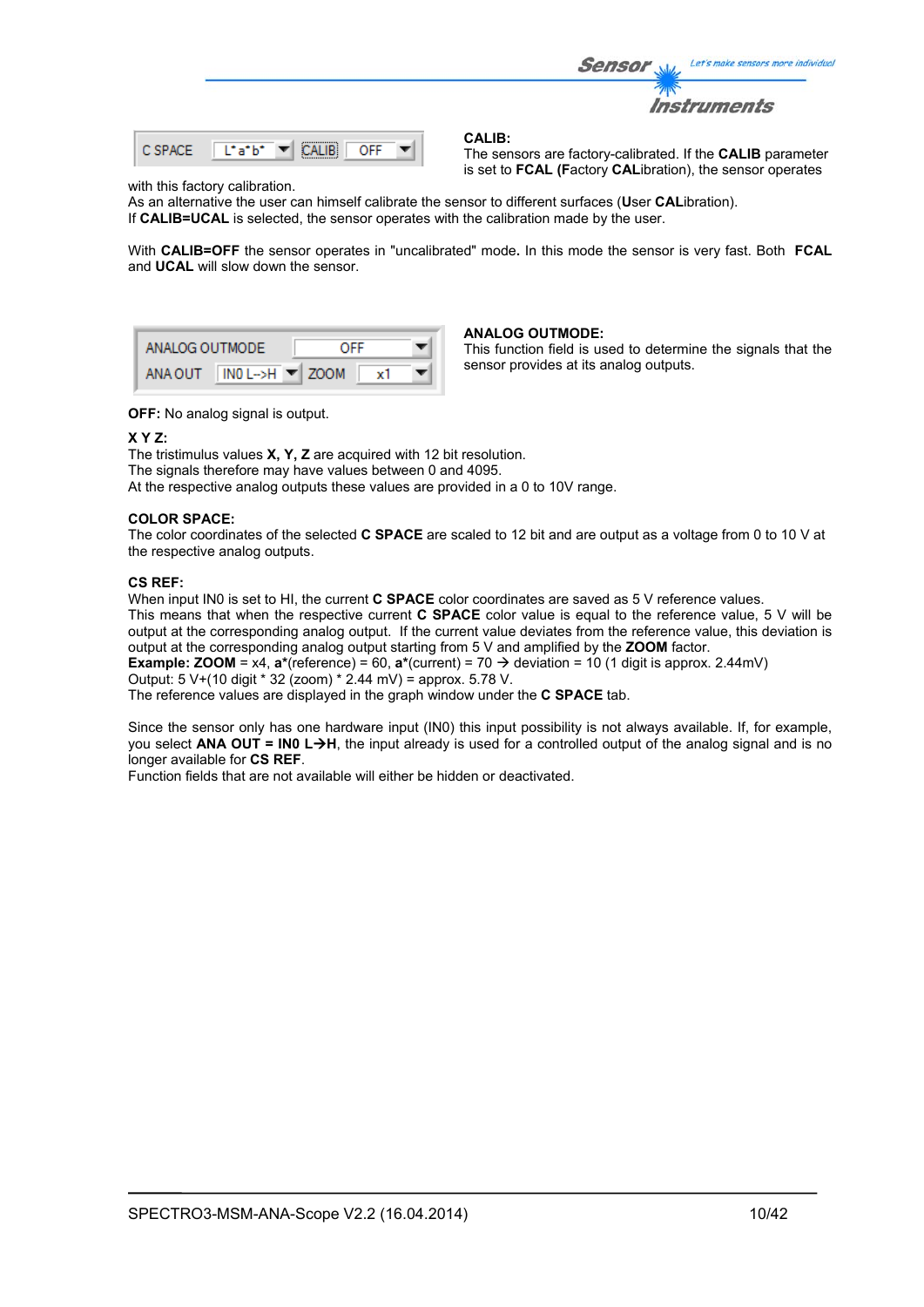Let's make sensors more individual Sensor Instruments **EVALUATION MODE:** In this function field the evaluation mode at the



EVALUATION MO

$$
DE \qquad \boxed{\text{FIRST HIT} \quad \blacktriangleright}
$$



# EVALUATION MODE

**BEST HIT** ۳

| a"       | h*       |       | deltaE |  |
|----------|----------|-------|--------|--|
| 45.69    | 49.29    | 59.99 | 110.00 |  |
| $-51.70$ | 44.97    | 65.33 | 110.00 |  |
| -7.56    | $-11.97$ | 54.32 | 110.00 |  |



# SPECTRO-3-MSM-ANA color sensor can be set.

**FIRST HIT:**

The currently measured color values are compared with the default values in the **TEACH TABLE**, starting with teach-color 0. If in the row-by-row comparison the current color values correspond with the teachparameters entered in the TEACH TABLE, this first "hit" in the TEACH TABLE is displayed as a color number (**C-No.**) and is output at the digital outputs (OUT0 and OUT1) according to the settings of the **OUTMODE** parameter (see **OUTMODE**).

If the current color does not correspond with any of the teach-colors, the color code **C-No.** = 255 will be set ("error status").

**Tip!** This mode is used if only one color is taught, and this color must be checked to avoid "drifting away". With the rising tolerance windows this can be detected very well, and countermeasures can be initiated, if necessary.

**Tip!** Values can be entered in a cell of the table either by double-clicking on the respective cell, or by highlighting the respective cell and then pressing F2 . **Tip!** The teach colors are only activated when the **SEND** button is pressed!

#### **BEST HIT:**

The currently measured color values are compared with the default values in the **TEACH TABLE**, starting with teach-color 0. If in the row-by-row comparison the current color values correspond with several of the teach parameters entered in the color table, the teach parameter that has the shortest distance from the current color value will be a hit.

This "hit" in the TEACH TABLE is displayed as a color number (**C-No.**) and is output at the digital outputs (OUT0 and OUT1) according to the settings of the **OUTMODE** parameter (see **OUTMODE**).

If the current color does not correspond with any of the teach-in colors, the color code **C-No.** = 255 will be set ("error status").

**Tip!** This mode is used if several colors must be separated from each other, and only certain surface fluctuations are allowed.

**Tip!** Since what you are looking for here with several "hits" is the shortest distance of the current color to the centres of the taught colors, the individual tolerance windows (circles) may overlap here. The sensor detects the "**best hit**".

**Tip!** Values can be entered in a cell of the table either by double-clicking on the respective cell, or by highlighting the respective cell and then pressing F2. **Tip!** The teach colors are only activated when the **SEND** button is pressed!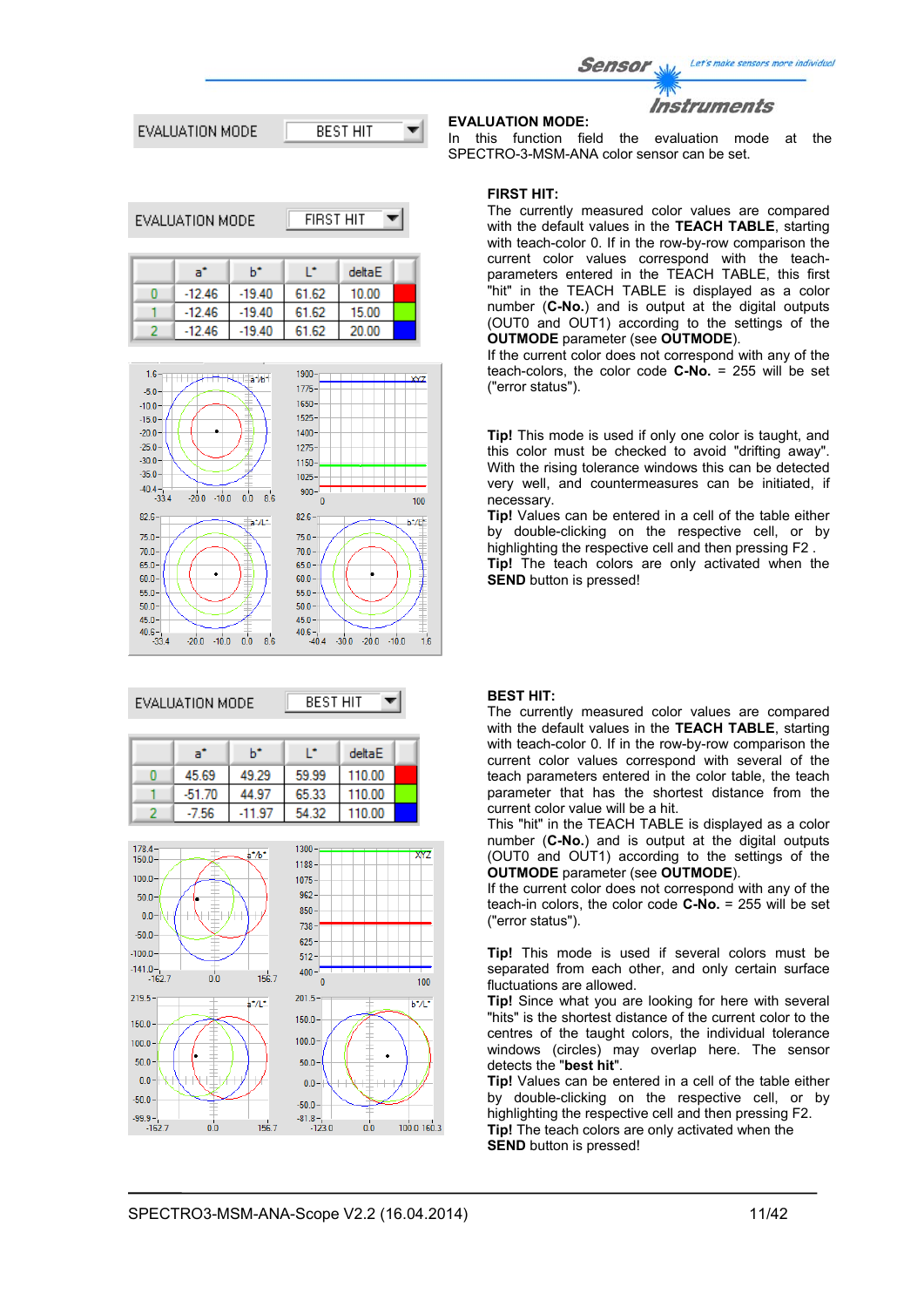

**EXT2:** Same behaviour as in EXT1 mode, with the difference that an error state (color no. = 255) will be output after the trigger input goes to LOW again.

#### **TRANS:**

Same behaviour as in **CONT.** However, in contrast to **CONT** in this mode the transmitter source will be switched off if no trigger event (IN0) is given.

| EXTEACH | OFF   |
|---------|-------|
|         | ✔ OFF |
|         | OΝ    |
|         | STAT1 |
|         | DYN1  |

#### **EXTEACH:**

In all the evaluation modes teaching of a color can be performed externally through IN0.

Sensor

**OFF:** The external TEACH feature is deactivated.

**ON:** The sensor can be taught up to 3 colors through IN0.

In **BEST HIT** evaluation mode teaching through IN0 can be performed to every individual row in the **TEACH TABLE**. With **FIRST HIT** the currently present color is taught to all the rows that are activated with **MAXCOL-No**.

## Select the function **EXTERN TEACH = ON**.

Set the power such that the sensor is not overdriven and that the signal also is not too low.

Select how many colors you want to teach externally.

Click on the **TEACH** tab to change to the **TEACH TABLE**.

Then enter the respective tolerances for the colors you want to teach.

|  | MAXCOL-No. |      |      | 2      |  |  |  |  |  |
|--|------------|------|------|--------|--|--|--|--|--|
|  | a°         | ь    | œ    | deltaE |  |  |  |  |  |
|  | 0.00       | 0.00 | 0.00 | 10.00  |  |  |  |  |  |
|  | 0.00       | 0.00 | 0.00 | 10.00  |  |  |  |  |  |
|  | 0.00       | 0.00 | 0.00 | 0.00   |  |  |  |  |  |



In this example **MAXCOL-No**. = 2 was selected. This means that the sensor should find the color information that is saved in the first 2 rows of the **TEACH TABLE** by way of external teaching through IN0. Since the sensor cannot calculate its **deltaE** tolerances itself, these values must be entered once (in this example 10 in all fields) and together with **MAXCOL-No**. and **EXTEACH = ON** must be saved in the **EEPROM**.

Then select **EE** in the function field, and click on **SEND**. From now on, the PC is no longer necessary, as long as you only wish to teach colors up to the **MAXCOL-No.** and do not want to change the tolerances.

#### **INFO:**

Of course the taught colours can be viewed at any time with the PC.

Colors that are taught are stored in the **EEPROM** of the sensor, i.e. the information will not be lost when the system is turned off.

This function rather is intended for "after-teaching", because the sensor does not automatically adjust its **POWER** value.

Let's make sensors more individual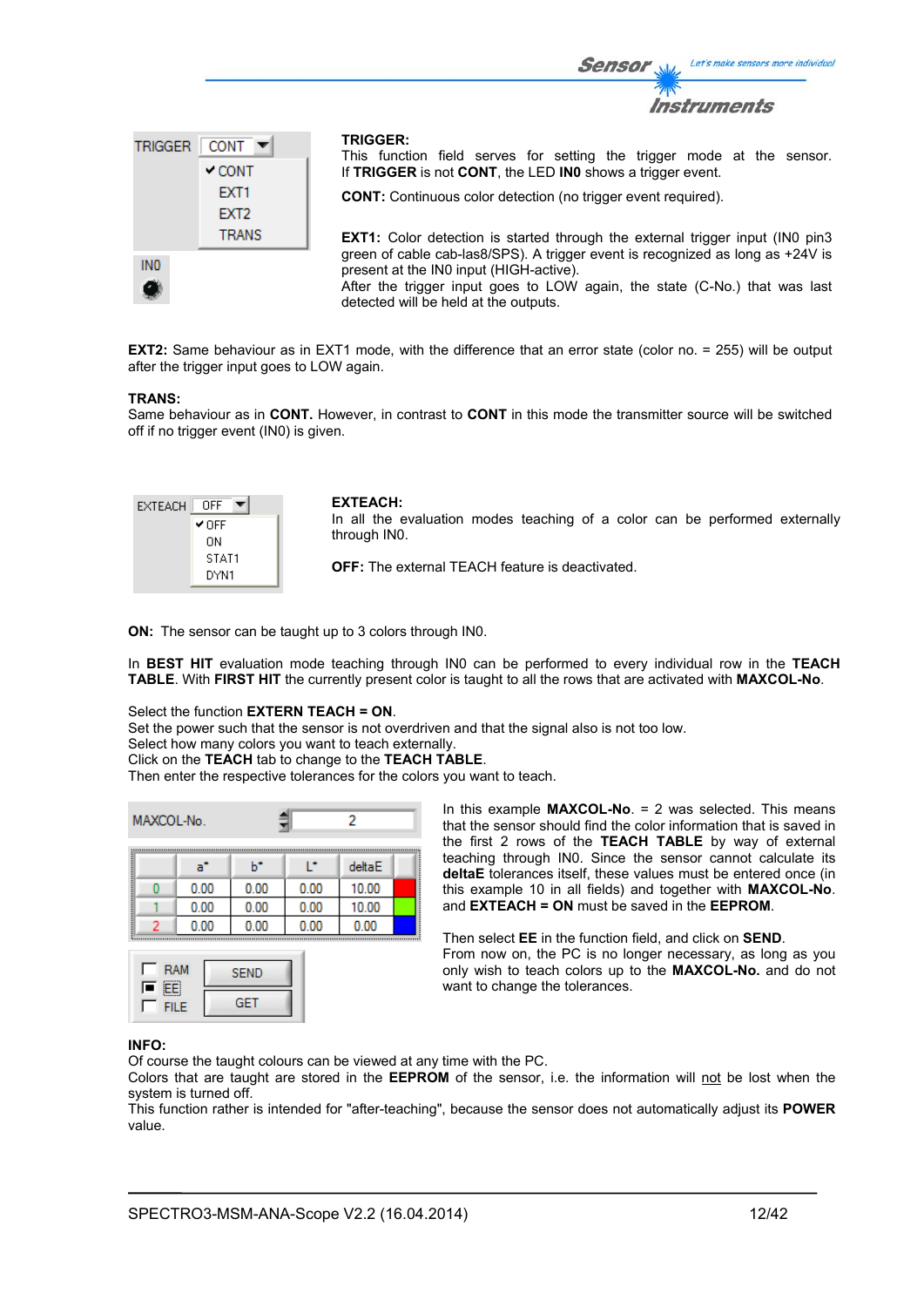### **EXTEACH=ON:**

Before the external teach-process can be started, the color to be taught must be presented to the sensor. The external teach process is started with a positive edge at IN0 (green wire). The outputs OUT0 and OUT1 alternately change their state between 0V and 24V. From now on, the user has a certain number of seconds time to inform the sensor about the position at which the color information (**X Y INT** or **siM**) should be placed in the **TEACH TABLE**. The BUSY window is the time that the user has for informing the sensor about the teach rows. It depends on the value that is set in **MAXCOL-No.** (e.g. approx. 2 seconds when **MAXCOL-No.** = 2).

The first positive edge (start edge 0) selects position 0 in the **TEACH TABLE**. Every additional positive edge selects one position higher (see table below).

#### Example:

If you wish to save the current color to position 3 in the **TEACH TABLE**, the following steps have to be performed:

- 1. Start the external TEACH process with a positive edge (0) at INO  $\rightarrow$  Position 0 is selected.
- 2. Another positive edge (1) selects position 1 in the TEACH TABLE.
- 3. Another positive edge (2) selects position 2 in the TEACH TABLE.
- 4. Another positive edge (3) selects position 3 in the TEACH TABLE.
- 5. The desired position is now selected.
- 6. When the BUSY window is over, the sensor starts the evaluation.
- 7. To teach another color  $\rightarrow$  go to pos. 1

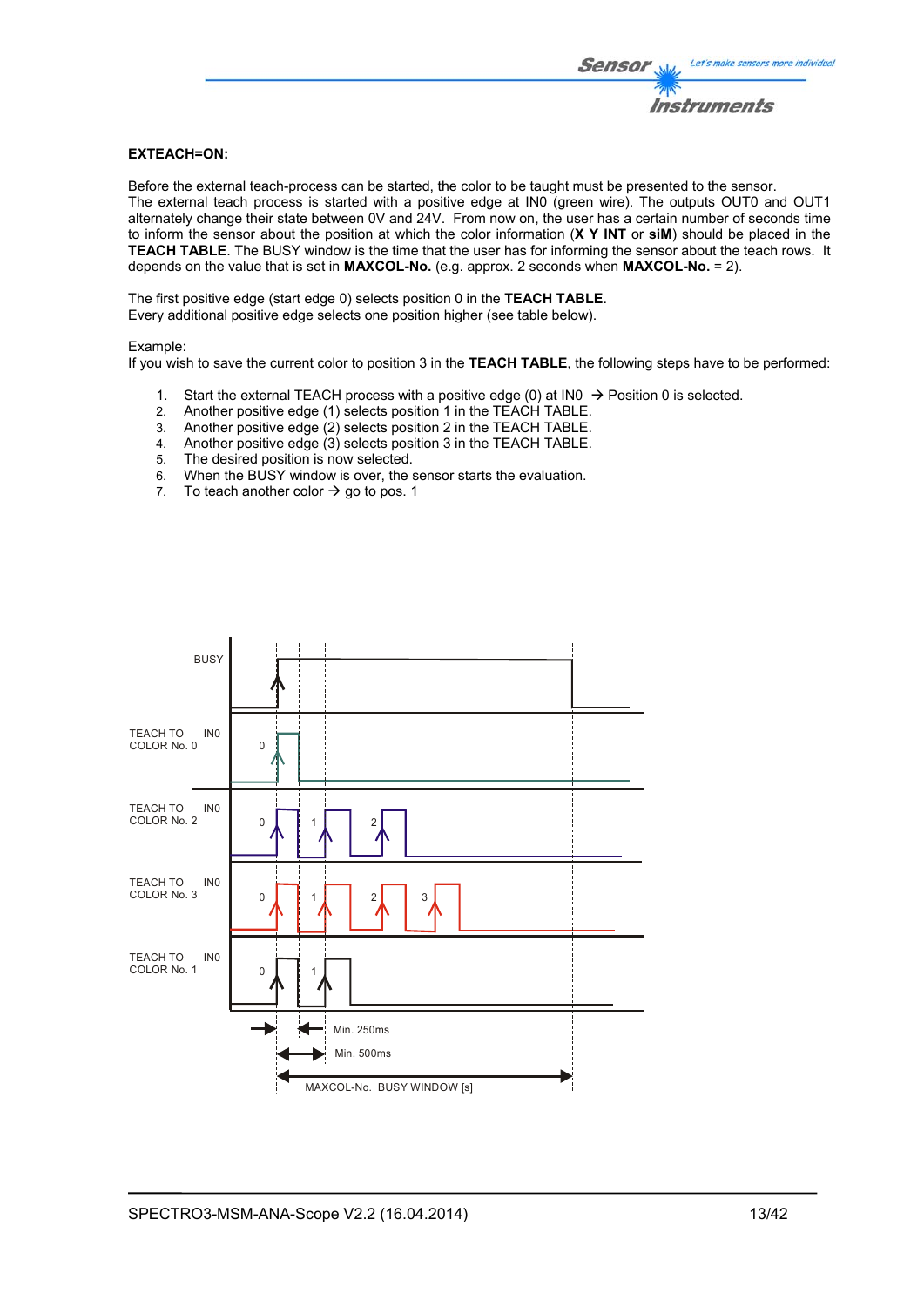|               |  | <b>Sensor</b>  | Let's make sensors more individue                              |
|---------------|--|----------------|----------------------------------------------------------------|
|               |  |                | <b>Instruments</b>                                             |
| <b>INTLIM</b> |  | <b>INTLIM:</b> | An intensity limit ago he got in this sait have 16 the sympany |

An intensity limit can be set in this edit box. If the current a d intensity **(X+Y+Z)/3** arriving at the receiver unit falls below this

limit, color evaluation will no longer be performed, and an error state will be output.

#### **Attention: ERROR STATE if: (X+Y+Z)/3 < INTLIM**

| MAXCOL-No. |  |  |
|------------|--|--|
|------------|--|--|

#### **MAXCOL-No.:**

This function field serves for setting the number of colors to be checked.

#### With **OUTMODE = BINARY** a maximum of 3 colors can be taught.

With **OUTMODE = DIRECT HI** or **DIRECT LO** a maximum of 2 colors can be taught.

The numerical value set here determines the currently possible scanning rate of the color sensor. The less the colors to be checked, the faster the operation of the sensor. The numerical value set here refers to the number of rows (starting with row 0) in the **TEACH TABLE**  $(\rightarrow 2.4$  Tab TEACH TABLE).

| DIGITAL OUTMODE | DIRECT HI |  |
|-----------------|-----------|--|
|                 |           |  |

#### **DIGITAL OUTMODE:**

This group of buttons offers the method of how to control the 2 digital outputs.

### **OFF:**

No digital signal is output. All the corresponding function fields are hidden.

#### **DIRECT:**

In this mode the maximum number of colors to be taught is 2.

If in this row-by-row comparison the current color values correspond with the teach-in parameters entered in the TEACH TABLE, this color in the TEACH TABLE is displayed as a color number (C-No.) and is sent **direct** to the digital outputs (OUT0 and OUT1).

#### **DIRECT HI:**

If **DIRECT HI** is activated, the respective digital output is set to HIGH. If the current color does not correspond with any of the teach-in colors, all digital outputs are set to LOW.

## **DIRECT LO:**

If **DIRECT LO** is activated, the specially digital output is set to LOW, while the other ones are set to HIGH. If the current color does not correspond with any of the teach-in colors, all digital outputs are set to HIGH.

### **BINARY HI:**

If in the row-by-row comparison the current color values correspond with the teach-parameters entered in the color table, this "hit" in the color table is displayed as a color number (C-No.) and is provided at the digital outputs (OUT0 and OUT1) as a **bit pattern**.

A maximum of 3 colors can be taught.

#### **BINARY LO:**

Same function as **BINARY HI,** but the **bit pattern** is output inversely.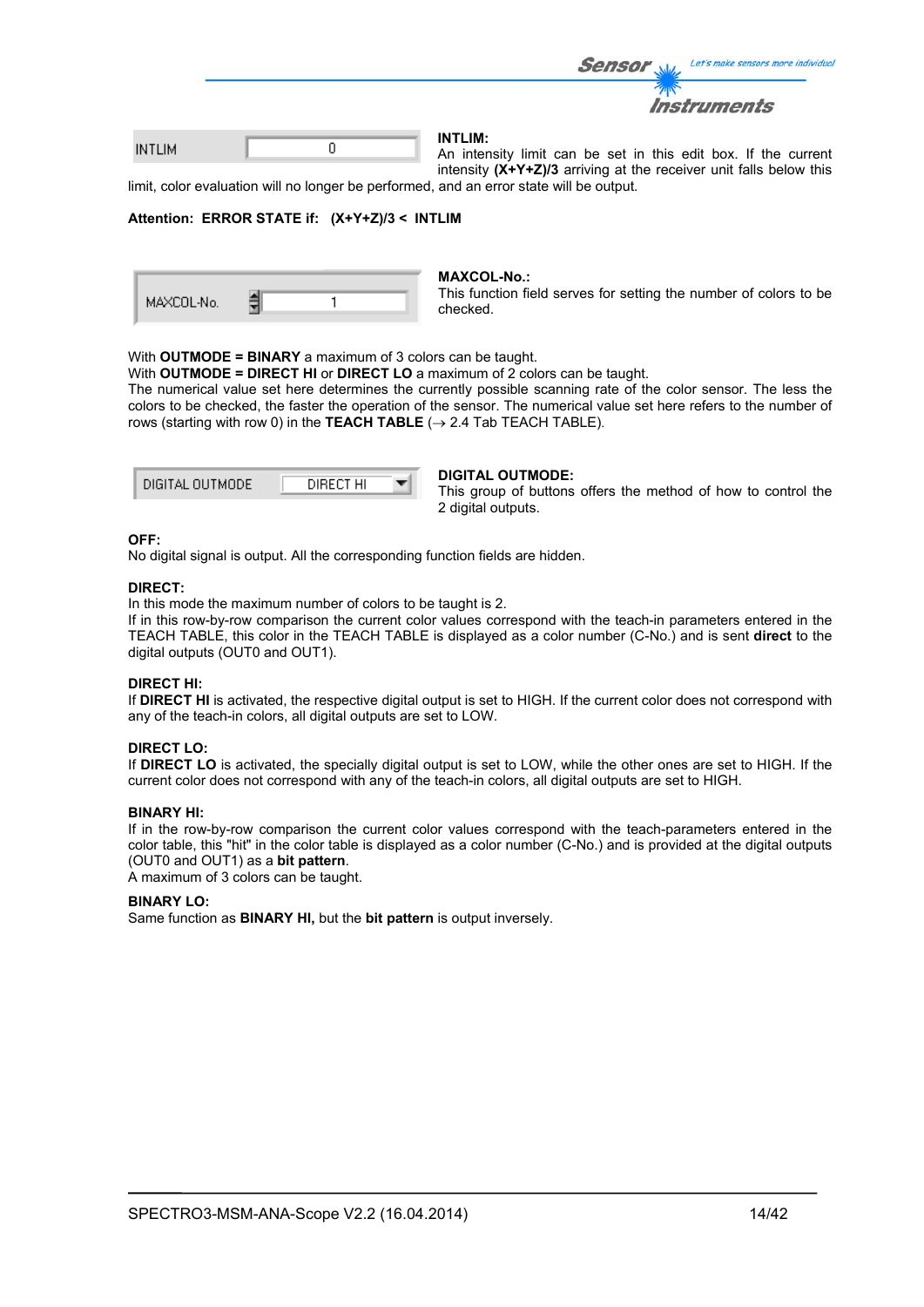

# **2.3 Graphical display elements**

#### Tab **XYZ:**

Display of the current raw signals (tristimulus values) **X, Y, Z** of the 3-fold receiver.



#### Tab **C SPACE:**

Line graph display of the color coordinates of the color space selected under **C SPACE**.



#### Tab **C SPACE 3D:**

Display of the taught color coordinates and of the current color position. For improved representation the color sphere in space is shown from three sides.

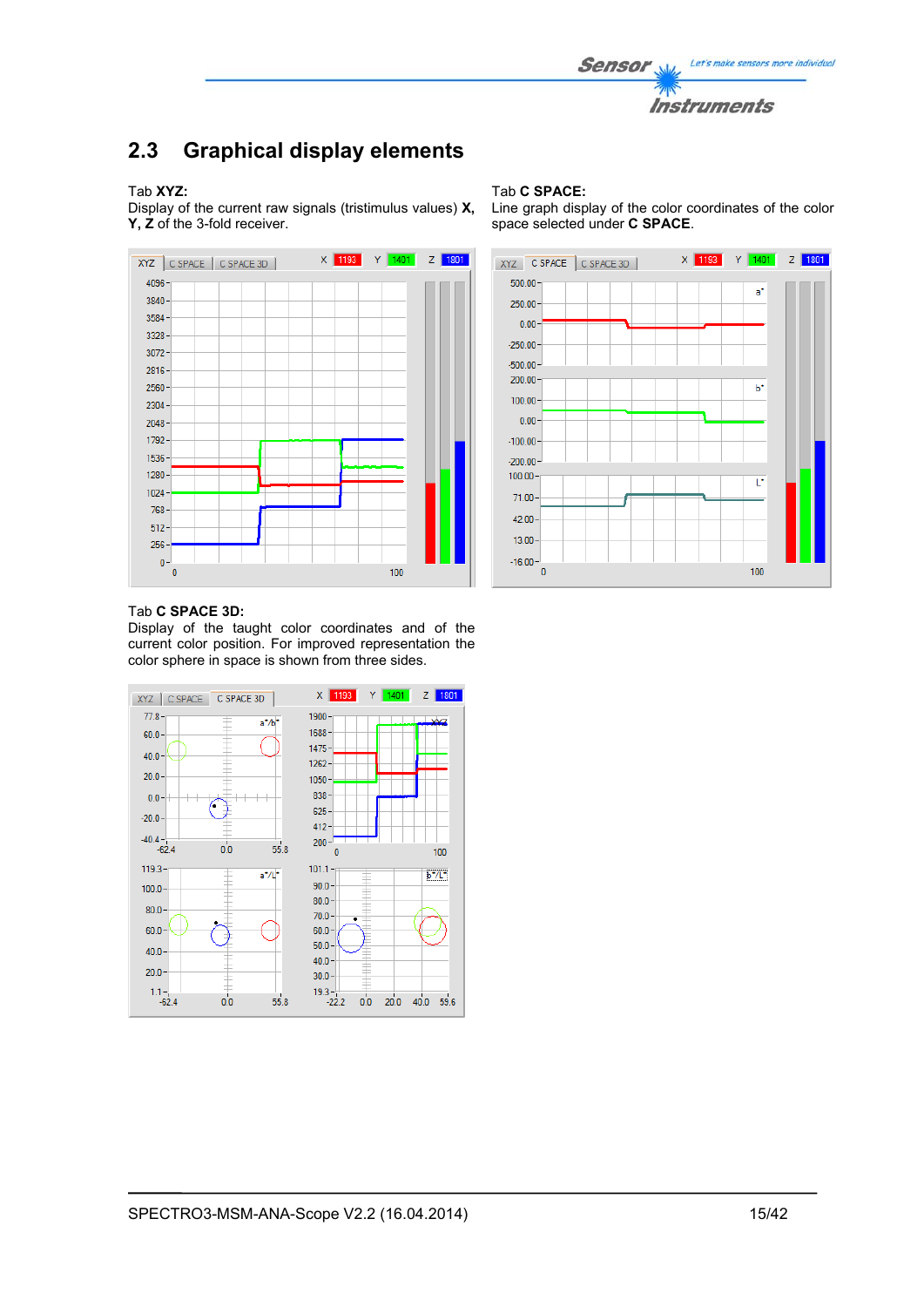



These numerical value displays show the color coordinates and brightness values that are calculated from the tristimulus values **X, Y, Z**.

Calculation is performed as described in **C SPACE**.



### **delta E:**

This display shows the color distance from a color hit.

Calculation is performed as described in **C SPACE**.

In **FIRST HIT** evaluation mode **delta E** is equal to the distance from a color hit. If there was no color hit, **delta E** is calculated in relation to the last valid color in the color table (depending on **MAXCOL-No**.)

In **BEST HIT** evaluation mode **delta E** also is equal to the distance from a color hit. However, if there was no color hit, **delta E** has the value -1.00.

This also applies if the current intensity **(X+Y+Z)/3** falls below the **INTLIM** parameter.

| C-No: |  |
|-------|--|
|       |  |

#### **C-No.:**

This numerical value output field shows the currently detected color number according to the entry in the **TEACH TABLE**. The currently detected color number is sent to the digital outputs OUT0 and OUT1 as a corresponding bit pattern.

A value of 255 means that none of the taught colors was detected.

A double-click on the display will open a larger display window.



# **IN0:**

This LED display visualises the status of input IN0. If 0 V is applied at the input, the LED is black. If 24 V is applied at the input, the LED is green. This display only is visible if the input is used.



#### **TEMP:**

This display shows the temperature in the sensor housing. The display does **NOT** show degrees Celsius or Fahrenheit.

**Please note: The above-mentioned output fields are only updated when data transfer between PC and sensor is active (GO button pressed).**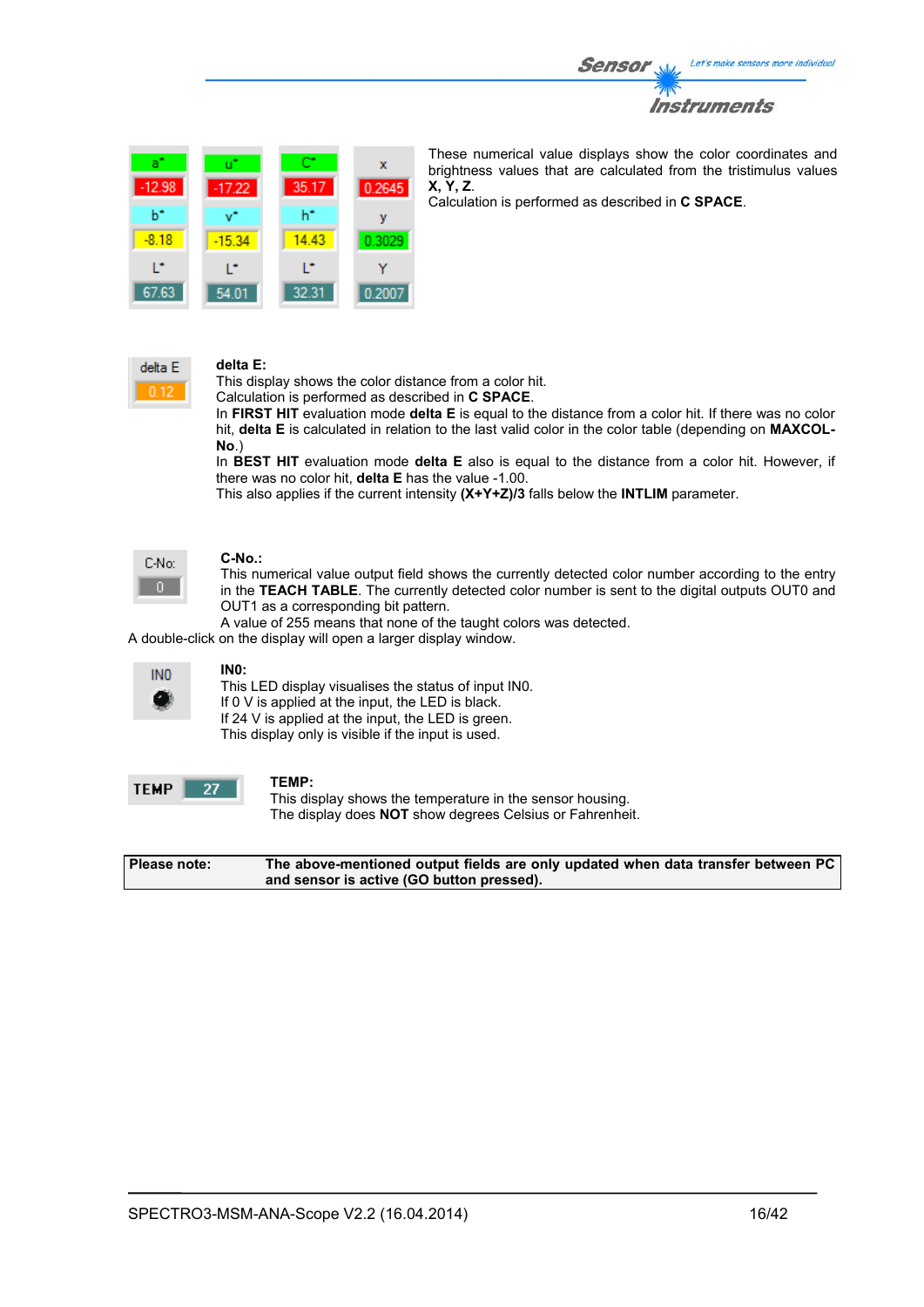

# **2.4 Tab TEACH**

When the **GO** button is pressed, data transfer from the sensor to the PC is started. The tristimulus values **X, Y, Z** and the calculated color coordinates and brightness values are shown in the displays and in the graphic windows.

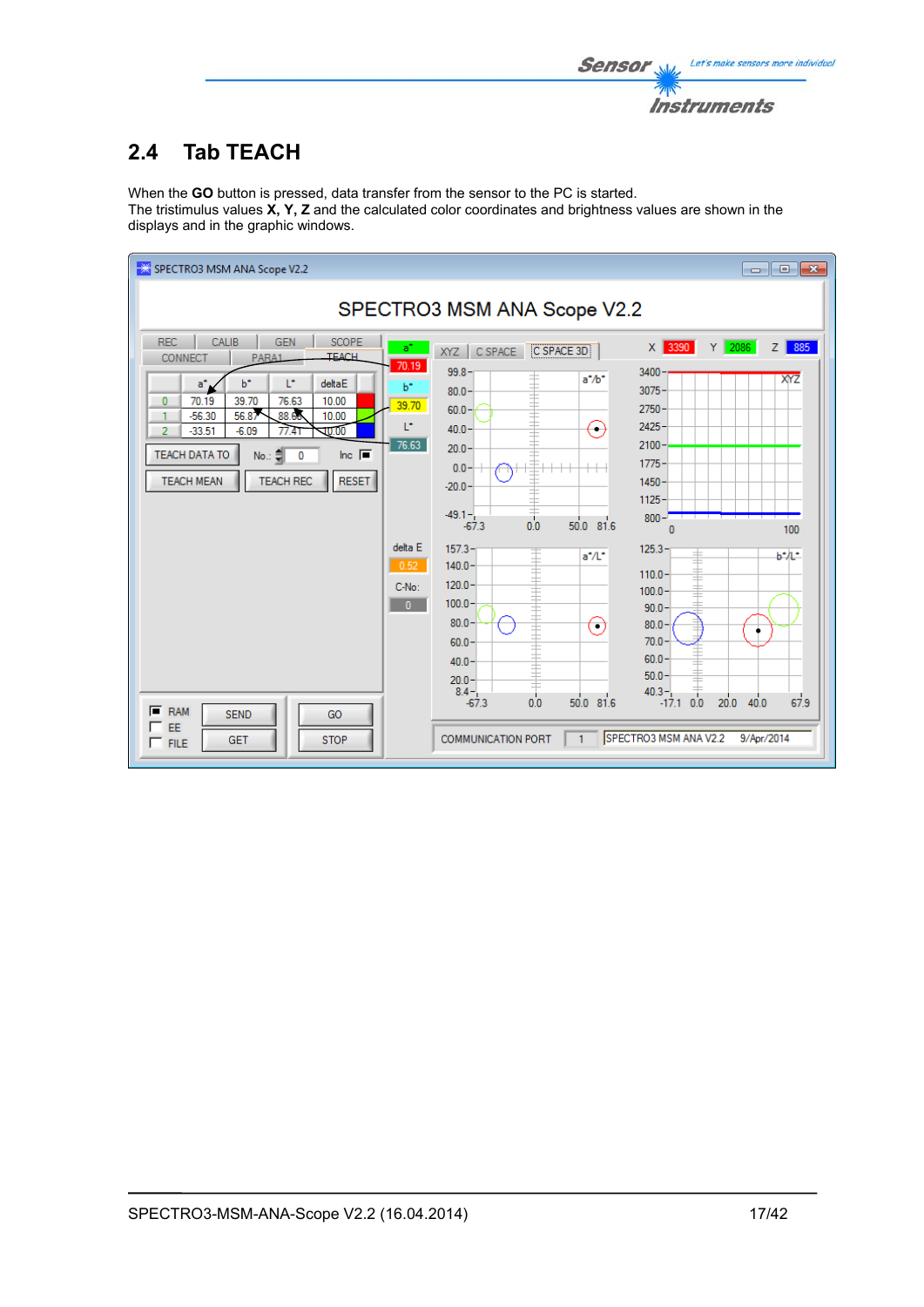Let's make sensors more individual Sensor Instruments

| <b>REC</b> | CONNECT                                                                                    | CALIB<br>PARA1 | <b>GEN</b>       | <b>SCOPE</b><br><b>TEACH</b> |  |  |  |  |  |  |  |  |  |  |
|------------|--------------------------------------------------------------------------------------------|----------------|------------------|------------------------------|--|--|--|--|--|--|--|--|--|--|
|            | a*                                                                                         | ь              | r                | deltaE                       |  |  |  |  |  |  |  |  |  |  |
| n          | $-24.69$                                                                                   | $-7.42$        | 53.10            | 10.00                        |  |  |  |  |  |  |  |  |  |  |
|            | $-42.39$                                                                                   | 42.04          | 61.80            | 10.00                        |  |  |  |  |  |  |  |  |  |  |
| 2          | 0.00                                                                                       | 0.00           | 0.00             | 0.00                         |  |  |  |  |  |  |  |  |  |  |
|            | <b>TEACH DATA TO</b><br>$\overline{\mathsf{Inc}}$ $\overline{\blacksquare}$<br>No.: 흮<br>2 |                |                  |                              |  |  |  |  |  |  |  |  |  |  |
|            | <b>TEACH MEAN</b>                                                                          |                | <b>TEACH REC</b> | <b>RESET</b>                 |  |  |  |  |  |  |  |  |  |  |

#### **TEACH:**

Click on the **TEACH** tab to open a window where you can teach colors to the **TEACH TABLE**.

#### **Please note: The teach colors must be sent to the sensor by clicking on SEND.**

The **TEACH TABLE** is organised in rows, i.e. the individual parameters for the teach colors are listed side by side in the respective row.

The sensor can work with up to 3 teach colors. The number of the respective teach color is shown in the left column of the table. Only rows with a green number are used for evaluation by the

sensor. The number of rows to be used is defined with **MAXCOL-No.**.

After a click on **TEACH DATA TO** the currently displayed color coordinates and the brightness value are written to the row in the **TEACH TABLE** that is selected under **No.:**. A color tolerance **(delta E)** also is defined. If necessary, the tolerances and the teach values can be changed by double-clicking on the respective field with the left mouse button (or by pressing F2) and then entering a numerical value with the PC keyboard.

If **Inc:** is activated and you click on the **TEACH DATA TO** button, the input field **No.:** will be automatically incremented (increased) by 1, i.e. the next row in the **TEACH TABLE** will be selected.

A click on **RESET TABLE** resets the **TEACH TABLE** (RESET value = 0).

| L*<br>ы<br>deltaE<br>$a^*$<br>53.10<br>$-7.42$<br>12.00<br>$-24.69$<br>0<br>$-42.39$<br>42.04<br>61.80<br>12.00<br>0.00<br>0.00<br>0.00<br>0.00 | It is possible to edit several cells at the same time.<br>For this purpose the cells that should be changed must be selected. |
|-------------------------------------------------------------------------------------------------------------------------------------------------|-------------------------------------------------------------------------------------------------------------------------------|
| <b>Help</b>                                                                                                                                     | Right-click with the mouse to open a pop-up menu.                                                                             |
| Set selection to<br>Increment selection with                                                                                                    | Use Set selection to if you wish to fill several cells in the TEACH TABLE<br>with a certain value.                            |
| <b>Reset selection</b>                                                                                                                          | Use <b>Increment selection with</b> if you wish to enter increasing tolerance<br>values                                       |
| Teach tolerance off                                                                                                                             | The upper left cell is the starting value.                                                                                    |
| Teach tolerance on                                                                                                                              | Starting from this cell the following cells will be increased by the value that<br>is entered in the pop-up menu.             |
| $\mathbf{x}$<br>VALUE!                                                                                                                          | Use <b>Reset selection</b> to set the selected cells to 0.                                                                    |
| Insert a cell value!                                                                                                                            | When TEACH DATA TO is used the software suggests tolerance values<br>and writes these values to the <b>deltaE</b> column.     |
| 112                                                                                                                                             | This function can be switched on and off with <b>Teach tolerance off</b> and                                                  |
| ок                                                                                                                                              | Teach tolerance on<br>A click on Help will open a pop-up window that provides explanations of<br>the individual functions.    |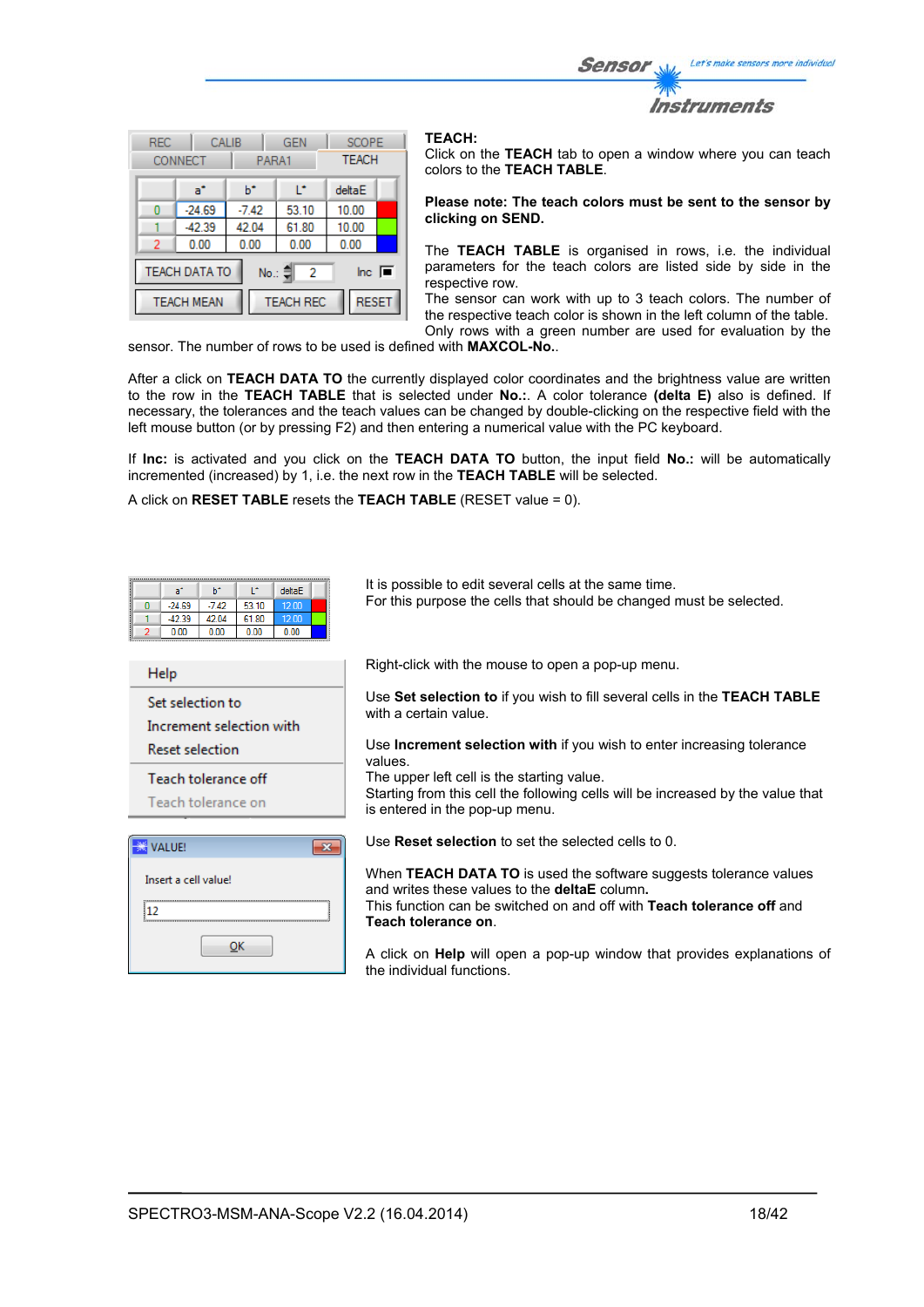

SPECTRO3 MSM ANA Scope V2.2 SPECTRO3 MSM ANA Scope V2.2 REC CALIB GEN SCOPE  $\overline{\phantom{0}}$ CLOSE<sup></sup>  $\vert \cdot \vert$  $b^*$ Ŀ,  $a^*$ **TEACH** CONNECT PARA1  $\mathbf{I}$ CAPTURE  $69.70$ 39.83  $76.34$  $\mathbf{1}$  $a^*$  $b^*$ b, deltaE 69.70 39.88 76.34  $\overline{2}$  $\pmb{0}$ 69.64 39.83 76.31  $10.00$  $\overline{3}$ 69.70 39.83 76.34 **UNDO** 88.68  $10.00$ 69.67 39.81 76.32  $-56.30$ 56.87  $\overline{4}$  $\mathbf{1}$  $\frac{77.41}{77.41}$  $-33.51$  $-6.09$ 10.00 5 69.70 39.83 76.34  $\overline{2}$ **RESET TABLE**  $6\overline{6}$ 69.67 39.81 76.32 TEACH DATA TO ₿ Inc.  $\Box$ No  $\overline{0}$ 39.81 76.32  $\overline{7}$ G9.76 69.67 39.81 76.32  $\bf{8}$ **TEACH REQ QUNTER**  $16$ **TEACH MEAN RESET**  $39.81$ 76.32  $\overline{9}$ 69.67  $10$ 69.61 39.83 76.34 69.67 39.86 76.32  $11<sub>1</sub>$ **TEACH TO TABLE**  $12<sub>12</sub>$ 69.67 39.81 76.32  $13$ 69.67 39.81 76.32  $14$ 69.76 39.86 76.32 69.64 39.86 76.32 15 69.64 39.86 16 76.32 17  $0.00$  $0.00$  $0.00$  $0.00$  $0.00$  $0.00$ 18  $19$  $0.00$  $0.00$  $0.00$  $0.00$  $0.00$  $20$  $0.00$  $0.00$  $0.00$ 21  $0.00$  $h^*$ ī. ă.  $F$  RAM  $89B$ **MFAN** 19.85 **SEND** GO ገድ ጋ'  $\Gamma$  EE GET **STOP** delta E of captured table data  $\Box$  FILE

The following panel will be displayed after a click on **TEACH MEAN VAL**.

After a click on **GO,** data are automatically obtained from the sensor and displayed.

A click on the **CAPTURE** button enters a parameter frame in the table.

The **COUNTER** display field shown how many frames have already been recorded.

The last frames that were entered in the table can be deleted again by pressing **UNDO**.

**RESET TABLE** sets the whole table back to 0.

After every activation of **CAPTURE**, **UNDO**, or **RESET TABLE**, the mean values for the individual parameters are calculated automatically and are displayed in the mean value table.

Furthermore, a maximum color tolerance **delta E** is formed with respect to the mean values.

When the **TEACH TO TABLE** button is pressed, the respective mean values are taught to the row in the **TEACH TABLE** that is selected under **No.:**.

A click on the **CLOSE** button will take you back to the main panel.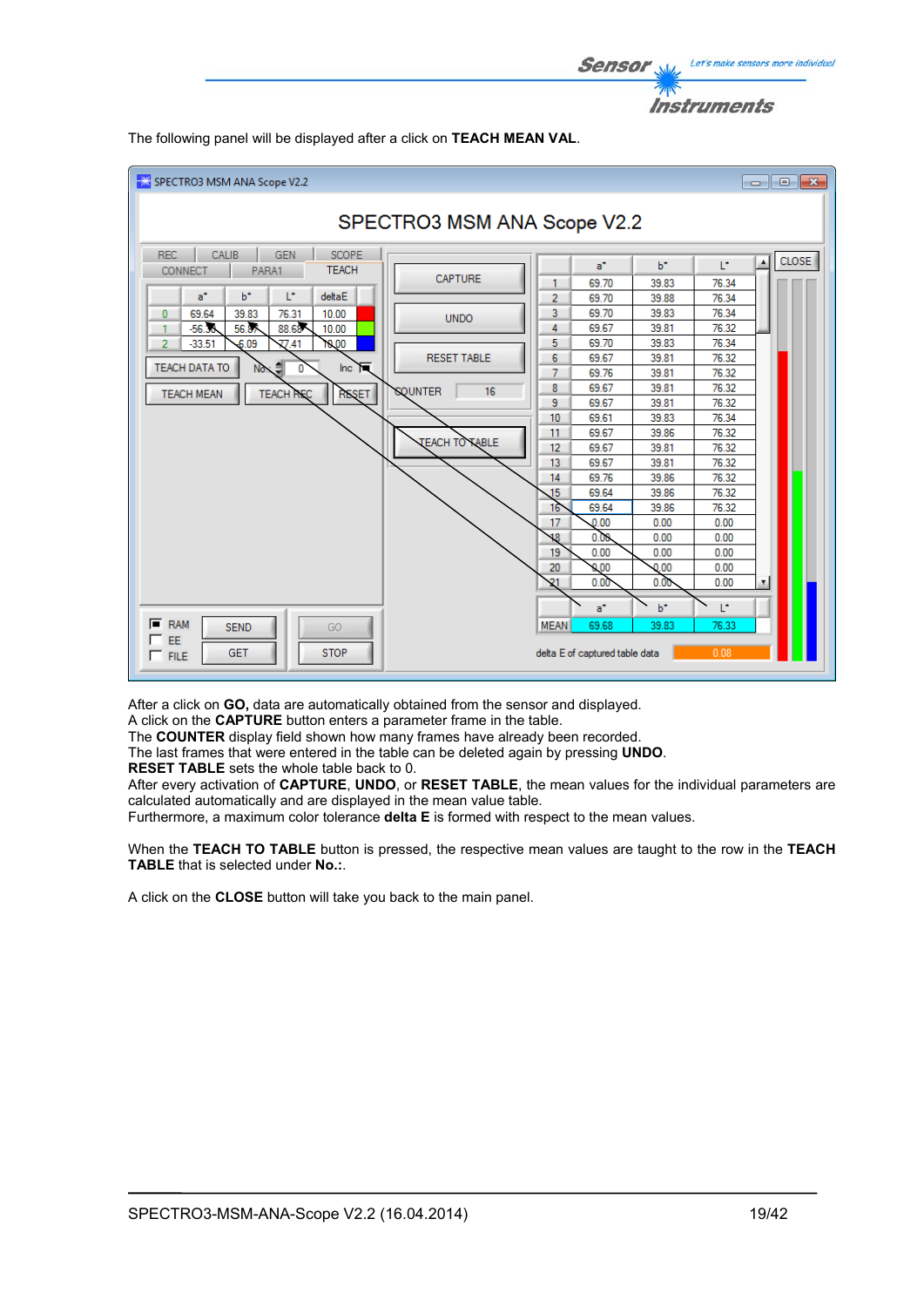Let's make sensors more individual **Sensor** Instruments

A click on the button **TEACH REC VAL** (**teach recorded values**) opens a panel which, after a click on the **START** button, starts to record data and display them in the three graphs. This function is useful if the material to be detected cannot be directly placed in front of the sensor, for example because it is transported on a conveyor belt that cannot be stopped or cannot be exactly stopped at the position required for teaching. After some time, area centres will become apparent that can be assumed to be the objects to be taught. The screenshot below shows 3 of these positions.

After a click on **STOP** the cursor can then be positioned on such an area centre in any of the graphs. The cursor will be automatically positioned in the other two graphs.

With **TEACH TO TABLE** the current cursor position can then be transferred to the **TEACH TABLE**. Teaching will be performed to the row that is set under **No.:**.

**RESET** can be used to reset the graphs and the counter. **CLOSE** takes you back to the main panel.

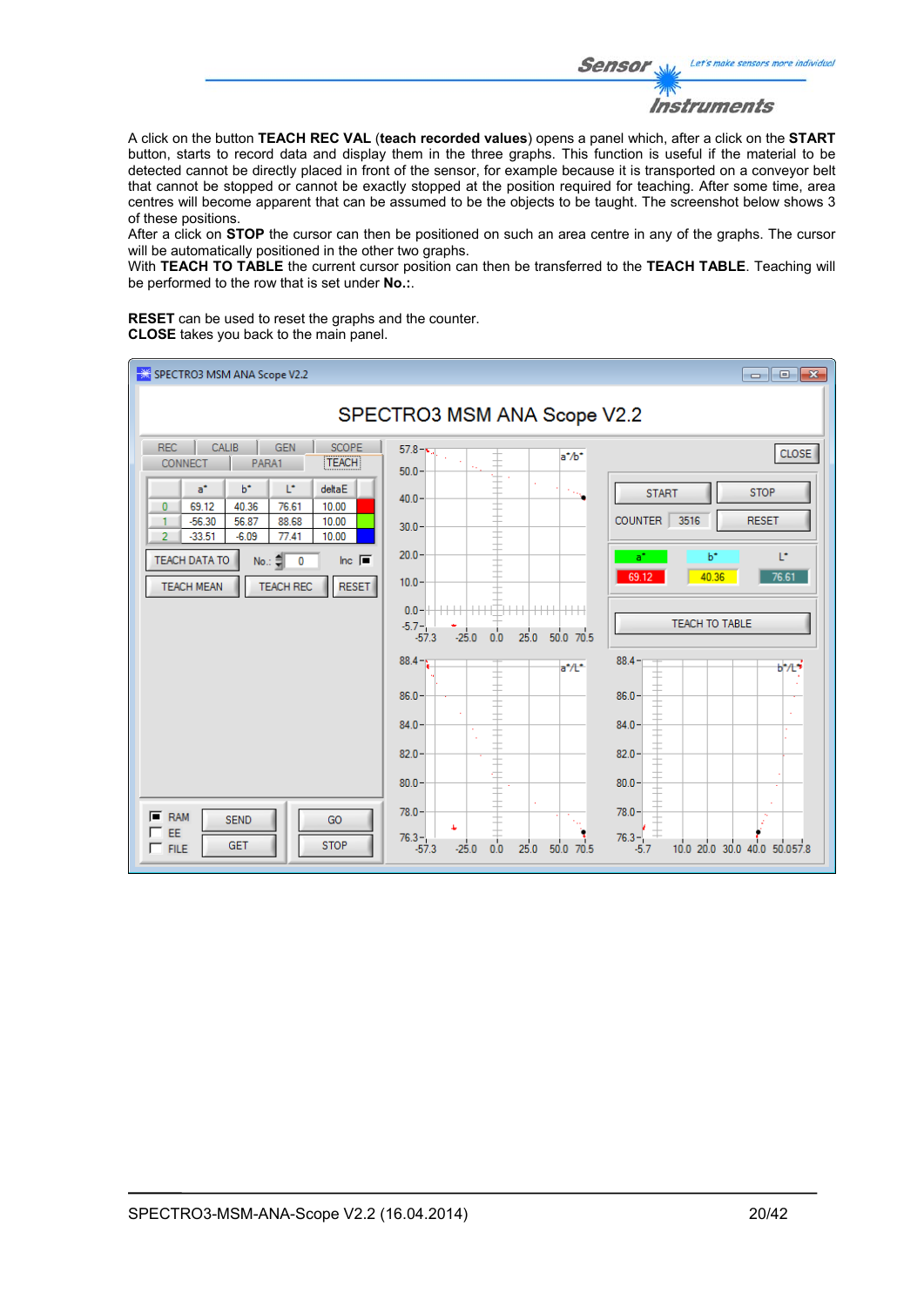

# **2.5 Tab GEN**



| ٠ |  |  |  |  |  |  |  |  |  |  |  |      |  |  |   |  |       |  |  |  |  |  |
|---|--|--|--|--|--|--|--|--|--|--|--|------|--|--|---|--|-------|--|--|--|--|--|
| ٠ |  |  |  |  |  |  |  |  |  |  |  |      |  |  |   |  |       |  |  |  |  |  |
|   |  |  |  |  |  |  |  |  |  |  |  |      |  |  |   |  |       |  |  |  |  |  |
|   |  |  |  |  |  |  |  |  |  |  |  |      |  |  |   |  |       |  |  |  |  |  |
|   |  |  |  |  |  |  |  |  |  |  |  |      |  |  | Ю |  | 10000 |  |  |  |  |  |
| ٠ |  |  |  |  |  |  |  |  |  |  |  |      |  |  |   |  |       |  |  |  |  |  |
|   |  |  |  |  |  |  |  |  |  |  |  | MOIE |  |  |   |  |       |  |  |  |  |  |
|   |  |  |  |  |  |  |  |  |  |  |  |      |  |  |   |  |       |  |  |  |  |  |
|   |  |  |  |  |  |  |  |  |  |  |  |      |  |  |   |  |       |  |  |  |  |  |

### **GEN:**

A click on **GEN** opens a display of the current temperature value **TEMP** in the sensor housing. The display is **NOT** in degrees Celsius or Fahrenheit.

In the GEN tab you also can manually select the row colors in which the individual tolerance circles are displayed, or let the system set these colors automatically based on the colors detected by the system.

Furthermore, designations for the individual rows can be entered in the **SPECIFICATION** table. These designations are saved on the PC's hard disk and can be loaded again, if necessary.

If **SET ROW COLOR** is set to **MANUALLY**, the row color that should be changed must be set under **SELECT ROW**.

A click on the colored area of **SELECT COLOR** opens a color palette where the desired color can be selected.

After a click on the **SET** button, the color will be displayed in the 6th column and the selected row of the **TEACH TABLE**.

If **SET ROW COLOR** is set to **AUTOMATICALLY**, the system will automatically calculate the corresponding row color, display the color in a color display beside the graph and, after a click on **TEACH DATA TO**, automatically insert it in the corresponding row.

The **SAVE TO FILE** and **GET FROM FILE** functions allow you to save specified row color arrays and the **SPECIFICATION** table on the hard disk, or to load previously saved arrays.

A click on **RESET** resets the colors to a default value.

When the software is started again, the **ROW COLOR** table and the **SPECIFICATION** table that were active when the software was closed are automatically loaded again.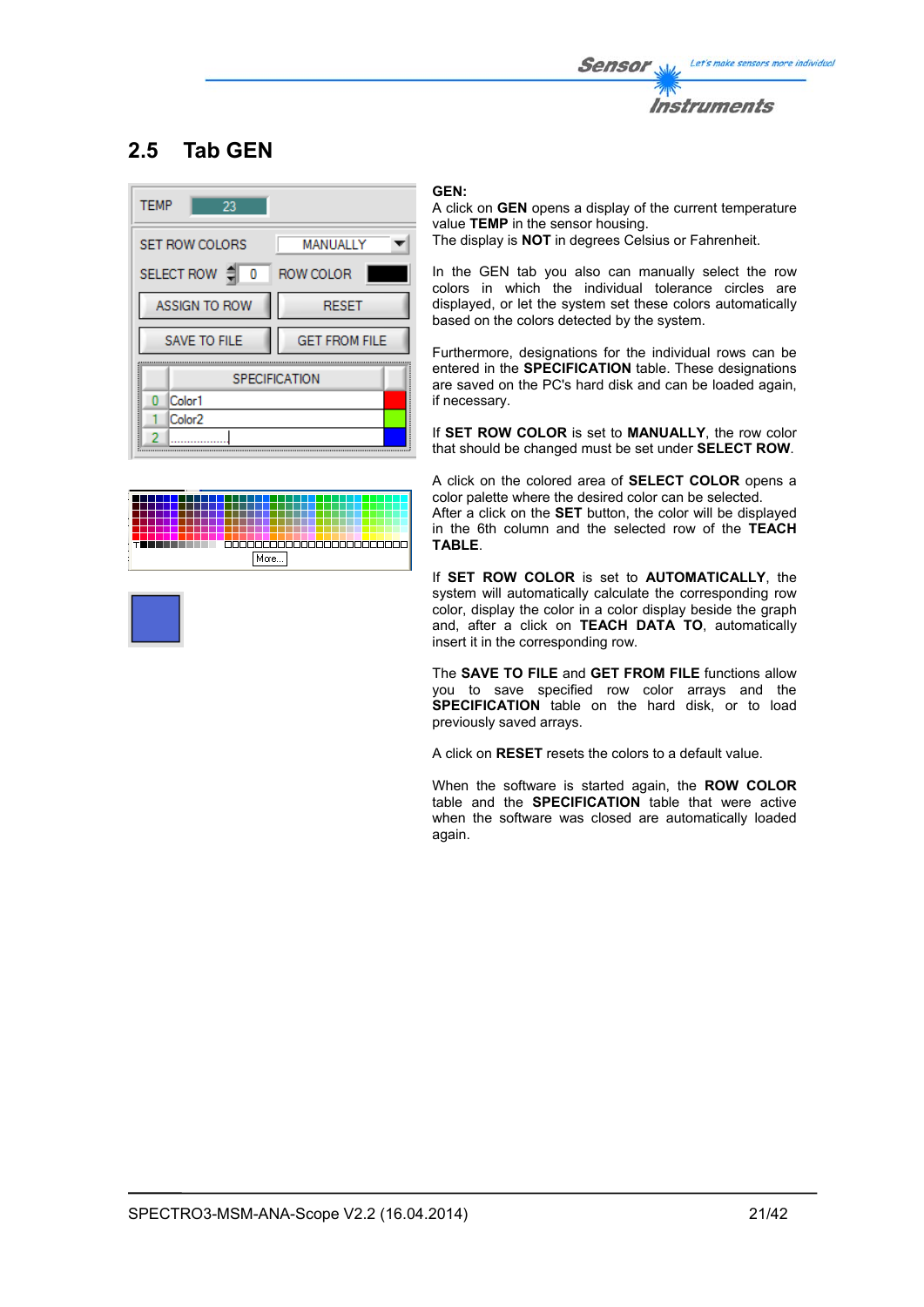# **2.6 Tab REC**

The SPECTRO3-MSM-ANA-Scope software includes a data recorder that makes it possible to save the data acquired and calculated by the sensor with a time stamp. The recorded file is saved to the hard disk of the PC and can then be evaluated with a spreadsheet program.

The following steps describe how data frames are recorded with the recorder:

#### **Step 1:**

When the **REC** button is pressed, the following window will be displayed:

When the **SHOW GRAPH** button is pressed, a panel will be displayed that allows the user to monitor the different signals.

The individual signals can be activated from the **SIGNAL** drop-down menu.

| SPECTRO3 MSM ANA Scope V2.2                                                                                                    |                                              |                                |    |                     |               |               |                                   |                             | $\begin{array}{c c c c c} \hline \multicolumn{3}{c }{\mathbf{C}} & \multicolumn{3}{c }{\mathbf{R}} \end{array}$ |  |  |  |  |  |  |
|--------------------------------------------------------------------------------------------------------------------------------|----------------------------------------------|--------------------------------|----|---------------------|---------------|---------------|-----------------------------------|-----------------------------|-----------------------------------------------------------------------------------------------------------------|--|--|--|--|--|--|
|                                                                                                                                | SPECTRO3 MSM ANA Scope V2.2                  |                                |    |                     |               |               |                                   |                             |                                                                                                                 |  |  |  |  |  |  |
| <b>CONNECT</b><br>PARA1<br><b>TEACH</b><br><b>REC</b><br>CALIB<br><b>GEN</b><br><b>SCOPE</b>                                   | SIGNAL<br>x                                  | $\mathsf{x}$<br>$\overline{0}$ | Y  | z<br>$\overline{0}$ | $a^*$<br>0.00 | $b^*$<br>0.00 | Ľ.<br>0.00                        | <b>TEMP</b><br>$\mathbf{0}$ | <b>CLOSE</b>                                                                                                    |  |  |  |  |  |  |
| <b>AUTO LIMITED</b><br>RECORD MODE<br>▼                                                                                        | 4096<br>$3800 -$                             |                                |    |                     |               |               |                                   |                             |                                                                                                                 |  |  |  |  |  |  |
| 1.00<br>RECORD-TIME INTERVAL [sec]<br>1000<br>RECORD VALUES (MAX 32767)                                                        | $3600 -$<br>$3400 -$<br>$3200 -$             |                                |    |                     |               |               |                                   |                             |                                                                                                                 |  |  |  |  |  |  |
| TOTAL RECORD TIME (days hours min sec)<br>$\mathbf{0}$<br>40.00<br>$\overline{0}$<br>16<br><b>RECORDED</b><br><b>REMAINING</b> | $3000 -$<br>$2800 -$<br>$2600 -$<br>$2400 -$ |                                |    |                     |               |               |                                   |                             |                                                                                                                 |  |  |  |  |  |  |
| $\mathbf{0}$<br>1000<br><b>START RECORD</b><br><b>STOP RECORD</b>                                                              | $2200 -$<br>$2000 -$<br>$1800 -$<br>$1600 -$ |                                |    |                     |               |               |                                   |                             |                                                                                                                 |  |  |  |  |  |  |
| ID                                                                                                                             | $1400 -$<br>$1200 -$                         |                                |    |                     |               |               |                                   |                             |                                                                                                                 |  |  |  |  |  |  |
| SHOW GRAPH<br>SELECT RECORD FILE<br>d:\Mist\RecordFile.dat                                                                     | $1000 -$<br>$800 -$<br>$600 -$               |                                |    |                     |               |               |                                   |                             |                                                                                                                 |  |  |  |  |  |  |
| $F$ RAM<br><b>SEND</b><br>GO<br>$\sqsubset$ EE<br><b>STOP</b><br><b>GET</b><br>$\Gamma$ FILE                                   | $400 -$<br>$200 -$<br>$0 -$<br>n             | 10                             | 20 | 30 <sub>o</sub>     | 50<br>40      | 60            | $\frac{1}{70}$<br>80 <sub>o</sub> | 90                          | 100                                                                                                             |  |  |  |  |  |  |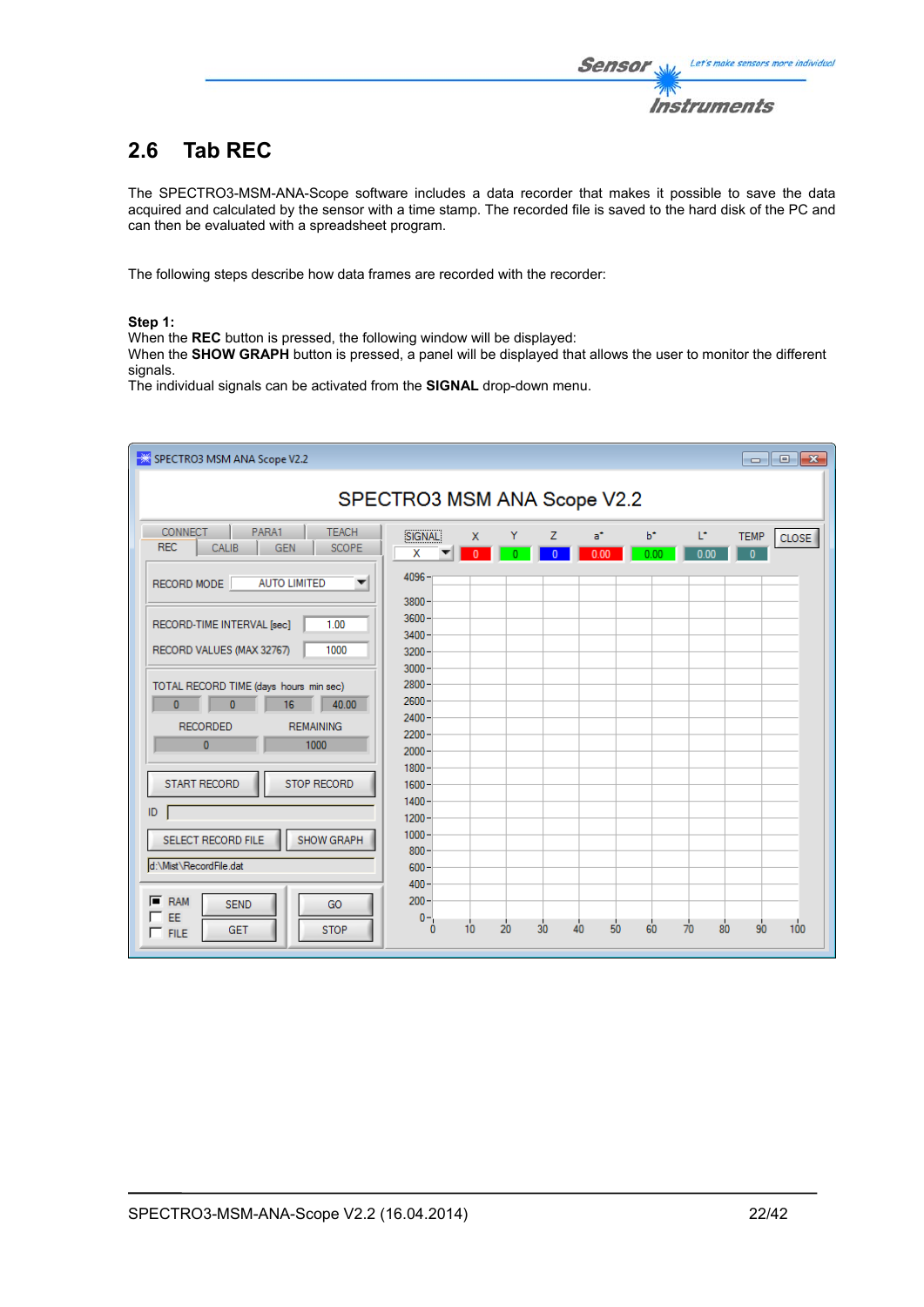



#### **Step 2:**

If you want to automatically record several data frames, please select **AUTO LIMITED** under **RECORD MORE**. Enter a time interval for recording under **RECORD-TIME INTERVAL [sec]**, in this example: 1, i.e. a new value is called from the sensor every second). Then enter the maximum number of values you wish to record in the **RECORD VALUES [MAX 32767]** field. Please note: Recording can also be stopped earlier by clicking **STOP RECORD**, the data recorded so far will not be lost.

The **TOTAL RECORD TIME** field indicates how long recording will take (in days, hours, minutes, and seconds) if all data are recorded.

#### **Step 3:**

By pressing the button **SELECT RECORD FILE** a file can be selected in which the data frame will be stored. If you select an already existing file name, you will be asked whether you want to overwrite the existing file or not.

#### **Step 4:**

Pressing the **START RECORD** button starts automatic data recording.

The recorder starts to record data, and the button **START RECORD** is red to indicate that recording is active. The respective data frames are shown in the display windows.

In the two display fields **RECORDED** and **REMAINING** you can check how many data frames have been recorded, and how many frames remain to be recorded.

#### **Please note:**

**During recording the two input fields RECORD-TIME INTERVAL and VALUES TO BE RECORDED are inactive.**

#### **Step 5:**

When as many data frames as set under **RECORD VALUES [MAX 32767]** have been recorded, or when the **STOP AUTO RECORD** button is pressed, a pop-up window will appear which confirms that the file is stored.

If you want to record an unlimited number of data, select the **AUTO UNLIMITED** function under **RECORD MORE**. Then select the desired recording interval and press **START RECORD**.

If you want to record data "manually", select the **MANUAL RECORDING** function under **RECORD MORE**. You can start reading data from the sensor by pressing the **GO** button. These data are visualised in the display window. Pressing the **CAPTURE DATA FRAME** button saves a data frame in the file that was selected under **SELECT RECORD FILE**. The **RECORDED** field shows the sum of the frames already recorded.

If **AUTO TRIGGERED** is selected under **RECORD MORE**, and **TRIGGER = EXT1, EXT2,** or **TRANS** is selected, the sensor will automatically send a data frame after each drop of the trigger when **START RECORD** is pressed. This data frame is captured and recorded by the recorder.

Pressing the **STOP RECORD** button terminates the automatic sending function of the sensor again.

#### **Please note:**

**When you press START RECORD, the file that is selected under SELECT RECORD FILE will be deleted. With RECORD FRAME MANUALLY, the file will be created if it does not already exist. If the file already exists, the data are added to the existing file.**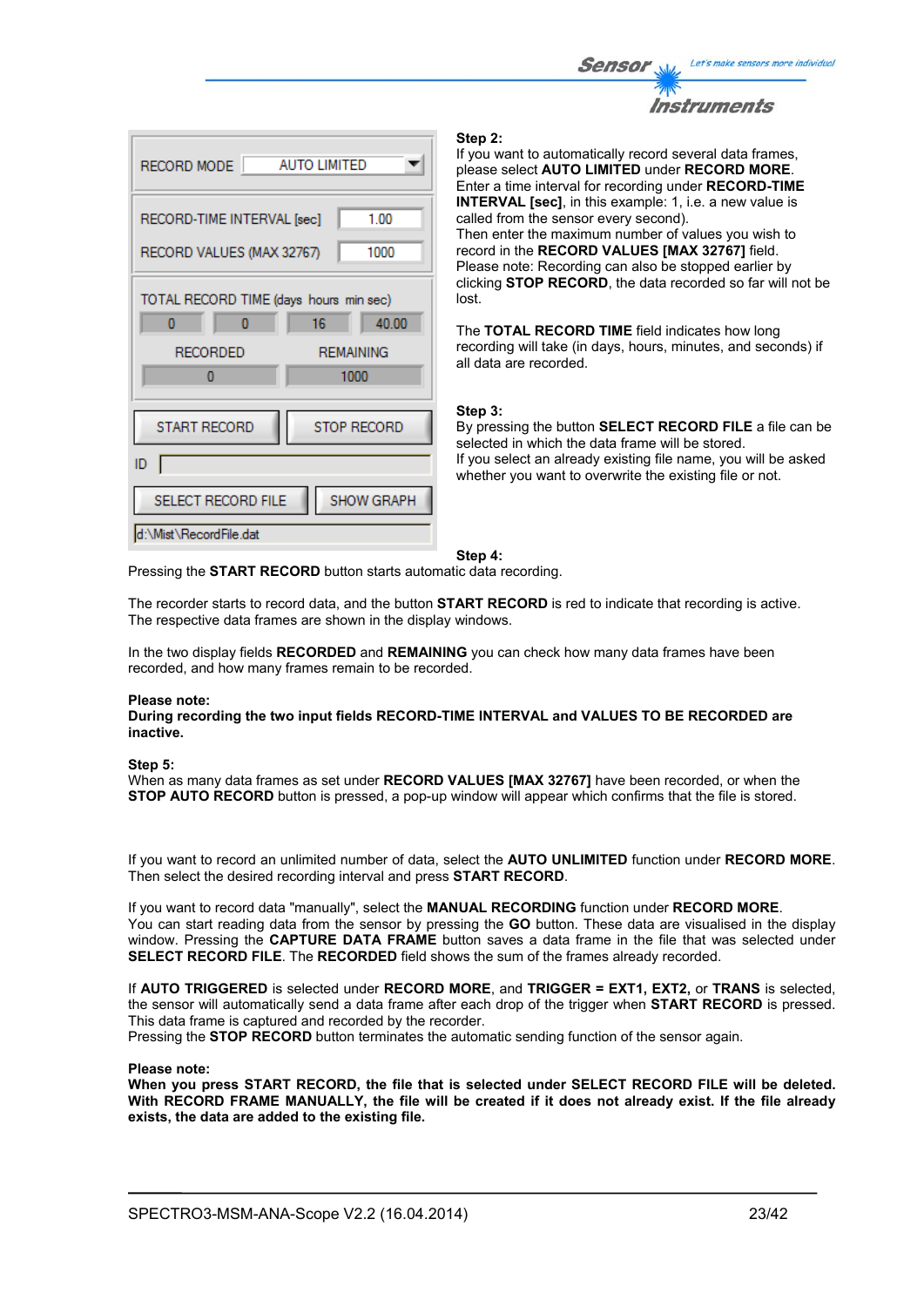The sensors are factory-calibrated. If the **CALIB** parameter is set to **FCAL (F**actory **CAL**ibration), the sensor operates with this factory calibration.

As an alternative the user can himself calibrate the sensor to different surfaces (**U**ser **CAL**ibration). If **CALIB=UCAL** is selected, the sensor operates with the calibration made by the user.

Calibration is performed by using different surfaces with known color coordinates and brightness values. A ColorChecker™ table is available as an alternative. This table has 24 color fields according to the CIE STANDARD.

A click on **CALIB** will open the following window:

| SPECTRO3 MSM ANA Scope V2.2                                                                                                                                                                                                                                                                                                                                                                                                                                                                                                                                 |                                                                                                                                                                                                                                                                                                                                                                                                                                                                                                                                                                                                                                                                                                                                                                                                                                                                                                                                                                                                                                                                                                                                                                                                                              | - 0 X                                                                           |  |  |  |  |
|-------------------------------------------------------------------------------------------------------------------------------------------------------------------------------------------------------------------------------------------------------------------------------------------------------------------------------------------------------------------------------------------------------------------------------------------------------------------------------------------------------------------------------------------------------------|------------------------------------------------------------------------------------------------------------------------------------------------------------------------------------------------------------------------------------------------------------------------------------------------------------------------------------------------------------------------------------------------------------------------------------------------------------------------------------------------------------------------------------------------------------------------------------------------------------------------------------------------------------------------------------------------------------------------------------------------------------------------------------------------------------------------------------------------------------------------------------------------------------------------------------------------------------------------------------------------------------------------------------------------------------------------------------------------------------------------------------------------------------------------------------------------------------------------------|---------------------------------------------------------------------------------|--|--|--|--|
| SPECTRO3 MSM ANA Scope V2.2                                                                                                                                                                                                                                                                                                                                                                                                                                                                                                                                 |                                                                                                                                                                                                                                                                                                                                                                                                                                                                                                                                                                                                                                                                                                                                                                                                                                                                                                                                                                                                                                                                                                                                                                                                                              |                                                                                 |  |  |  |  |
| CONNECT<br>PARA1<br><b>TEACH</b><br>CALIB<br><b>REC</b><br><b>GEN</b><br><b>SCOPE</b><br>房間の<br><b>REFERENCE</b><br>800<br>POWER (pm)<br>AMP7<br><b>INTEGRAL</b><br><b>GAIN</b><br>C SPACE OF REF SETVALUE<br>L'atb'<br>ASSIGN ACTUAL XYZ VALUE OF REF<br>房間の<br><b>SETVALUE TABLE</b><br>$C$ SPACE $\begin{bmatrix} 1^* a^* b^* \end{bmatrix}$<br><b>ROWS</b><br>1<br>お目の<br><b>ACTUAL XYZ VALUE TABLE</b><br>Inc. $\blacksquare$<br>ASSIGN TO ROW<br>No.: 킈<br><b>SEND CF</b><br><b>GET CF</b><br><b>CALC CF</b><br><b>RAM</b><br><b>SEND</b><br>GO<br>EE | $\nabla$ Scroll all<br><b>CALIB REF</b><br><b>CALIB DATA</b><br>SENSOR DATA<br>REFERENCE SETVALUE<br>ACTUAL XYZ VALUE OF REF<br>T.<br>a*<br>ы<br>Y<br>Z<br>x<br>0.0000<br>0.0000<br>0.0000<br>o<br>$\mathbf{0}$<br>$\mathbf{0}$<br>CALCULATED XYZ OF REF<br>Xn Yn Zn<br>Y<br>x<br>Yn<br>z<br>Xn<br>Zn<br>0.0000<br>0.0000<br>4096<br>0.0000<br>4096<br>4096<br>Place the sensor to the REFERENCE target.<br>Load a REFERENCE file from disc or enter the SETVALUES of the REFERENCE =<br>target manually to the table REFERENCE SETVALUE. The corresponding XYZ<br>OF REF values are calculated automatically.<br>$\overline{\mathbf{r}}$<br>Load a SETVALUE TABLE or enter the SETVALUES of the targets manually.<br>A<br>The corresponding XYZ values are calculated automatically.<br>Make sure that the C SPACE of SETVALUE TABLE is set correctly.<br>工<br>Set ROWS to the number of SETVALUE targets.<br>Place the sensor to a SETVALUE target and push GO.<br>۸<br>Make sure that No.: matches to the SETVALUE TABLE target.<br>Push ASSIGN TO ROW to transfer RAW XYZ values to the table ACTUAL XYZ<br>$\pmb{\tau}$<br><b>VALUE.</b><br>Push CALC CF to calculated and assign the calibration factors to the table. | <b>CLOSE</b><br><b>RAW X</b><br>3342<br><b>RAWY</b><br>$2061 -$<br>RAW 7<br>869 |  |  |  |  |
| <b>STOP</b><br><b>GET</b><br>$\Box$ FILE                                                                                                                                                                                                                                                                                                                                                                                                                                                                                                                    | Push SEND CF to send the table CALIBRATION FACTORS to the sensor.                                                                                                                                                                                                                                                                                                                                                                                                                                                                                                                                                                                                                                                                                                                                                                                                                                                                                                                                                                                                                                                                                                                                                            |                                                                                 |  |  |  |  |

Let's make sensors more individual

**Instruments** 

Sensor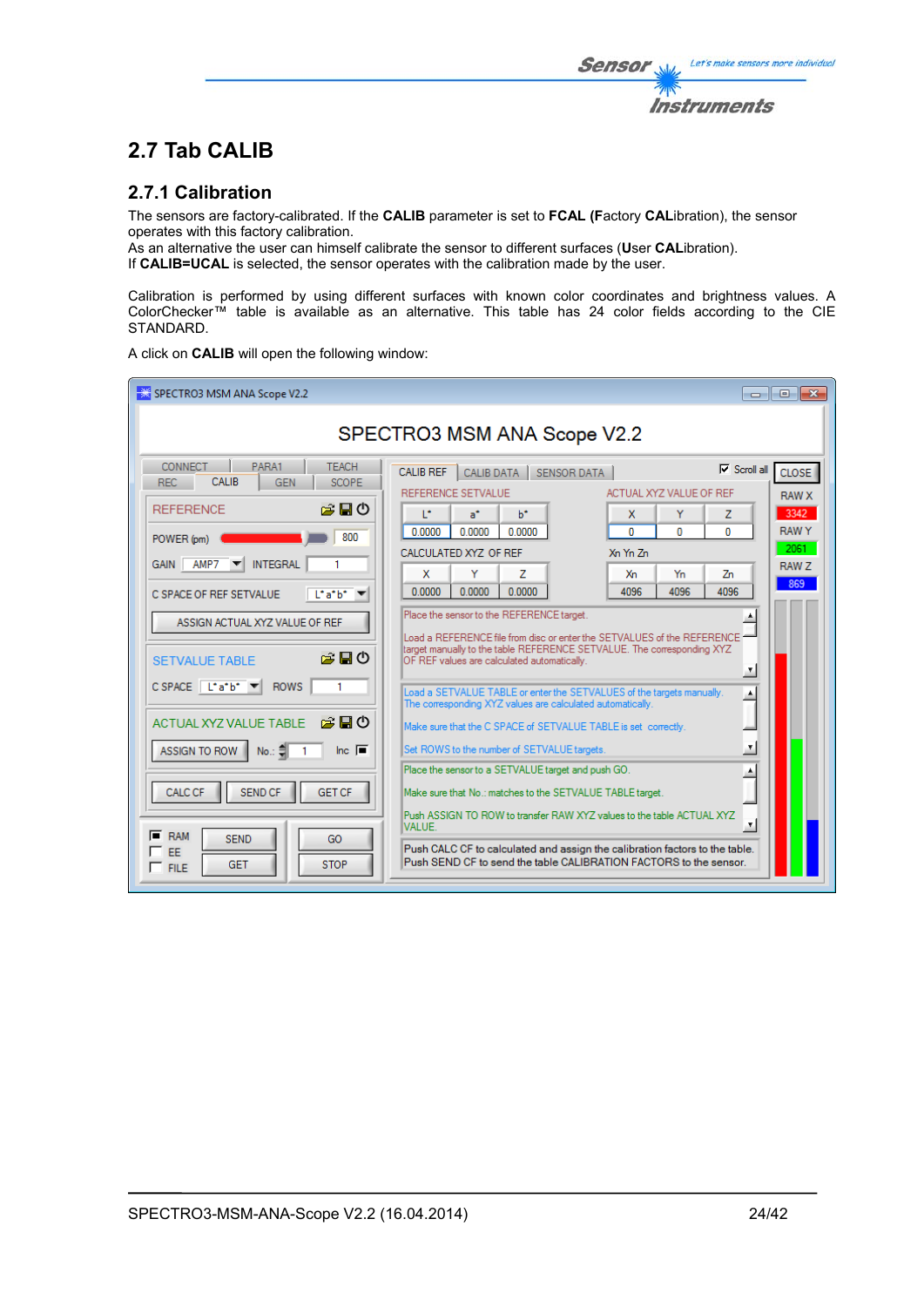|                                                                   |         |                       |         |                         | <i><b>Instruments</b></i> |      |
|-------------------------------------------------------------------|---------|-----------------------|---------|-------------------------|---------------------------|------|
| 合日の<br><b>REFERENCE</b>                                           |         | REFERENCE SETVALUE    |         | ACTUAL XYZ VALUE OF REF |                           |      |
| 650<br>POWER (pm)                                                 | œ       | a"                    | ь       | x                       | v                         | 7    |
| <b>INTEGRAL</b><br>AMP6<br><b>GAIN</b><br>$\overline{\mathbf{v}}$ | 96.0000 | $-0.0600$             | 0.0600  | 3169                    | 3366                      | 3326 |
|                                                                   |         | CALCULATED XYZ OF REF |         | Xn Yn Zn                |                           |      |
| $L^*a^*b^*$ $\blacktriangledown$<br>C SPACE OF REF SETVALUE       | x       | v                     | 7       | Х'n                     | Yn                        | Zn   |
| ASSIGN ACTUAL XYZ VALUE OF REF                                    | 85.5205 | 90.0078               | 97.9271 | 3554                    | 3739                      | 4072 |

Please perform the following steps in sequence:

- Place a white reference surface before the sensor.
- Click on **GO** to start data exchange between sensor and PC software.
- The color coordinates and the brightness value of the reference surface must be known and must be entered in the **REFERENCE SETVALUE** table. The corresponding tristimulus values **X, Y, Z** are calculated automatically and are written to the **CALCULATED XYZ OF REF** table.
- It is important to select the correct color space **C SPACE OF REF SETVALUE**.

∣∡

h\*

- **POWER, GAIN,** and **INTEGRAL** must be set such that the highest signal of **RAW X, Y, Z** is approx. 3000 digits.
- With **ASSIGN ACTUAL XYZ VALUE OF REF** the tristimulus values **RAW X, Y, Z** acquired by the sensor are written to the **ACTUAL XYZ VALUE OF REF** table, and the tristimulus values **Xn, Yn, Zn** of a completely matt white body are calculated automatically.
- **Xn, Yn, Zn** are needed for calculating the color coordinates and the brightness value in almost all color spaces.

Use the file and disk symbol if you want to write the REFERENCE settings to a file or read them from a file. A click on the reset symbol will reset the tables.

| SETVALUE TABLE |                                                                                                  |  | 房間の |
|----------------|--------------------------------------------------------------------------------------------------|--|-----|
|                | $C$ SPACE $\boxed{\begin{bmatrix} \end{bmatrix} a^{\dagger} b^{\dagger}}$ $\boxed{\bullet}$ ROWS |  | 24  |

 $a^*$ 

38.0800 12.0900 14.3900

**SETVALUE TABLE** 

T.

Several different surfaces are needed for sensor calibration.

**Sensor** When Let's make sensors more individual

The number of surfaces must be entered in **ROWS**.

The color coordinates and brightness values must be known.

These must be entered in the **SETVALUE TABLE**.

The corresponding color space must be selected under **C SPACE**.

The corresponding tristimulus values **X, Y, Z** are calculated automatically and are written to the **CALCULATED XYZ SETVALUES**  table.

Use the file and disk symbol if you want to write the **SETVALUE** settings to a file or read them from a file. A click on the reset symbol will reset the tables.

|    |         | .          | .          |  |
|----|---------|------------|------------|--|
| 2  | 66,3800 | 13.2200    | 17.1400    |  |
| 3  | 51.0600 | 0.3800     | $-22.0600$ |  |
|    | 43.3000 | $-16.5200$ | 21.4600    |  |
| 5  | 56.3600 | 12.8400    | $-25.2900$ |  |
| 6  | 71.6000 | $-30.7100$ | 1.1700     |  |
|    | 61.7000 | 27.5400    | 58.2300    |  |
| 8  | 41.2200 | 17.9500    | -43.1600   |  |
| 9  | 51.5700 | 43.0000    | 14.7500    |  |
| 10 | 30.7700 | 25.7400    | $-23.3800$ |  |
|    |         |            |            |  |

# CALCULATED XYZ SETVALUES

|    | x       | Y       | 7       | ዹ |
|----|---------|---------|---------|---|
|    | 11.2090 | 10.1330 | 6.6737  |   |
| 2  | 37.9900 | 35.8172 | 26.5196 |   |
| 3  | 18.4366 | 19.3204 | 35.5269 |   |
| 4  | 10.3918 | 13.3595 | 7.1758  |   |
| 5  | 26.0397 | 24.2729 | 45.9869 |   |
| 6  | 31.7370 | 43.0664 | 45.8178 |   |
|    | 36.2076 | 30.0531 | 5.9134  |   |
| 8  | 14.0848 | 12.0024 | 38.8245 |   |
| 9  | 28.3959 | 19.7646 | 14.3397 |   |
| 10 | 8.9339  | 6.5543  | 15.3201 |   |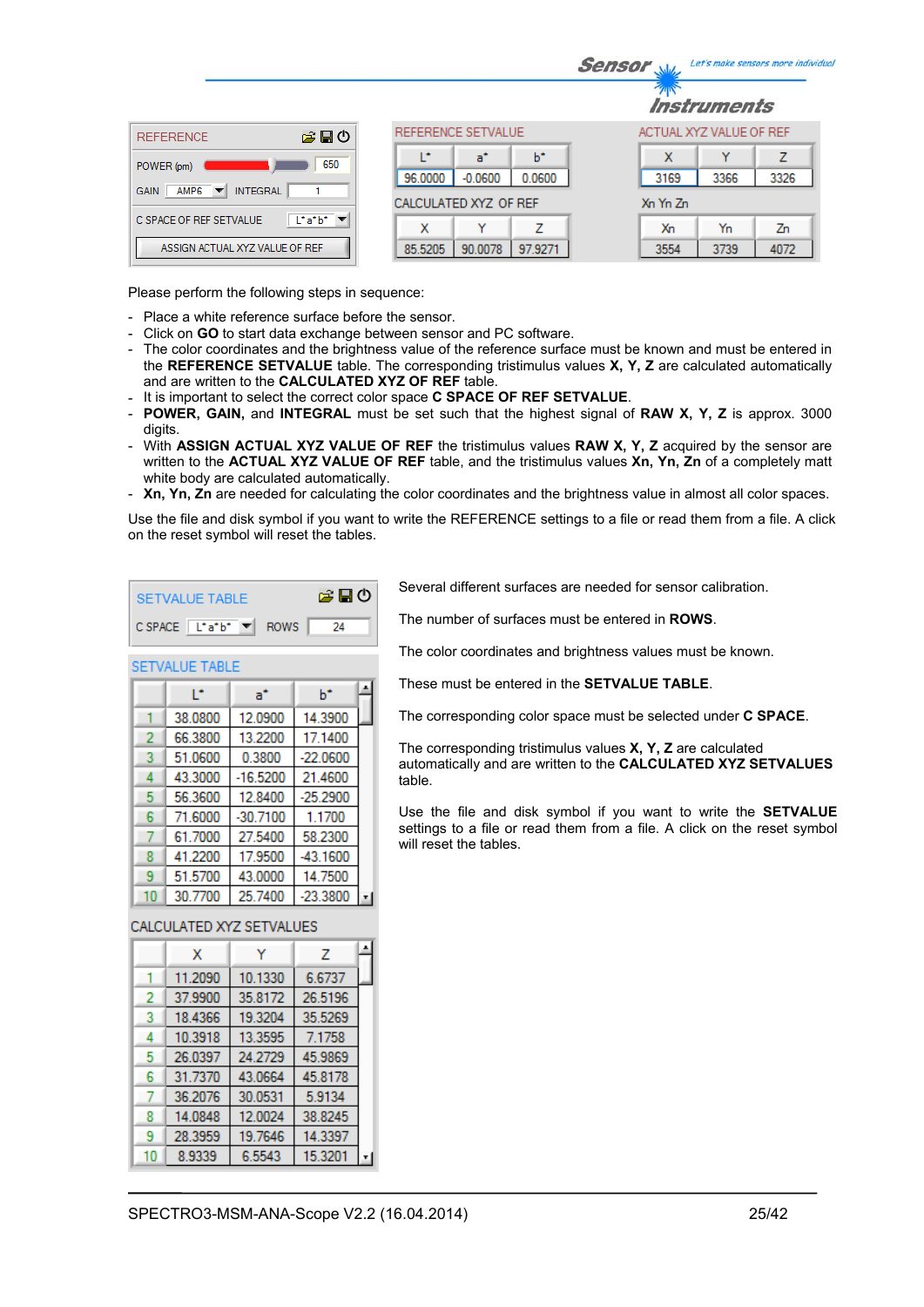

**Instruments** 

| ACTUAL XYZ VALUE TABLE <b>B H O</b> |  |                        |
|-------------------------------------|--|------------------------|
| ASSIGN TO ROW No.: $\frac{4}{7}$ 1  |  | $\ln c$ $\blacksquare$ |

Ÿ

345

1224

760

454

911

1633

A

Z

248

913

1173

237

1488

1492

ACTUAL XYZ VALUE TABLE

 $\mathbf{x}$ 394

1290

641

389

853

1166

1  $\overline{2}$ 

3

 $\overline{4}$ 

5

 $6<sup>1</sup>$ 

Now the surfaces corresponding with the **SETVALUES** must be placed before the sensor.

With **ASSIGN TO ROW** the tristimulus values **RAW X, Y, Z** that are currently determined by the sensor are written to the row in the **ACTUAL XYZ VALUE TABLE** that is selected under **No.:**.

The calibration factors that are determined from the tables **CALCULATED XYZ SETVALUES** and **ACTUAL XYZ VALUE TABLE** are written to the **CALIBRATION FACTORS** table.

Use the file and disk symbol if you want to write the **ACTUAL XYZ VALUE TABLE** to a file or read it from a file. A click on the reset symbol will reset the tables.

|   | 1313 | 929 | 293  |  |
|---|------|-----|------|--|
|   | 467  | 518 | 1338 |  |
| q | 901  | 607 | 524  |  |
|   | 280  | 248 | 495  |  |
|   |      |     |      |  |
|   | л    |     |      |  |

With a click on the **CALC CF** button the calibration factors that are determined from the tables **CALCULATED XYZ SETVALUES** and **ACTUAL XYZ VALUE TABLE** are written to the **CALIBRATION FACTORS** table.

**SEND CF** will save the tables **ACTUAL XYZ VALUE TABLE** and **CALIBRATION FACTORS** in the EEPROM of the sensor.

A click on **GET CF** will display the tables saved in the sensor and the reference parameters in the **SENSOR DATA** tab.

| and a | Æ<br>26 I F |
|-------|-------------|
|       |             |

## **CALIBRATION FACTORS**

|    | х    | Y    | z    | ᆂ |
|----|------|------|------|---|
|    | 1089 | 1124 | 1030 |   |
| 2  | 1127 | 1120 | 1112 |   |
| 3  | 1101 | 973  | 1159 |   |
| 4  | 1022 | 1126 | 1159 |   |
| 5  | 1168 | 1020 | 1183 |   |
| 6  | 1042 | 1009 | 1175 |   |
|    | 1055 | 1238 | 772  |   |
| 8  | 1154 | 887  | 1110 |   |
| 9  | 1206 | 1246 | 1047 |   |
| 10 | 1221 | 1011 | 1184 |   |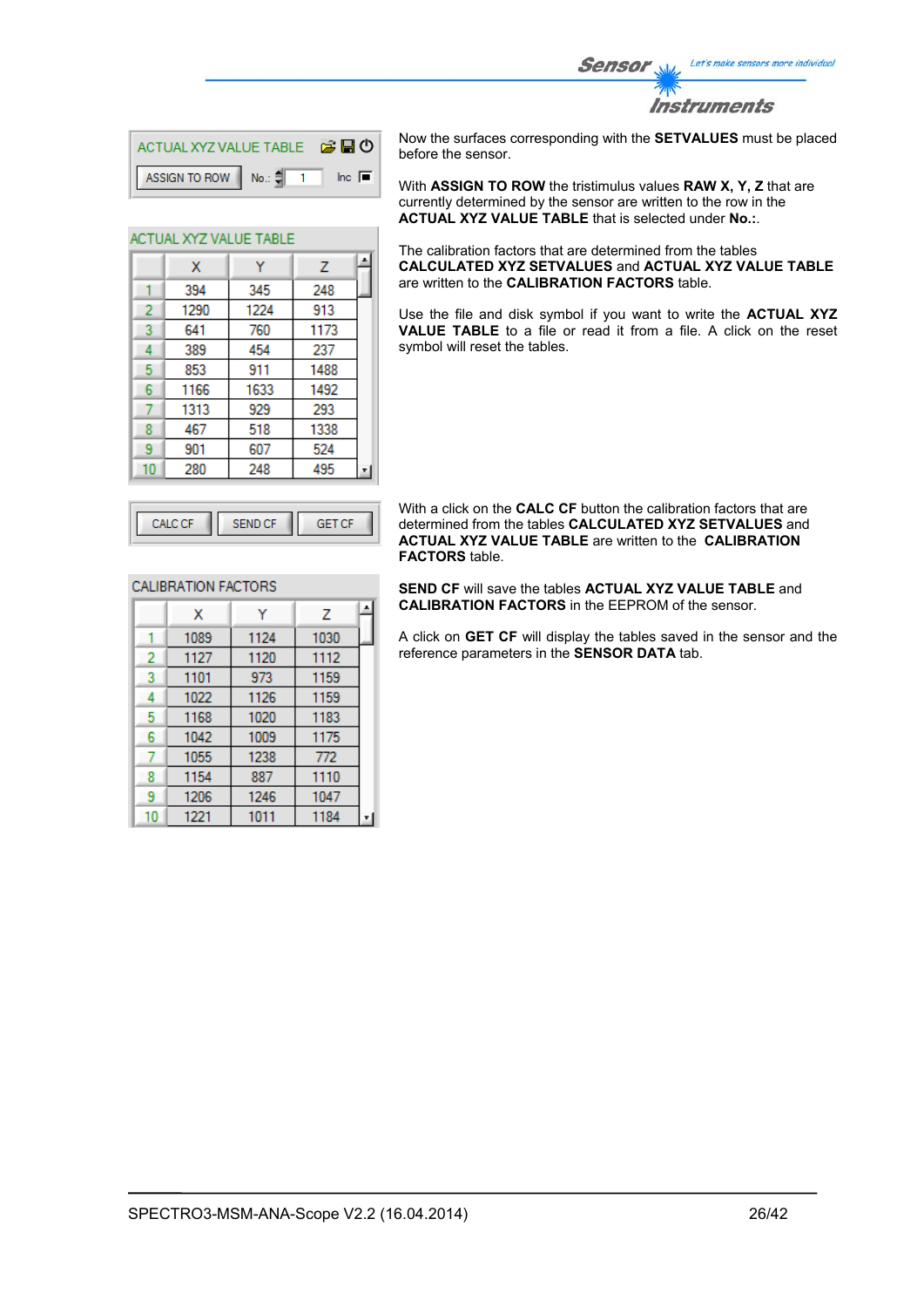# **2.7.2 Offset calibration**

To avoid an increase of the electronic offset when using the integral function (**INTEGRAL** parameter), this offset can be eliminated by way of offset calibration or zero-point calibration. The corresponding tab is passwordprotected to prevent inadvertent incorrect settings.



Offset calibration can be accessed by double-clicking with the right mouse button exactly at any frame in the **CALIB** tab.

You will then be prompted to enter a password. The password is: mellon

Make sure that the Receiver of the sensor is covered! Push CALCULATE OFFSET to detect the offset. Push SEND OFFSET to update the sensor.

| OFFSET X [Default 3100] | 3077 |
|-------------------------|------|
| OFFSET Y [Default 3100] | 3078 |
| OFFSET Z [Default 3100] | 3085 |
| <b>CALCULATE OFFSET</b> |      |
| <b>SEND OFFSET</b>      |      |
| <b>GET OFFSET</b>       |      |
|                         |      |
|                         |      |
| CLOSE                   |      |

Now please follow the instructions provided in the tab.

### **ATTENTION!**

It is extremely important for offset calibration that the receiver is not exposed to any extraneous light. Please make sure that you cover the receiver of the sensor e.g. witch a black cloth that is impervious to light.

#### **This is absolutely necessary for proper offset calculation.**

Now press **CALCULATE OFFSET**. The offset values for red, green, and blue should be approximately 3080 plus/minus 40.

The offset values can then be sent to the sensor by pressing **SEND OFFSET**.

**GET OFFSET** can be used to check whether the data have been sent.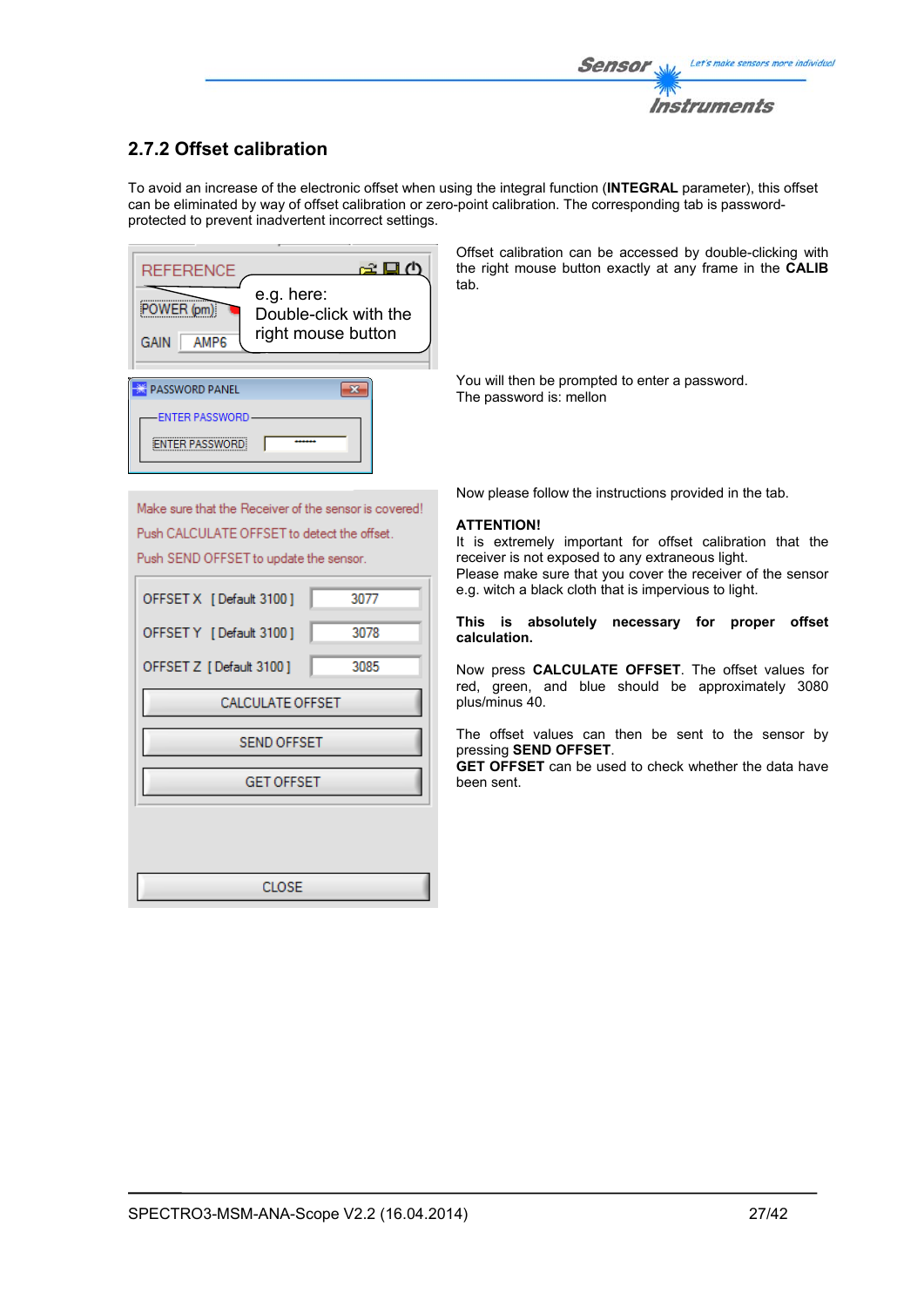

The SCOPE tab visualises an oscilloscope.

Depending on **TRIG MODE,** the display shows the **XYZ** signals, the color space, the output analog signal (depending on the **ANA OUT** settings), and the status of the digital outputs.

A click on **GET CYCLE TIME** displays the current sensor scan frequency in **[Hz]** and **[ms]**. The current scan frequency must be determined for the correct calculation of **deltaX[ms]**. For determining the correct scan frequency please give the sensor a time of 8 seconds before you click on **GET CYCLE TIME**.

In **TRIG MODE = SINGLE SHOT** a data frame is recorded and displayed in the graph when you click on **SCAN**.

In **TRIG MODE = FALLING EDGE** and **RISING EDGE** triggered recording can be started by clicking on **SCAN**. A trigger start can be defined with **TRIGGER LEVEL**.

Triggering is performed either to **Z** or to the brightness value of the color space, depending on the signal that should be recorded. In the graph this is the blue line.

In **TRIG MODE = INTERN C-No.0** recording starts automatically when C-No. 0 is detected. **TRIG MODE= EXTERN IN0** can be used to start recording externally through input IN0.

**SCAN-RATE** can be used to delay or accelerate recording. This corresponds with the TIMEBASE function known in oscilloscopes. **PRE TRIGGER VALUES** can be used to define how many values should still be displayed before the actual trigger start.





The zoom function in the graph can be activated by holding the control key (CTRL) and drawing a window with the mouse.

A click on **ZOOM 1:1** cancels the zoom function again.

The two orange cursors can be moved with the mouse. The two displays **deltaX[ms]** and **deltaY[digit]** will be updated. **deltaX[ms]** shows the time between the cursors in X direction.

**deltaY[digit]** shows the difference between the two cursors in digits or in Volt in Y direction.

**SIGNAL** can be used to display individual curves.

**PRINT SCOPE GRAPH** prints the current screen together with the text in the **COMMENT** text field.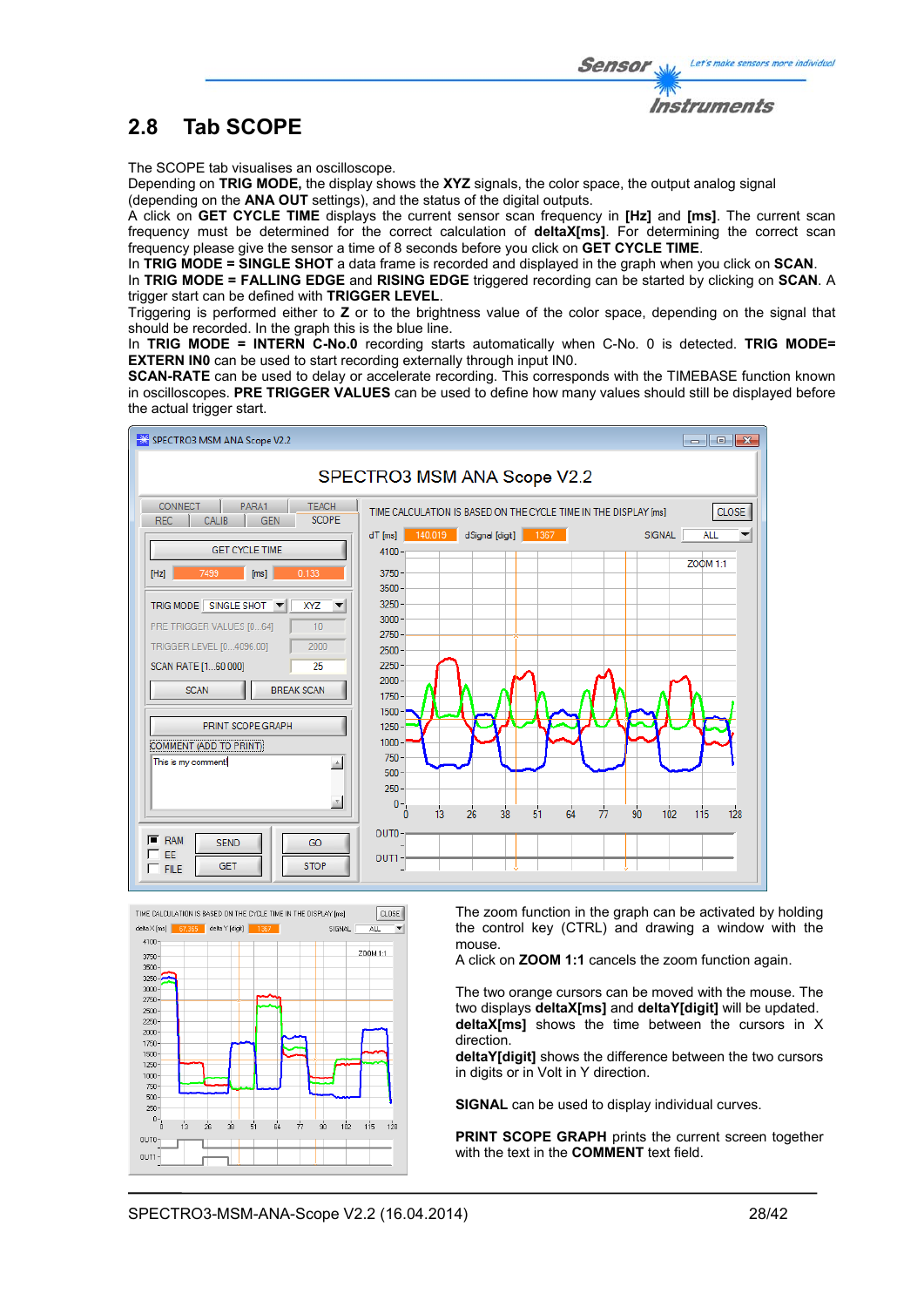# **3. Operation of the TEMPCOMP-Scope software**

If a firmware update should go wrong and the temperature characteristics that are stored in the EEPROM should be lost, these characteristics must be created anew. For this purpose you will need a file with the corresponding data. This file can be obtained from your supplier.

To perform temperature compensation please start the corresponding **TEMPCOMP-Scope software** that is included on the supplied CD. Please make sure that you have a functioning sensor connection. It may be necessary to select the connection with **CONNECT**. Set the correct sensor under **SELECT SENSOR**, if this is not done automatically.

| TEMPCOMP-Scope V5.6                                                                                                                                                                                            | $\begin{array}{c c c c c c} \hline \multicolumn{3}{c }{\mathbf{C}} & \multicolumn{3}{c }{\mathbf{X}} \end{array}$                                                                                                                                             |
|----------------------------------------------------------------------------------------------------------------------------------------------------------------------------------------------------------------|---------------------------------------------------------------------------------------------------------------------------------------------------------------------------------------------------------------------------------------------------------------|
| SEL SENSOR<br>Spectro3 MSM ANA V1.0 or higher<br>▼                                                                                                                                                             | COM PORT<br>3 <sup>7</sup><br>SPECTRO3 MSM ANA V2.1.0<br>CONNECT<br>8/Jan/2014                                                                                                                                                                                |
| LOAD DATA FILE<br><b>GET EQUATION</b><br><b>SAVE EQUATION</b><br>$X^4$<br>$X^3$<br>$X^2$<br>X<br>$-0.00142$<br>0.0808<br>3059.7<br>0.00000<br>$-0.1725$<br>2817.8<br>0.00000<br>0.00035<br>$-0.1700$<br>8.4753 | CH <sub>0</sub><br>CH <sub>1</sub><br>CH <sub>2</sub><br>CH <sub>3</sub><br>CH4<br>CH <sub>5</sub><br><b>ALL</b><br><b>DATA</b><br><b>ALL</b><br>CH <sub>1</sub><br>CH4<br>CH <sub>5</sub><br>TRENDLINE CHO<br>CH <sub>2</sub><br>CH <sub>3</sub><br>$4100 -$ |
| 2762.0<br>$-0.0494$<br>5.7606<br>0.00000<br>$-0.00069$<br>0.0<br>0.00000<br>0.0000<br>0.00000<br>0.0000<br>0.0<br>0.00000<br>0.00000<br>0.0000<br>0.0000                                                       | $3000 -$<br>$2000 -$<br>$1000 -$                                                                                                                                                                                                                              |
| 0.0<br>0.00000<br>0.00000<br>0.0000<br>0.0000<br><b>CALCULATE CURVES</b><br><b>RESET</b><br><b>TEMP</b><br>15                                                                                                  | $0 -$<br>$\frac{1}{70}$<br>90<br>100<br>20<br>30<br>50<br>60<br>80<br>10<br>40<br>0                                                                                                                                                                           |
| 2907<br>2834<br>3070<br>SP CH1<br>SP CH <sub>2</sub><br>SP CHO<br>SP CH4<br>SP CH <sub>5</sub><br>SP CH <sub>3</sub><br>$\mathbf{0}$<br>$\mathbf{0}$<br>0                                                      | <b>CAL CURVE</b><br>CH <sub>0</sub><br><b>ALL</b><br>CH <sub>1</sub><br>CH <sub>2</sub><br>CH <sub>3</sub><br>CH4<br>CH <sub>5</sub><br>$1333 -$<br>$1300 -$                                                                                                  |
| CALCULATE CALIBRATION CURVES                                                                                                                                                                                   | $1250 -$                                                                                                                                                                                                                                                      |
| <b>CURVE SAVING</b><br><b>SUCCESS</b><br><b>SEND CF</b>                                                                                                                                                        | $1200 -$<br>$1150 -$<br>$1100 -$                                                                                                                                                                                                                              |
|                                                                                                                                                                                                                | $1050 -$<br>$1009 -$<br>40<br>20<br>30<br>50<br>60<br>90<br>100<br>10<br>70<br>80<br>0                                                                                                                                                                        |

- Step 1: Load the temperature compensation file that you have received from your supplier with **GET EQUATION** or **LOAD DATA FILE**.
- Step 2: Press **CALCULATE CURVES** to display the data in the graph.
- Step 3: Select the sensor-internal operating temperature (not in °C) that the sensor has at an ambient temperature of 20°, if this has not already been done automatically. The value should be included in the file designation.
- Step 4: Press **CALCULATE CALIBRATION CURVES** to calculate the mean straight line.
- Step 5: Pressing the **SEND CF** button saves the mean straight lines in the **EEPROM** of the sensor.
- Step 6: Temperature compensation is successfully finished if the **SUCCESS** status message is then displayed.

Comment! If you do not immediately have the temperature compensation file at hand, simply start the **TempComp-Scope software**. Establish a connection, if it is not already established, and simply press **SEND-CF**. The sensor then functions as before, but it is not temperature-compensated.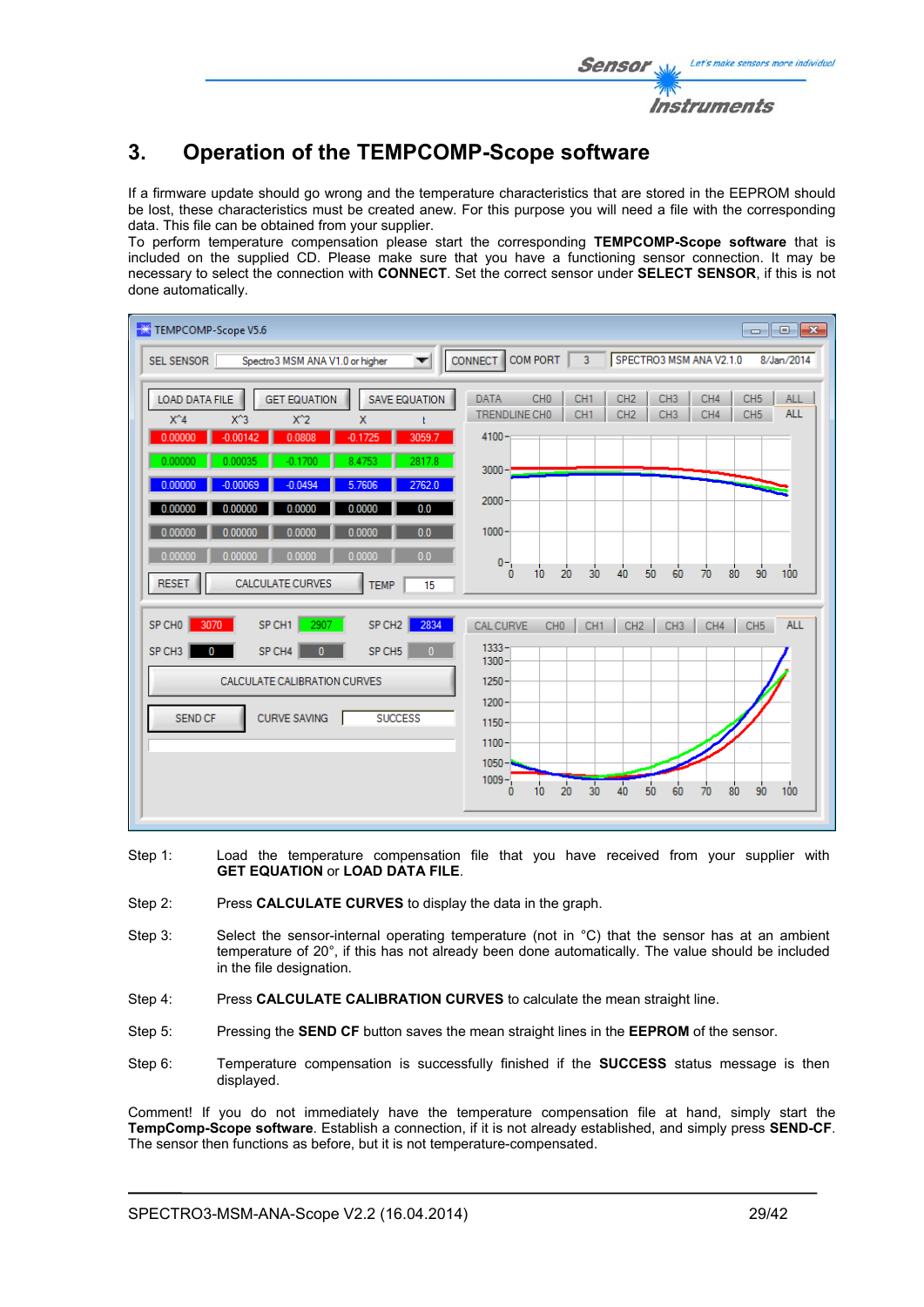

# **4. External triggering of the SPECTRO-3-MSM-ANA color sensor**



External triggering is performed through pin no. 3 (grn) at the 8-pole socket of the SPECTRO-3-MSM-ANA/PLC connection.



#### **TRIGGER:**

First the external trigger mode must be set at the color sensor. For this purpose option **EXT1, EXT2,** or **TRANS** must be selected in the **TRIGGER** selection field.

### **PLEASE NOTE:**

**The new setting is only activated at the sensor after a click on the SEND button!** 

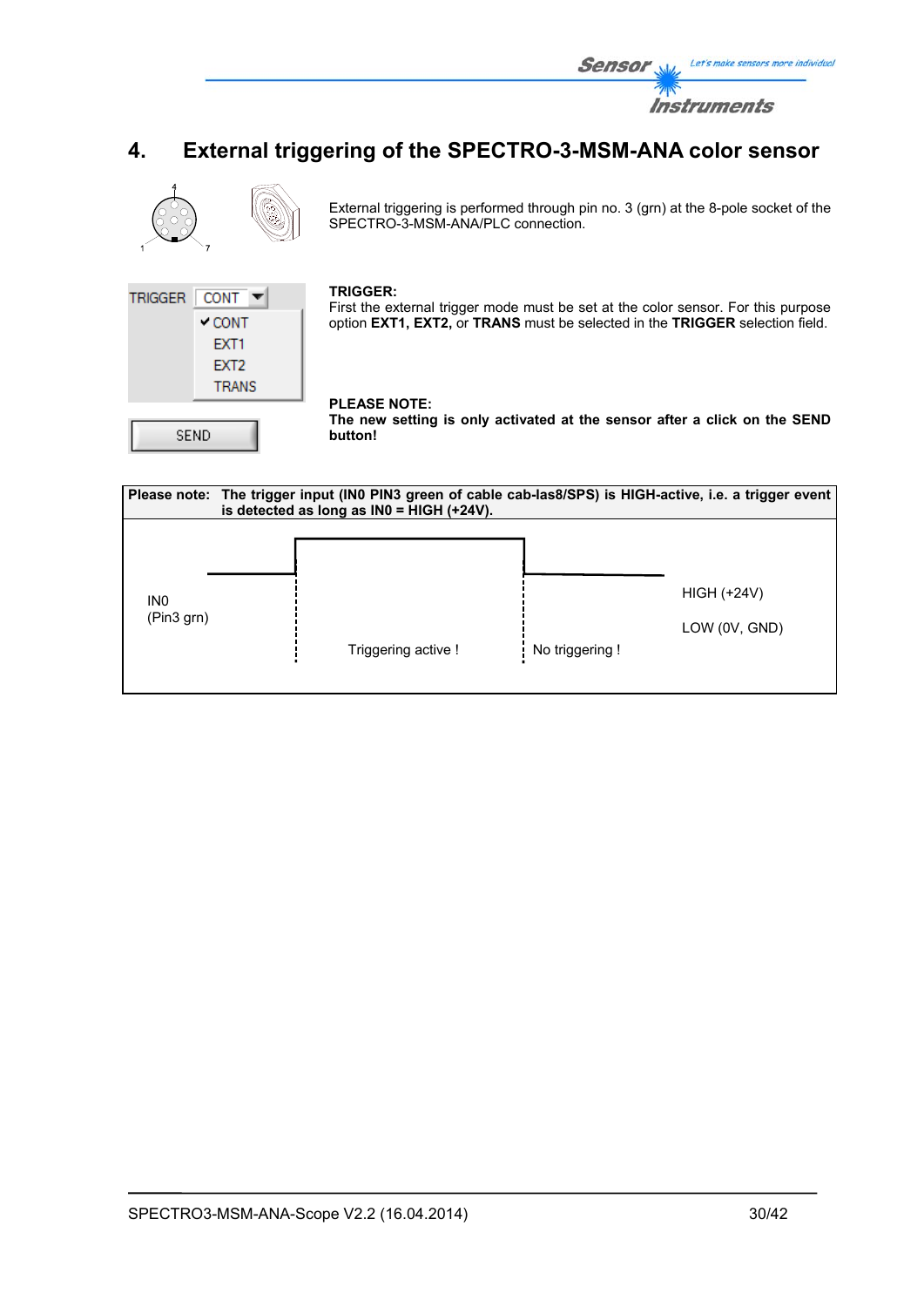

# **5. Connector assignment of the SPECTRO-3-MSM-ANA color sensor**

**Connection of SPECTRO-3-MSM-ANA to PC:** 

Ē.

|          | 4-pole fem. M5 connector (type Binder 707)<br>SPECTRO-3-MSM-ANA/PC-RS232 |                 | 3<br>O<br>O<br>Ø<br>Q |
|----------|--------------------------------------------------------------------------|-----------------|-----------------------|
| Pin-No.: |                                                                          | Assignment:     |                       |
|          |                                                                          | $+24VDC$ (+Ub)  |                       |
|          |                                                                          | 0V (GND)        |                       |
| ◠        |                                                                          | Rx <sub>0</sub> |                       |
|          |                                                                          | Tx0             |                       |

# **Connection of SPECTRO-3-MSM-ANA to PLC:**

|          |              | 8-pole female connector (type Binder 712)<br>SPECTRO-3-MSM-ANA/PLC |
|----------|--------------|--------------------------------------------------------------------|
| Pin No.: | Color:       | Assignment:                                                        |
|          | White        | $0V$ (GND)                                                         |
| 2        | <b>Brown</b> | +24VDC $(\pm 10\%)$ (+Ub)                                          |
| 3        | Green        | IN <sub>0</sub>                                                    |
| 4        | Yellow       | OUT0 (Digital 0: typ. 0  1V, Digital 1: typ. +Ub - 10%)            |
| 5        | Grev         | (Digital 0: typ. 0  1V, Digital 1: typ. +Ub - 10%)<br>OUT1         |
| 6        | <b>Pink</b>  | OUT2 (Analog 0  +10V)                                              |
|          | <b>Blue</b>  | (Analog 0  +10V)<br>OUT3                                           |
| 8        | Red          | OUT4 (Analog 0  +10V)                                              |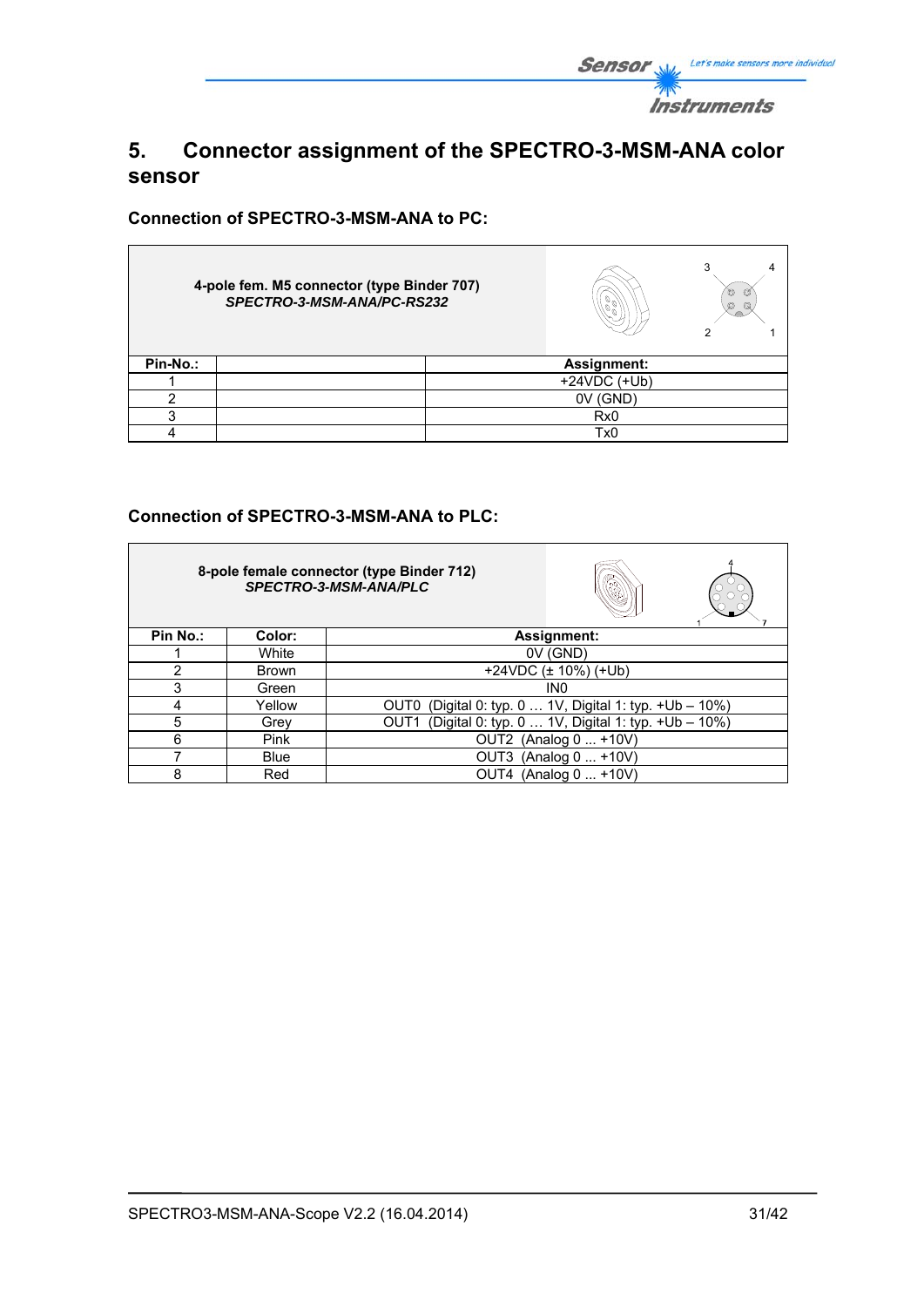# **6. RS232 communication protocol**

The sensors of the SPECTRO-3-MSM-ANA series operate with the following **parameters** that are sent to the sensor or read from the sensor in the stated sequence.<br>Info! 1 bytes = 8bit 1 word = 2 byte 1

Info! 1 **bytes** = 8bit 1 **word** = 2 **byte** 1 **long** = 2 **word** = 4 **byte**

|                     | <b>Parameter</b>       | <b>Type</b> | <b>Meaning</b>                                                                        |
|---------------------|------------------------|-------------|---------------------------------------------------------------------------------------|
| Para1:              | <b>POWER</b>           | word        | Transmitter intensity (0  1000) Attention intensity in thousandth!                    |
| Para <sub>2</sub> : | AVERAGE                | word        | Signal averaging 1, 2, 4, 8, 16, 32, 64, 128, 256, 512, 1024, 2048, 4096, 8192, 16384 |
|                     |                        |             | or 32768                                                                              |
| Para3:              | <b>EVALUATION MODE</b> | word        | Evaluation mode: FIRST HIT, BEST HIT coded to (0.1)                                   |
| Para4:              | <b>INTLIM</b>          | word        | Intensity limit $(0 \dots 4095)$                                                      |
| Para <sub>5</sub> : | MAXCOL-No.             | word        | Number of the colours (1.2.3)                                                         |
| Para6:              | DIGITAL OUTMODE        | word        | Function of the digital output: OFF, DIRECT HI, DIRECT LO, BINARY HI, BINARY          |
|                     |                        |             | LO coded to (0,1,2,3,4)                                                               |
| Para7:              | TRIGGER                | word        | Trigger mode: CONT, EXT1, EXT2, TRANS coded to (0, 1, 2, 3)                           |
| Para8:              | <b>EXTEACH</b>         | word        | External teach mode: OFF, ON, STAT1, DYN1 coded to (0,1,2,3)                          |
| Para9:              | C SPACE                | word        | Color Space: $xyY$ , $L^*a^*b^*$ , $L^*u^*v^*$ , $L^*C^*h^*$ coded to (0.1.2.3)       |
| Para10:             | CALIB                  | word        | Calibration Mode: OFF, FCAL, UCAL coded to (0,1,2)                                    |
| Para11:             | <b>LED MODE</b>        | word        | Control for the internal light source DC, AC coded to (0.1)                           |
| Para12:             | <b>GAIN</b>            | word        | Amplification of the integrated receiver AMP1, AMP2, AMP3, AMP4, AMP5, AMP6,          |
|                     |                        |             | AMP7, AMP8 coded to (1, 2, 3, 4, 5, 6, 7, 8)                                          |
| Para13:             | <b>INTEGRAL</b>        | word        | Signal integration (1250)                                                             |
| Para14:             | ANALOG OUTMODE         | word        | Function of the analogue outmode: OFF, X Y Z, COLOR SPACE, CS REF coded to            |
|                     |                        |             | (0,1,2,3)                                                                             |
| Para15:             | ANA OUT                | word        | Function of analogue out: CONT, INO L--->H coded to (0.1)                             |
| Para16:             | ANA ZOOM               | word        | Zoom factor at ANALOG OUTMODE = CS REF: x1, x2, x4, x8, x16, x32, x64, x128           |
|                     |                        |             | Coded to (0,1,2,3,4,5,6,7)                                                            |

One row in the Teach Table determines a **TEACH VECTOR**.

The sensors of the SPECTRO-3-MSM-ANA series operate with 3 **TEACH VECTORS** that are sent to the sensor or read from the sensor in one block in the stated sequence.<br>Info! 1 bytes = 8bit 1 word = 2 byte 1 long

 $1$  **long** = 2 **word** = 4 **byte** 

|                   | <b>TEACH VECTOR</b>        | Type     | <b>Meaning</b>                                                              |
|-------------------|----------------------------|----------|-----------------------------------------------------------------------------|
| TeachVal1:        | Teach Table Row 0 Column 0 | long     | x, a*, u* of row 0. Must be multiplied with 65536.                          |
| TeachVal2:        | Teach Table Row 0 Column 1 | long     | y, b*, v* of row 0. Must be multiplied with 65536.                          |
| TeachVal3:        | Teach Table Row 0 Column 2 | long     | Y, L <sup>*</sup> , L <sup>*</sup> of row 0. Must be multiplied with 65536. |
| TeachVal4:        | Teach Table Row 0 Column 3 | long     | Tolerance delta E of row 0. Must be multiplied with 65536.                  |
| TeachVal5:        | Free                       | word     | Send 0 as dummy                                                             |
| <b>TeachVal6:</b> | Free                       | word     | Send 0 as dummy                                                             |
| TeachVal7:        | Free                       | word     | Send 0 as dummy                                                             |
| TeachVal8:        | Free                       | word     | Send 0 as dummy                                                             |
| TeachVal9:        | Free                       | word     | Send 0 as dummy                                                             |
| TeachVal10:       | Free                       | word     | Send 0 as dummy                                                             |
| TeachVal11:       | Free                       | word     | Send 0 as dummy                                                             |
| TeachVal11:       | Free                       | word     | Send 0 as dummy                                                             |
| TeachVal12:       | Teach Table Row 1 Column 0 | long     | x, a*, u* of row 1. Must be multiplied with 65536.                          |
| TeachVal13:       | Teach Table Row 2 Column 1 | long     | $y, b^*$ , $v^*$ of row 1. Must be multiplied with 65536.                   |
| TeachVal14:       | Teach Table Row 3 Column 2 | long     | Y, L <sup>*</sup> , L <sup>*</sup> of row 1. Must be multiplied with 65536. |
| TeachVal15:       | Teach Table Row 4 Column 3 | long     | Tolerance delta E of row 1. Must be multiplied with 65536.                  |
| TeachVal16:       | Free                       | word     | Send 0 as dummy                                                             |
| TeachVal17:       | Free                       | word     | Send 0 as dummy                                                             |
|                   | $\cdots$                   | $\cdots$ |                                                                             |
| <b>TeachVal36</b> | Free                       | word     | Send 0 as dummy                                                             |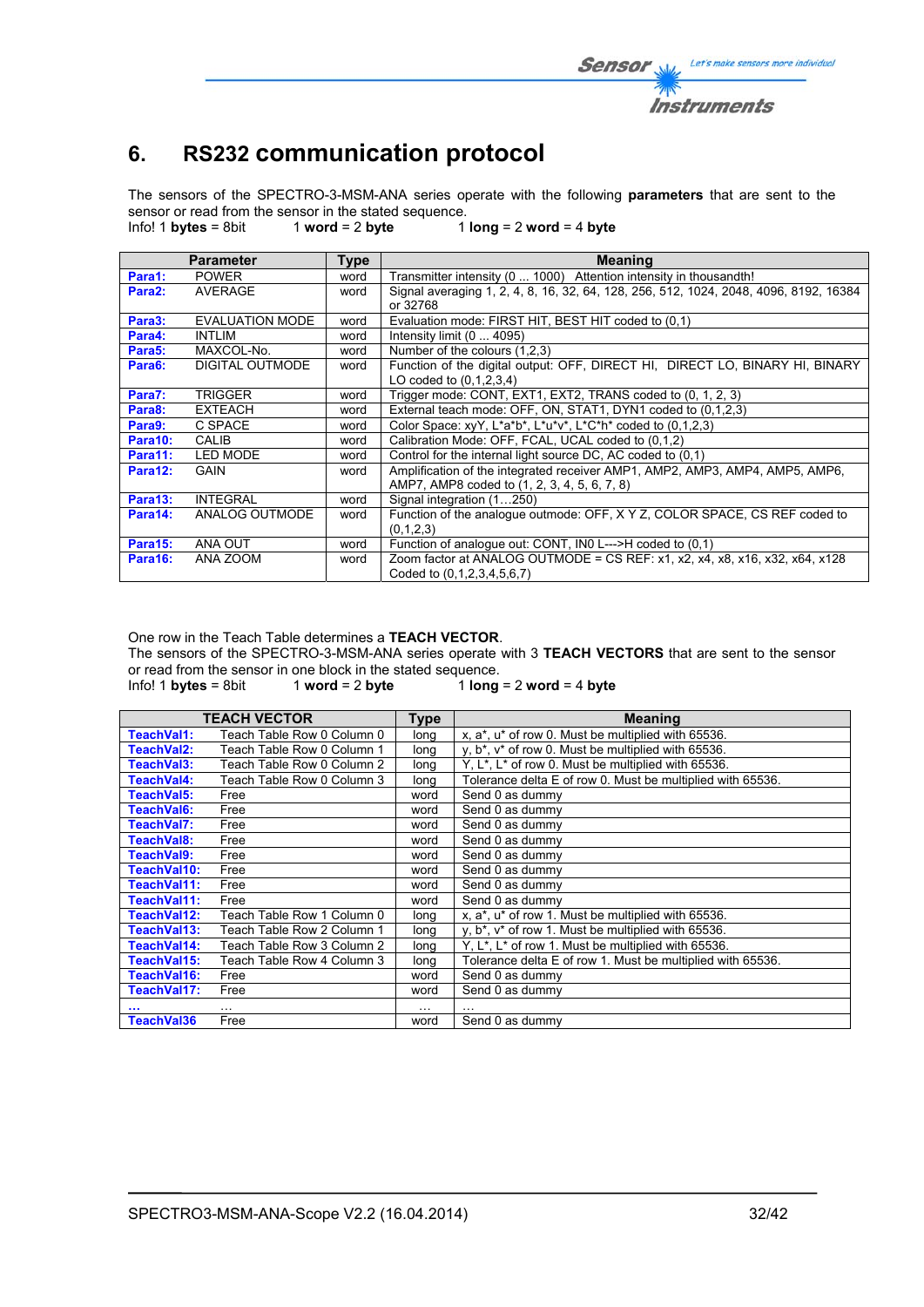

|                      |                   | Upon request, the data acquired and processed by the sensor are sent by the sensor in the following sequence. |
|----------------------|-------------------|---------------------------------------------------------------------------------------------------------------|
| Info! 1 bytes = 8bit | 1 word = $2$ byte | 1 long = $2$ word = $4$ byte                                                                                  |

|                       | <b>DATA VALUE</b> | <b>Type</b> | <b>Meaning</b>                                                                                   |
|-----------------------|-------------------|-------------|--------------------------------------------------------------------------------------------------|
| DatVal1:              | CSX               | long        | Color Space X chromaticity coordinate (x or a* or u* or C*). Must be divided by 65536.           |
| DatVal <sub>2</sub> : | <b>CSY</b>        | long        | Color Space Y chromaticity coordinate (y or $b^*$ or $v^*$ or $h^*$ ). Must be divided by 65536. |
| DatVal <sub>3</sub> : | CSI               | long        | Color Space Lightness variable (Y or L* or L* or L*). Must be divided by 65536.                  |
| DatVal4:              | <b>REF CSX</b>    | long        | Reference CSX when ANALOG OUTMODE = CS REF. Must be divided by 65536.                            |
| DatVal5:              | <b>REF CSY</b>    | long        | Reference CSY when ANALOG OUTMODE = CS REF. Must be divided by 65536.                            |
| DatVal <sub>6</sub> : | <b>REF CSI</b>    | long        | Reference CSI when ANALOG OUTMODE = CS REF. Must be divided by 65536.                            |
| DatVal7:              | delta E           | long        | Color difference to a color hit. Must be divided by 65536.                                       |
| DatVal8:              | X                 | word        | Calibrated and temperature compensated tristimulus value of channel X                            |
| DatVal9:              | Y                 | word        | Calibrated and temperature compensated tristimulus value of channel Y                            |
| DatVal10:             | $\overline{z}$    | word        | Calibrated and temperature compensated tristimulus value of channel Z                            |
| DatVal11:             | RAW X             | word        | None Calibrated tristimulus value of channel X                                                   |
| DatVal12:             | RAW Y             | word        | None Calibrated tristimulus value of channel Y                                                   |
| DatVal13:             | RAW Z             | word        | None Calibrated tristimulus value of channel Z                                                   |
| DatVal14:             | C-No:             | word        | Detected color                                                                                   |
| DatVal15:             | DIG IN            | word        | DIG IN is 1 when input IN0 is HI                                                                 |
| DatVal16:             | TEMP              | word        | Temperature in the sensor (not in $^{\circ}$ C or $^{\circ}$ F)                                  |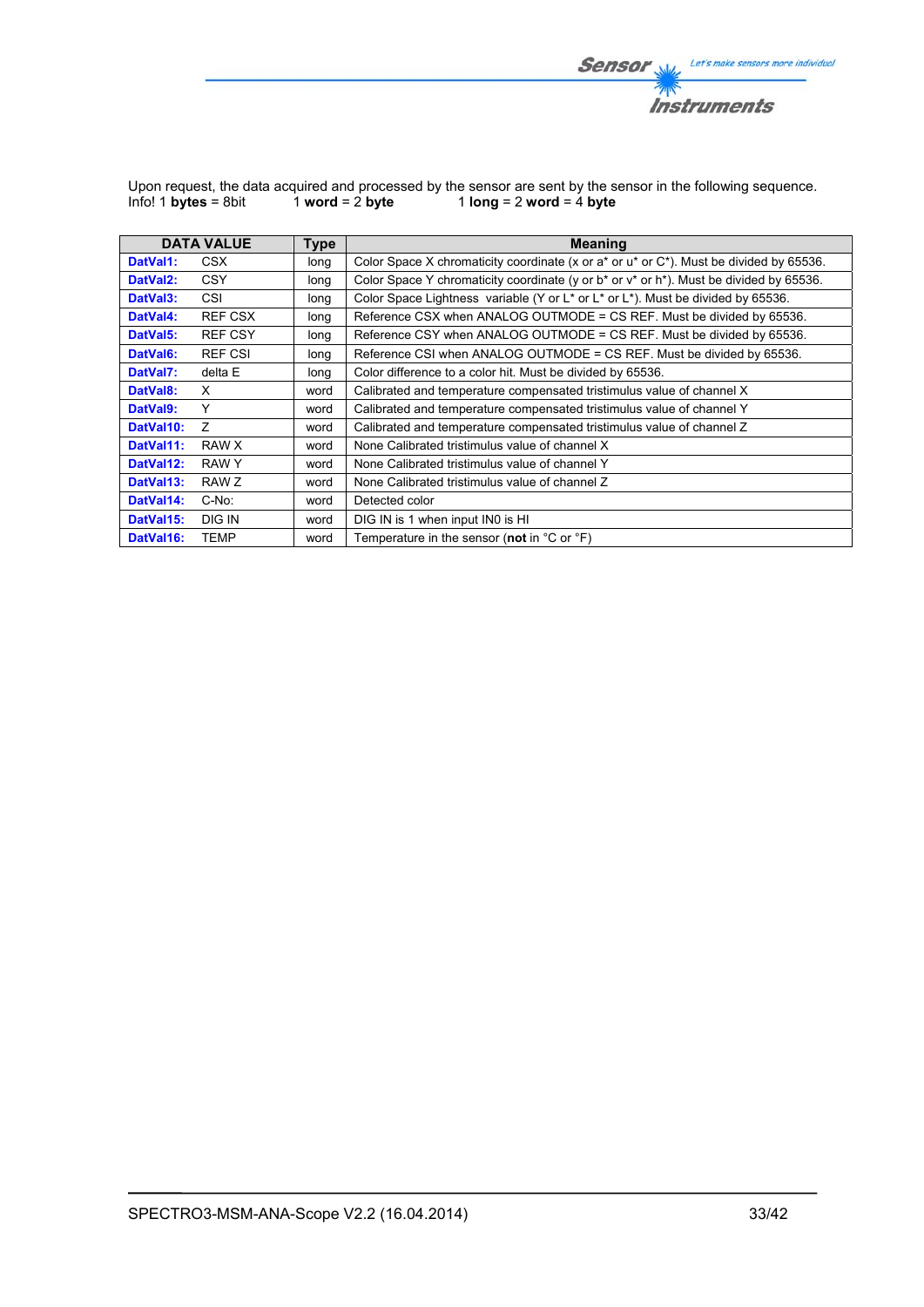

Digital serial communication is used for the exchange of data between the software running on the PC and the sensor.

For this purpose the control unit features an EIA-232 compatible interface that operates with the (fixed) parameters "**8 data bits, 1 stop bit, no parity bit, no handshake"**.

Five values are available for the baudrate: 9600baud, 19200baud, 38400baud, 57600baud and 115200baud. As an option the PC software also can communicate through TCP/IP or USB. In these cases transparent interface converters must be used that allow a connection to the RS232 interface.

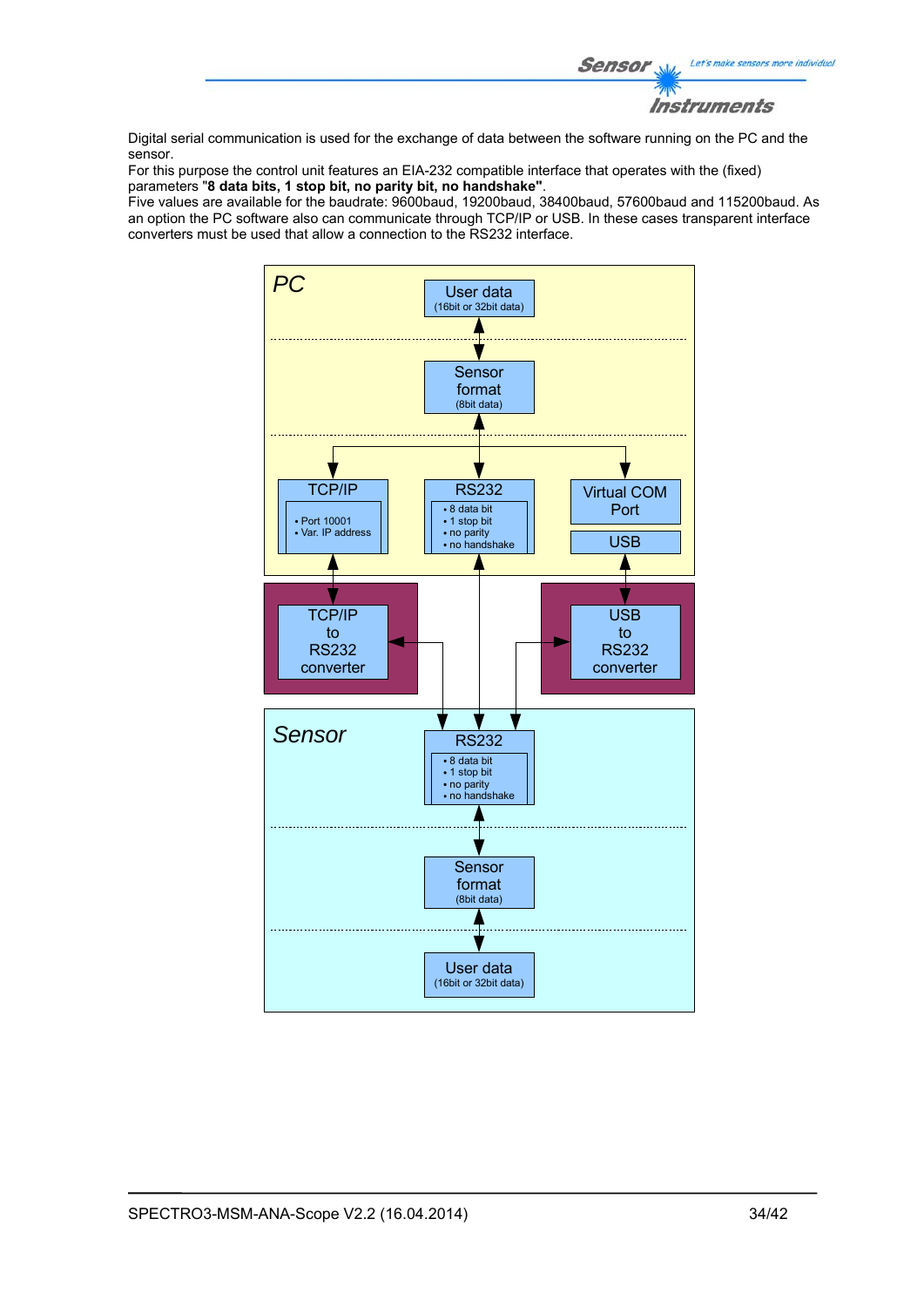

A proprietary protocol format that organises and bundles the desired data is used for all physical connection variants between PC software and control unit. Depending on their type and function the actual data are 16- or 32 bit variables and represent integer or floating-point values. The protocol format consists of 8-bit wide unsigned words ("bytes"). The actual data therefore sometimes must be distributed to several bytes.

The control unit always behaves passively (except if another behaviour has been specifically activated). Data exchange therefore always is initiated by the PC software. The PC sends a data package ("frame") corresponding to the protocol format, either with or without appended data, to which the control unit responds with a frame that matches the request.

The protocol format consists of two components:

A "header" and an optional appendant ("data").

The header always has the same structure.

The first byte is a synchronisation byte and always is  $85_{\text{dez}}$  (55<sub>hex</sub>).

The second byte is the so-called order byte. This byte determines the action that should be performed (send data, save data, etc.).

A 16-bit value (argument) follows as the third and fourth byte. Depending on the order, the argument is assigned a corresponding value.

The fifth and sixth byte again form a 16-bit value. This value states the number of appended data bytes. Without appended data both these bytes are  $0_{\text{dez}}$  or  $00_{\text{hex}}$ , the maximum number of bytes is 512.

The seventh byte contains the CRC8 checksum of all data bytes (data byte 0 up to and incl. data byte n).

The eight byte is the CRC8 checksum for the header and is formed from bytes 0 up to and incl. 6.

The header always has a total length of 8 bytes. The complete frame may contain between 8 and 520 bytes.

| Byte0  | Byte1           | Byte2       | Byte3         | Bvte4       | Byte <sub>5</sub> | Byte <sub>6</sub> | Byte7            | Byte <sub>8</sub> | Byte <sub>9</sub> |          | Byte n+6  | Byte n+  |
|--------|-----------------|-------------|---------------|-------------|-------------------|-------------------|------------------|-------------------|-------------------|----------|-----------|----------|
| Header | Header          | Header      | <b>Header</b> | Header      | Header            | Header            | Header           | Data              | Data              | $\cdots$ | Data      | Data     |
| 0x55   | <order></order> | <arg></arg> | <arg></arg>   | <len></len> | ∟EN>              | CRC <sub>8</sub>  | CRC <sub>8</sub> | Data1             | Data <sup>1</sup> |          | Data n/2  | Data n/2 |
|        |                 | (lo byte)   | (hi byte)     | (lo byte)   | (hi byte)         | 'Data             | (Header)         | (lo byte)         | (hi byte)         | $\cdots$ | (lo byte) | (hi byte |

The following **orders** can be sent to the sensor.

| <b>Number</b> | ORDER (header byte no. 2)                                           | <b>Example</b> |
|---------------|---------------------------------------------------------------------|----------------|
| 0             | Sensor answers with order=0 if a communication error occurs.        |                |
|               | ARG=1: Invalid order number was sent to the sensor                  |                |
|               | ARG=2: General communication error (wrong baudrate, overflow, )     |                |
|               | Write parameter to the RAM of the sensor                            | $order=1$      |
| $\mathcal{P}$ | Read parameter from the RAM of the sensor                           | $order=2$      |
| 3             | Load parameter and actual Baudrate from RAM to EEPROM of the sensor | $order = 3$    |
| 4             | Load parameter from EEPROM to RAM of the sensor                     | $order=4$      |
| 5             | Read CONNECTION OK and serial number from sensor                    | $order=5$      |
| 6             | Free                                                                |                |
|               | Read Firmware String and serial number from sensor                  | order=7        |
| 8             | Read data values from sensor                                        | order=8        |
| 30            | Start and Stop triggered sending of data frames                     | $order = 30$   |
| 105           | Get cycle time from sensor                                          | order=105      |
| 190           | Write new baud rate to the sensor                                   | order=190      |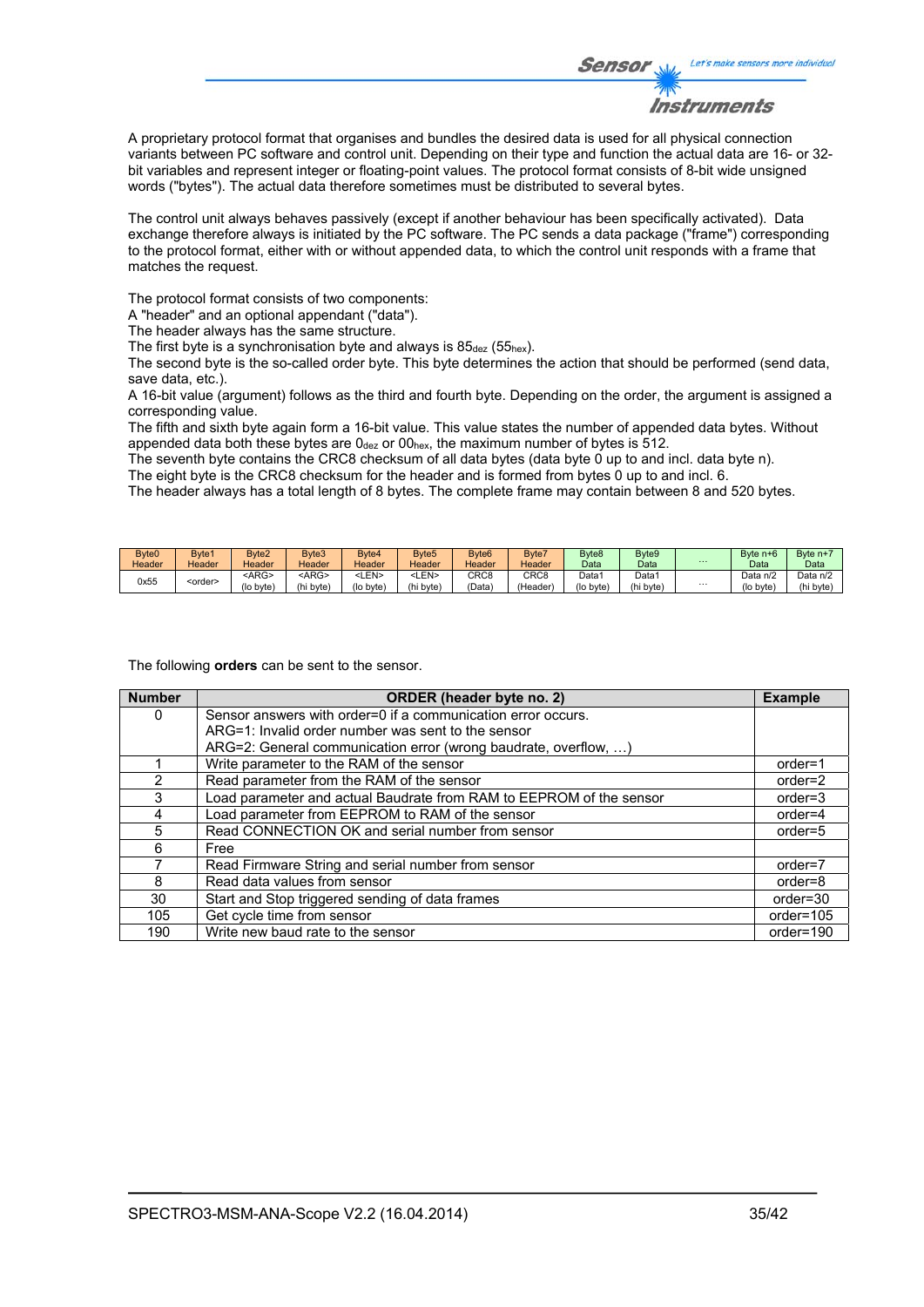```
Let's make sensors more individual
Sensor
           Instruments
```
# *CRC8 checksum*

The so-called "Cyclic Redundancy Check" or CRC is used to verify data integrity. This algorithm makes it possible to detect individual bit errors, missing bytes, and faulty frames. For this purpose a value - the so-called checksum - is calculated over the data (bytes) to be checked and is transmitted together with the data package. Calculation is performed according to an exactly specified method based on a generator polynomial. The length of the checksum is 8 bit ( = 1 byte). The generator polynomial is:

#### *X8+X5+X4+X0*

To verify the data after they have been received, CRC calculation is performed once again. If the sent and the newly calculated CRC values are identical, the data are without error. The following pseudo code can be used for checksum calculation:

```
calcCRC8 (data[ ], table[ ]) 
Input: data[ ], n data of unsigned 8bit 
         table[ ], 256 table entries of unsigned 8bit 
Output: crc8, unsigned 8bit 
crc8 := AA_{hex}for I := 1 to n do 
        idx := crc8 EXOR data[ i ] 
         crc8 := table[ idx ] 
endfor 
return crc8
```
#### **table[ ]**

| 0   | 94  | 188 | 226 | 97  | 63  | 221 | 131 | 194 | 156 | 126 | 32  | 163 | 253 | 31  | 65  |
|-----|-----|-----|-----|-----|-----|-----|-----|-----|-----|-----|-----|-----|-----|-----|-----|
| 157 | 195 | 33  | 127 | 252 | 162 | 64  | 30  | 95  | 1   | 227 | 189 | 62  | 96  | 130 | 220 |
| 35  | 125 | 159 | 193 | 66  | 28  | 254 | 160 | 225 | 191 | 93  | 3   | 128 | 222 | 60  | 98  |
| 190 | 224 | 2   | 92  | 223 | 129 | 99  | 61  | 124 | 34  | 192 | 158 | 29  | 67  | 161 | 255 |
| 70  | 24  | 250 | 164 | 39  | 121 | 155 | 197 | 132 | 218 | 56  | 102 | 229 | 187 | 89  | 7   |
| 219 | 133 | 103 | 57  | 186 | 228 | 6   | 88  | 25  | 71  | 165 | 251 | 120 | 38  | 196 | 154 |
| 101 | 59  | 217 | 135 | 4   | 90  | 184 | 230 | 167 | 249 | 27  | 69  | 198 | 152 | 122 | 36  |
| 248 | 166 | 68  | 26  | 153 | 199 | 37  | 123 | 58  | 100 | 134 | 216 | 91  | 5   | 231 | 185 |
| 140 | 210 | 48  | 110 | 237 | 179 | 81  | 15  | 78  | 16  | 242 | 172 | 47  | 113 | 147 | 205 |
| 17  | 79  | 173 | 243 | 112 | 46  | 204 | 146 | 211 | 141 | 111 | 49  | 178 | 236 | 14  | 80  |
| 175 | 241 | 19  | 77  | 206 | 144 | 114 | 44  | 109 | 51  | 209 | 143 | 12  | 82  | 176 | 238 |
| 50  | 108 | 142 | 208 | 83  | 13  | 239 | 177 | 240 | 174 | 76  | 18  | 145 | 207 | 45  | 115 |
| 202 | 148 | 118 | 40  | 171 | 245 | 23  | 73  | 8   | 86  | 180 | 234 | 105 | 55  | 213 | 139 |
| 87  | 9   | 235 | 181 | 54  | 104 | 138 | 212 | 149 | 203 | 41  | 119 | 244 | 170 | 72  | 22  |
| 233 | 183 | 85  | 11  | 136 | 214 | 52  | 106 | 43  | 117 | 151 | 201 | 74  | 20  | 246 | 168 |
| 116 | 42  | 200 | 150 | 21  | 75  | 169 | 247 | 182 | 232 | 10  | 84  | 215 | 137 | 107 | 53  |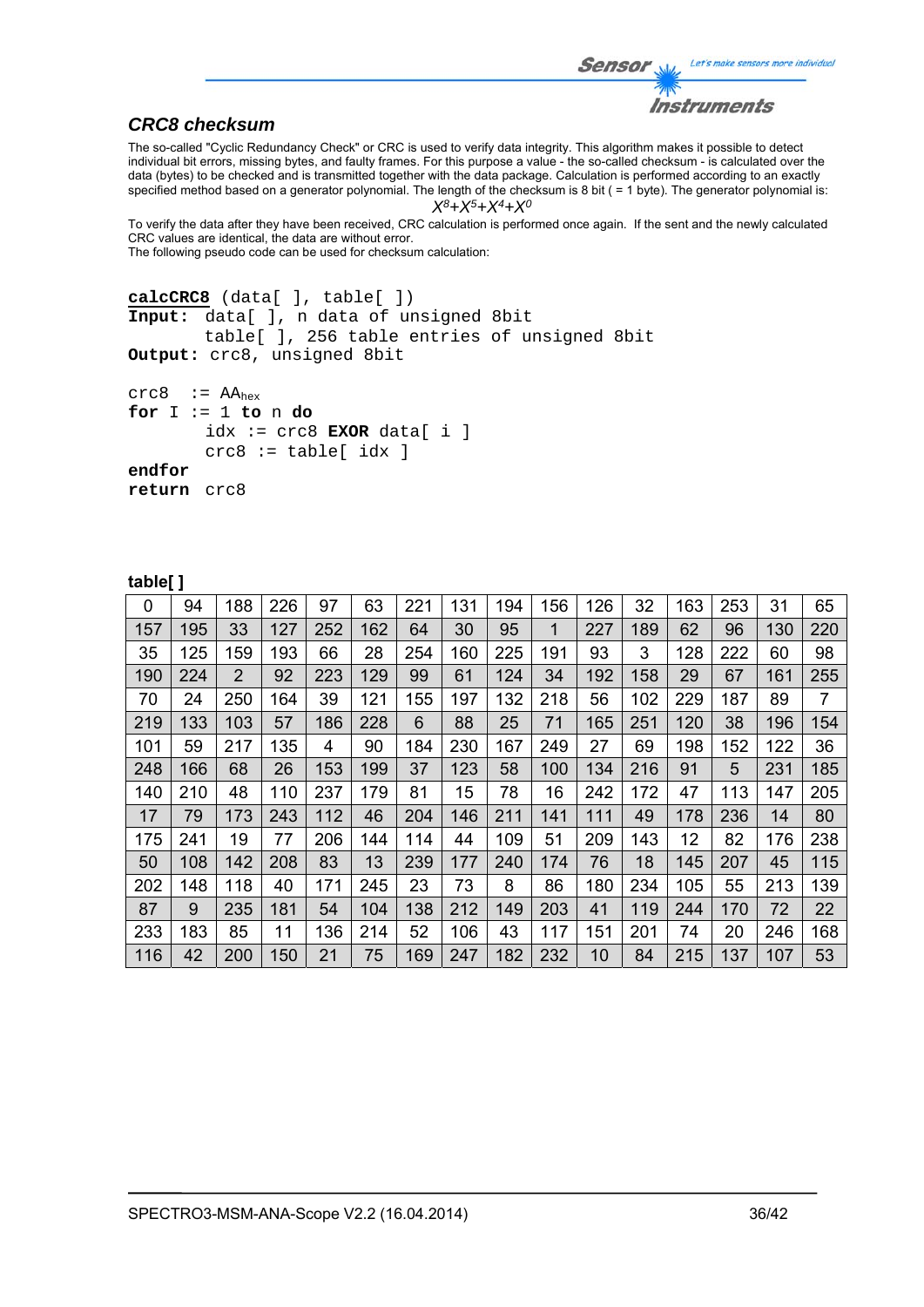**Example order=1:** Write parameter to the RAM of the sensor. <ARG> determines whether you want to save parameter or teach vectors: ARG = 0 --> Parameter Set

ARG = 2 --> Teach Vector Set

| Byte <sub>0</sub><br>Header | Byte1<br>Header    | Byte2<br>Header          | Byte3<br>Header          | Byte4<br>Header           | Byte <sub>5</sub><br>Header | Byte <sub>6</sub><br>Header | Byte7<br><b>Header</b>       | Byte8<br>Data      | Byte9<br>Data      | Byte10<br>Data     | Byte11<br>Data     |
|-----------------------------|--------------------|--------------------------|--------------------------|---------------------------|-----------------------------|-----------------------------|------------------------------|--------------------|--------------------|--------------------|--------------------|
| 0x55                        | <order></order>    | $<$ ARG $>$<br>(lo byte) | $<$ ARG $>$<br>(hi byte) | <len><br/>(lo byte)</len> | <len><br/>(hi byte)</len>   | CRC8<br>(Data)              | CRC <sub>8</sub><br>(Header) | Para1<br>(lo byte) | Para1<br>(hi byte) | Para2<br>(lo byte) | Para2<br>(hi byte) |
| 85 (dec)                    |                    |                          |                          | 32                        |                             | 161                         | 84                           | 138                |                    |                    |                    |
|                             |                    | $ARG=0$                  |                          | <b>LEN=32</b>             |                             |                             |                              |                    | Para1=650          |                    | Para2=512          |
|                             |                    |                          |                          |                           |                             |                             |                              |                    |                    |                    |                    |
|                             |                    |                          |                          |                           |                             |                             |                              |                    |                    |                    |                    |
| Byte12                      | Byte <sub>13</sub> | Byte <sub>14</sub>       | Byte15                   | Byte16                    | Byte17                      | Byte18                      | Byte 19                      | Byte20             | Byte21             | Byte22             | Byte23             |
| Data                        | Data               | Data                     | Data                     | Data                      | Data                        | Data                        | Data                         | Data               | Data               | Data               | Data               |
| Para3                       | Para3              | Para4                    | Para4                    | Para5                     | Para <sub>5</sub>           | Para6                       | Para6                        | Para7              | Para7              | Para8              | Para8              |
| (lo byte)                   | (hi byte)          | (lo byte)                | (hi byte)                | (lo byte)                 | (hi byte)                   | (lo byte)                   | (hi byte)                    | (lo byte)          | (hi byte)          | (lo byte)          | (hi byte)          |

| Byte24    | Byte25    | Byte26    | Byte27      | Byte28    | Byte <sub>29</sub> | Byte30    | Byte31      | Byte32    | Byte33    | Byte34    | Byte35    |
|-----------|-----------|-----------|-------------|-----------|--------------------|-----------|-------------|-----------|-----------|-----------|-----------|
| Data      | Data      | Data      | Data        | Data      | Data               | Data      | Data        | Data      | Data      | Data      | Data      |
| Para9     | Para9     | Para10    | Para10      | Para11    | Para11             | Para12    | Para12      | Para13    | Para13    | Para14    | Para14    |
| (lo byte) | (hi bvte) | (lo byte) | (hi byte)   | (lo byte) | (hi byte)          | (lo byte) | (hi byte)   | (lo byte) | (hi byte) | (lo byte) | (hi byte) |
|           |           |           |             |           |                    |           |             |           |           |           |           |
|           | Para9=1   |           | Para $10=0$ |           | Para $11=0$        |           | Para $12=6$ | Para13=1  |           | Para14=1  |           |

Para3=1 Para4=0 Para5=2 Para6=1 Para7=0 Para8=0

| Byte36    | Byte37    | Byte38      | Byte39    |
|-----------|-----------|-------------|-----------|
| Data      | Data      | Data        | Data      |
| Para15    | Para15    | Para16      | Para16    |
| (lo byte) | (hi byte) | (hi byte)   | (hi byte) |
|           |           |             |           |
|           | Para15=0  | Para $16=0$ |           |

# DATA FRAME PC  $\rightarrow$  Sensor for Teach Vector Set 0

| Byte <sub>0</sub><br>Header | Byte1<br><b>Header</b> | Byte <sub>2</sub><br><b>Header</b> | Byte3<br><b>Header</b>   | Byte4<br>Header           | Byte <sub>5</sub><br>Header | Byte <sub>6</sub><br>Header | Byte7<br>Header              | Byte <sub>8</sub><br>Data | Byte9<br>Data           | Byte <sub>10</sub><br>Data | Byte <sub>11</sub><br>Data     |
|-----------------------------|------------------------|------------------------------------|--------------------------|---------------------------|-----------------------------|-----------------------------|------------------------------|---------------------------|-------------------------|----------------------------|--------------------------------|
| 0x55                        | <order></order>        | $<$ ARG $>$<br>(lo byte)           | $<$ ARG $>$<br>(hi byte) | <len><br/>(lo byte)</len> | <len><br/>(hi byte)</len>   | CRC8<br>(Data`              | CRC <sub>8</sub><br>(Header) | Teach<br>Val1<br>(byte0)  | Teach<br>Val1<br>(byte1 | Teach<br>Val1<br>(bvte2`   | $\tau$ each<br>Val1<br>(byte3) |
| 85 (dec)                    |                        |                                    |                          | 96                        |                             | 219                         | 96                           |                           |                         |                            |                                |
|                             |                        | $ARG=2$                            |                          |                           | ∟EN=96                      |                             |                              |                           | Teach                   | Val1=0                     |                                |

| Byte12           | Byte <sub>13</sub> | Byte <sub>14</sub> | Byte <sub>15</sub> | Byte16      | Byte17      | Byte <sub>18</sub> | Byte <sub>19</sub> | Byte <sub>20</sub> | Byte21 | Byte22  | Byte23      |
|------------------|--------------------|--------------------|--------------------|-------------|-------------|--------------------|--------------------|--------------------|--------|---------|-------------|
| Data             | Data               | Data               | Data               | Data        | Datal       | Data               | Data               | Data               | Data   | Data    | Data        |
| Геасһ            | each               | <sup>-</sup> each  | ⊺each              | $\tau$ each | $\tau$ each | ™each              | $\tau$ each        | Teach              | Геасһ  | Teach   | $\tau$ each |
| Val <sub>2</sub> | Val2               | Val2               | Val2               | Val3        | Val3        | Val3               | Val3               | Val4               | Val4   | √al4    | Val4        |
| (byte0)          | (byte1             | (bvte2)            | (bvte3)            | (bvte0)     | (bvte1      | (bvte2`            | (byte3)            | 'byte0             | byte1  | (bvte2` | (byte3)     |
|                  |                    |                    |                    |             |             |                    |                    |                    |        |         |             |
|                  | ⊺each              | $Val2=0$           |                    |             | Геасһ       | √al3=0             |                    |                    | Teach  | Val4=0  |             |

| Byte24<br>Data             | Byte <sub>25</sub><br>Data | Byte26<br>Data                         | Byte27<br>Data             | Byte28<br>Data             | Byte29<br>Data             | Byte30<br>Data             | Byte31<br>Data             | Byte32<br>Data             | Byte33<br>Data             | $\cdots$ | $\cdots$ |
|----------------------------|----------------------------|----------------------------------------|----------------------------|----------------------------|----------------------------|----------------------------|----------------------------|----------------------------|----------------------------|----------|----------|
| Геасһ<br>Val5<br>(lo byte) | each?<br>Val5<br>(hi byte) | <sup>-</sup> each<br>Val6<br>(lo byte) | Геасһ<br>Val6<br>(hi bvte) | Teach<br>Val7<br>(lo byte) | Teach<br>Val7<br>(hi byte) | Teach<br>Val8<br>(lo byte) | Teach<br>Val8<br>(hi byte) | Teach<br>Val9<br>(lo byte) | Teach<br>Val9<br>(hi byte) | $\cdots$ | $\cdots$ |
|                            |                            |                                        |                            |                            |                            |                            |                            |                            |                            | $\cdots$ | $\cdots$ |
|                            | TeachVal5=0                |                                        | TeachVal6=0                |                            | FeachVal7=0                |                            | FeachVal8=0                |                            | TeachVal9=0                | $\cdots$ |          |

## DATA FRAME Sensor  $\rightarrow$  PC

| Byte <sub>0</sub> | Byte1           | Byte <sub>2</sub> | Byte3         | Byte4         | Byte <sub>5</sub> | Byte <sub>6</sub> | Byte7            |
|-------------------|-----------------|-------------------|---------------|---------------|-------------------|-------------------|------------------|
| Header            | Header          | <b>Header</b>     | <b>Header</b> | <b>Header</b> | <b>Header</b>     | Header            | Header           |
| 0x55              | <order></order> | $<$ ARG>          | $<$ ARG>      | <len></len>   | <len></len>       | CRC <sub>8</sub>  | CRC <sub>8</sub> |
|                   |                 | (lo byte)         | (hi byte)     | (lo byte)     | (hi byte)         | (Data)            | (Header)         |
| 85 (dec)          |                 |                   |               |               |                   | 170               | 224              |
|                   |                 |                   | $ARG=0$       |               | LEN=0             |                   |                  |

If you receive an argument greater than 0, ARG parameter where out of range and have been set to a default value.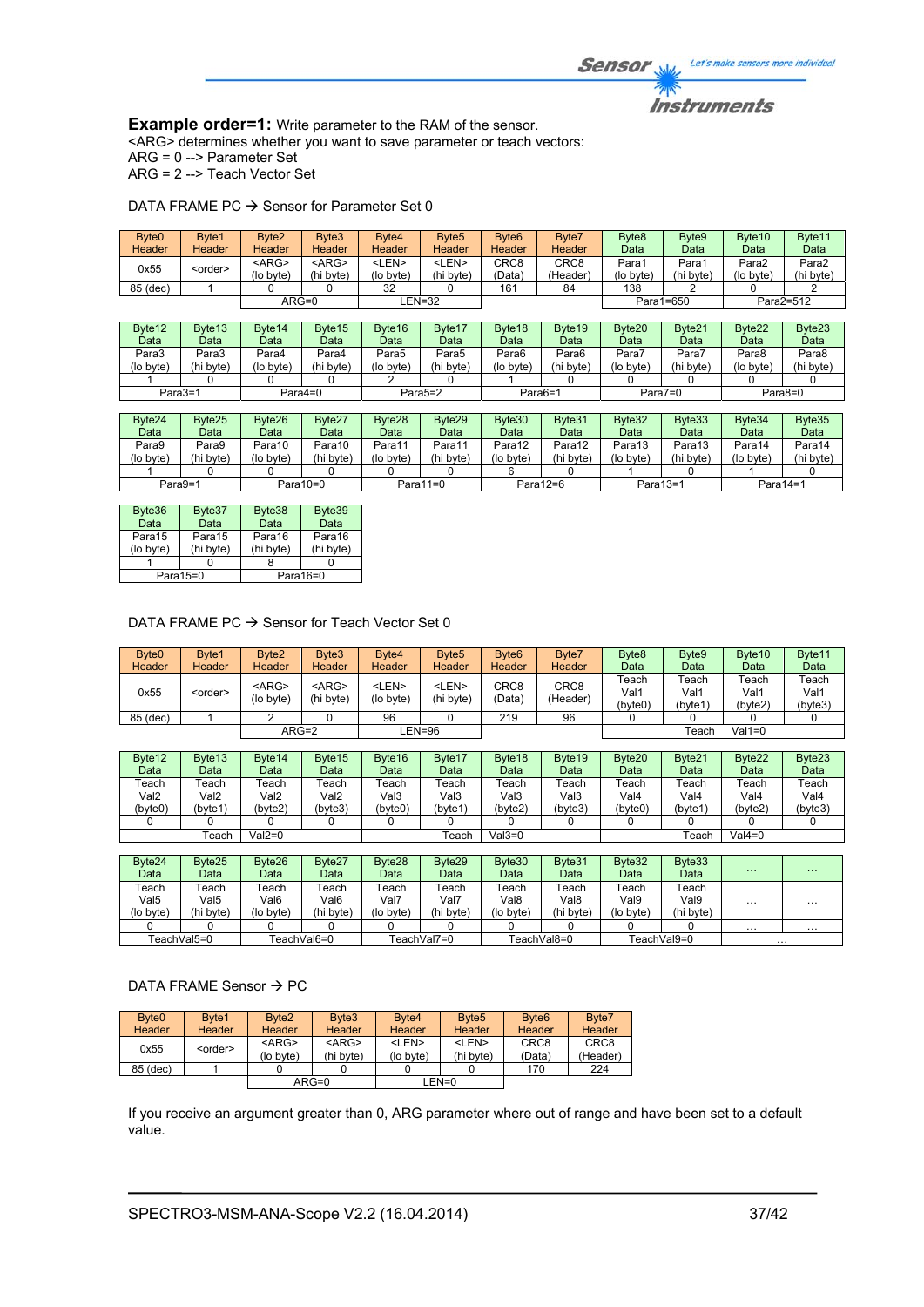# *Instruments*

**Example order=2:** Read parameter from the RAM of the sensor. <ARG> determines whether you want to read parameter or teach vectors: ARG = 0 --> Parameter Set ARG = 2 --> Teach Vector Set

#### DATA FRAME PC  $\rightarrow$  Sensor

| Byte <sub>0</sub><br>Header | Byte1<br>Header | Byte <sub>2</sub><br>Header | Byte3<br>Header          | Byte4<br><b>Header</b>    | Byte <sub>5</sub><br>Header | Byte <sub>6</sub><br>Header | Byte7<br>Header              |
|-----------------------------|-----------------|-----------------------------|--------------------------|---------------------------|-----------------------------|-----------------------------|------------------------------|
| 0x55                        | <order></order> | $<$ ARG><br>(lo byte)       | $<$ ARG $>$<br>(hi byte) | <len><br/>(lo byte)</len> | <len><br/>(hi byte)</len>   | CRC <sub>8</sub><br>(Data)  | CRC <sub>8</sub><br>(Header) |
| 85 (dec)                    |                 |                             |                          |                           |                             | 170                         | 185                          |
|                             |                 | ARG=0                       |                          |                           | LEN=0                       |                             |                              |

DATA FRAME Sensor  $\rightarrow$  PC

| Byte <sub>0</sub><br>Header | Byte1<br><b>Header</b> | Byte <sub>2</sub><br>Header | Byte3<br><b>Header</b>   | Byte4<br><b>Header</b>    | Byte <sub>5</sub><br><b>Header</b> | Byte <sub>6</sub><br>Header | Byte7<br><b>Header</b>       | Byte <sub>8</sub><br>Data | Byte9<br>Data     | Byte <sub>10</sub><br>Data | Byte <sub>11</sub><br>Data |
|-----------------------------|------------------------|-----------------------------|--------------------------|---------------------------|------------------------------------|-----------------------------|------------------------------|---------------------------|-------------------|----------------------------|----------------------------|
| 0x55                        | <order></order>        | $<$ ARG $>$<br>(lo byte)    | $<$ ARG $>$<br>(hi byte) | <len><br/>(lo byte)</len> | <len><br/>(hi byte)</len>          | CRC <sub>8</sub><br>(Data`  | CRC <sub>8</sub><br>(Header) | Para′<br>(lo byte)        | Para<br>(hi byte) | Para2<br>(lo byte)         | Para2<br>(hi byte)         |
| 85 (dec)                    |                        |                             |                          | 32                        |                                    | 161                         | 13                           | 138                       |                   |                            |                            |
|                             |                        | $ARG=0$                     |                          |                           | LEN=32                             |                             |                              |                           | Para1=650         |                            | Para2=512                  |

| Byte <sub>12</sub> | Byte <sub>13</sub> | Byte <sub>14</sub> | Byte15    | Byte <sub>16</sub> | Byte <sub>17</sub> | Byte <sub>18</sub> | Byte <sub>19</sub> | Byte20    | Byte21     | Byte22   | Byte <sub>23</sub> |
|--------------------|--------------------|--------------------|-----------|--------------------|--------------------|--------------------|--------------------|-----------|------------|----------|--------------------|
| Data               | Data               | Data               | Data      | Data               | Data               | Data               | Datal              | Data      | Data       | Data     | Data               |
| Para3              | Para3              | Para4              | Para4     | Para5              | Para <sub>5</sub>  | Para6              | Para6              | Para7     | Para7      | Para8    | Para8              |
| (lo byte)          | (hi byte)          | (lo byte)          | (hi byte) | (lo byte)          | (hi byte)          | (lo byte)          | (hi byte)          | (lo byte) | (hi byte)  | (lo bvte | (hi byte)          |
|                    |                    |                    |           |                    |                    |                    |                    |           |            |          |                    |
|                    | Para3=1            |                    | Para4=0   |                    | Para5=2            | Para6=1            |                    |           | Para $7=0$ |          | Para8=0            |

| Byte24    | Bvte25    | Byte26    | Byte27    | Byte28    | Byte29      | Byte30    | Byte31    | Byte32    | Byte33    | Byte34      | Byte35    |
|-----------|-----------|-----------|-----------|-----------|-------------|-----------|-----------|-----------|-----------|-------------|-----------|
| Data      | Data      | Data      | Data      | Data      | Data        | Data      | Datal     | Data      | Data      | Data        | Data      |
| Para9     | Para9     | Para10    | Para10    | Para11    | Para11      | Para12    | Para12    | Para13    | Para13    | Para14      | Para14    |
| (lo byte) | (hi byte) | (lo byte) | (hi byte) | (lo byte) | (hi byte)   | (lo byte) | (hi byte) | (lo byte) | (hi byte) | (lo bvte)   | (hi byte) |
|           |           |           |           |           |             |           |           |           |           |             |           |
| Para9=1   |           |           | Para10=0  |           | Para $11=0$ |           | Para12=6  | Para13=1  |           | Para $14=1$ |           |

| Byte36    | Byte37    | Byte38    | Byte39    |
|-----------|-----------|-----------|-----------|
| Data      | Data      | Data      | Data      |
| Para15    | Para15    | Para16    | Para16    |
| (lo byte) | (hi byte) | (hi byte) | (hi byte) |
|           |           |           |           |
|           | Para15=0  | Para16=0  |           |

**Example order=3:** Load parameter and actual Baudrate from RAM to EEPROM of the sensor.

DATA FRAME PC  $\rightarrow$  Sensor

| Byte <sub>0</sub> | Byte1           | Byte <sub>2</sub>        | Byte3                    | Byte4                     | Byte <sub>5</sub>         | Byte <sub>6</sub> | Byte7                        |
|-------------------|-----------------|--------------------------|--------------------------|---------------------------|---------------------------|-------------------|------------------------------|
| Header            | Header          | <b>Header</b>            | <b>Header</b>            | <b>Header</b>             | <b>Header</b>             | Header            | Header                       |
| 0x55              | <order></order> | $<$ ARG $>$<br>(lo byte) | $<$ ARG $>$<br>(hi byte) | <len><br/>(lo byte)</len> | <len><br/>(hi byte)</len> | CRC8<br>(Data)    | CRC <sub>8</sub><br>(Header) |
| 85 (dec)          |                 |                          |                          |                           |                           | 170               | 142                          |
|                   |                 |                          | $ARG=0$                  |                           | LEN=0                     |                   |                              |

 $\bullet$  DATA FRAME Sensor  $\rightarrow$  PC

| Byte <sub>0</sub> | Byte1           | Byte <sub>2</sub> | Byte3       | Byte4         | Byte <sub>5</sub> | Byte <sub>6</sub> | Byte7            |
|-------------------|-----------------|-------------------|-------------|---------------|-------------------|-------------------|------------------|
| <b>Header</b>     | <b>Header</b>   | Header            | Header      | <b>Header</b> | Header            | Header            | Header           |
| 0x55              | <order></order> | $<$ ARG $>$       | $<$ ARG $>$ | <len></len>   | <len></len>       | CRC <sub>8</sub>  | CRC <sub>8</sub> |
|                   |                 | (lo byte)         | (hi bvte)   | (lo bvte)     | (hi byte)         | (Data)            | (Header)         |
| 85 (dec)          |                 |                   |             |               |                   | 170               | 142              |
|                   |                 |                   | $ARG=0$     |               | LEN=0             |                   |                  |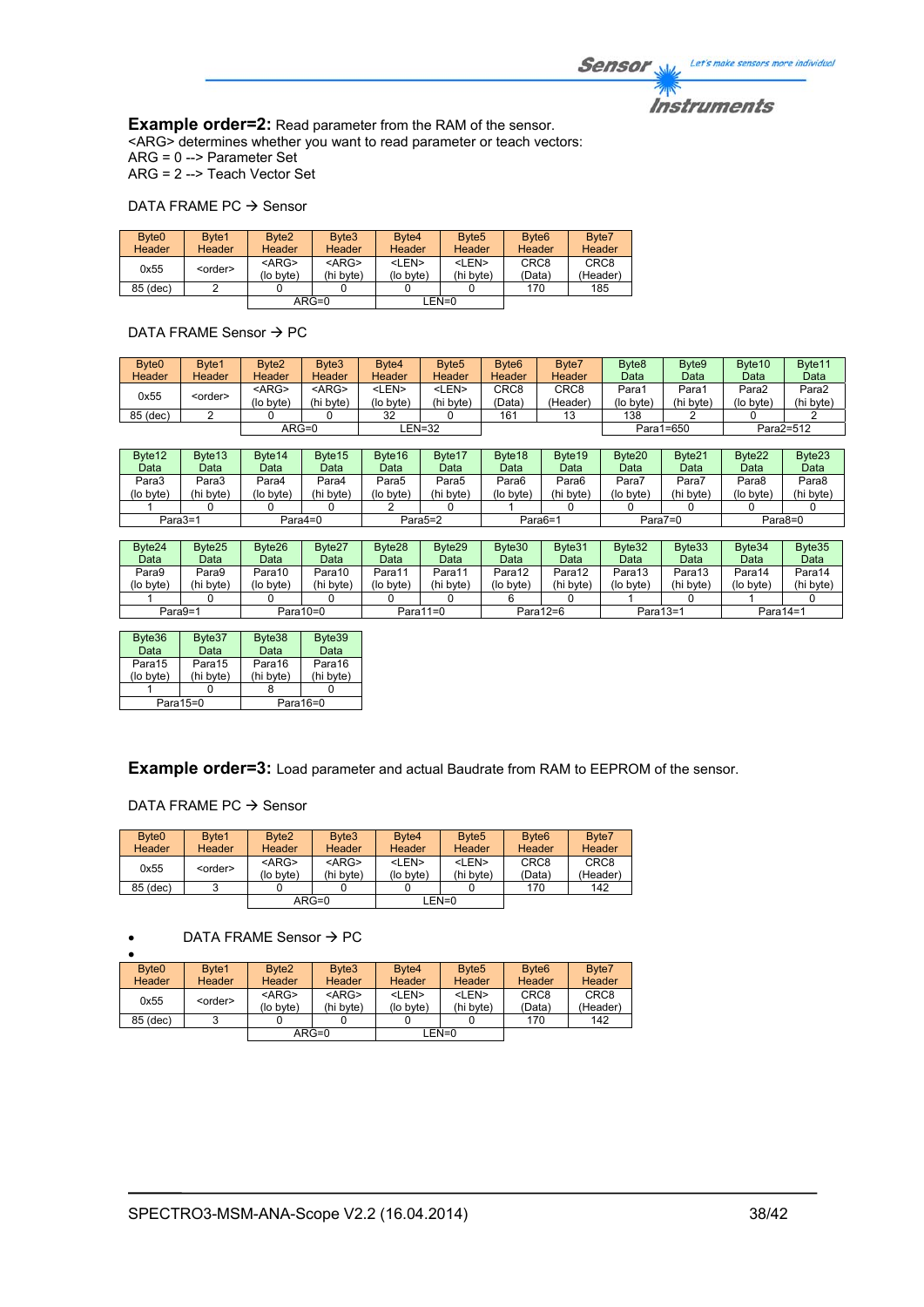

**Example order=4:** Load parameter from EEPROM to RAM of the sensor.

DATA FRAME PC  $\rightarrow$  Sensor

| Byte <sub>0</sub> | Byte1           | Byte <sub>2</sub> | Byte3       | Byte4         | Byte <sub>5</sub> | Byte <sub>6</sub> | Byte7            |
|-------------------|-----------------|-------------------|-------------|---------------|-------------------|-------------------|------------------|
| Header            | Header          | <b>Header</b>     | Header      | <b>Header</b> | <b>Header</b>     | <b>Header</b>     | <b>Header</b>    |
| 0x55              | <order></order> | $<$ ARG>          | $<$ ARG $>$ | <len></len>   | <len></len>       | CRC <sub>8</sub>  | CRC <sub>8</sub> |
|                   |                 | (lo byte)         | (hi byte)   | (lo byte)     | (hi byte)         | (Data)            | (Header)         |
| 85 (dec)          |                 |                   |             |               |                   | 170               | 11               |
|                   |                 |                   | $ARG=0$     |               | LEN=0             |                   |                  |

# DATA FRAME Sensor  $\rightarrow$  PC

| Byte <sub>0</sub>       | Byte1         | Byte <sub>2</sub> | Byte3       | Byte4       | Byte <sub>5</sub> | Byte <sub>6</sub> | Byte7            |
|-------------------------|---------------|-------------------|-------------|-------------|-------------------|-------------------|------------------|
| Header                  | <b>Header</b> | <b>Header</b>     | Header      | Header      | Header            | Header            | Header           |
| 0x55<br><order></order> |               | $<$ ARG $>$       | $<$ ARG $>$ | <len></len> | $<$ I FN $>$      | CRC <sub>8</sub>  | CRC <sub>8</sub> |
|                         |               | (lo byte)         | (hi byte)   | (lo byte)   | (hi byte)         | (Data)            | (Header)         |
| 85 (dec)                |               |                   |             |             |                   | 170               | 11               |
|                         |               |                   | $ARG=0$     |             | ∟EN=0             |                   |                  |

# **Example order=5:** Read CONNECTION OK from sensor.

#### DATA FRAME PC  $\rightarrow$  Sensor

| Byte <sub>0</sub> | Byte1           | Byte <sub>2</sub>        | Byte3                    | Byte4                     | Byte <sub>5</sub>         | Byte <sub>6</sub>          | Byte7                        |
|-------------------|-----------------|--------------------------|--------------------------|---------------------------|---------------------------|----------------------------|------------------------------|
| <b>Header</b>     | Header          | <b>Header</b>            | Header                   | <b>Header</b>             | <b>Header</b>             | Header                     | Header                       |
| 0x55              | <order></order> | $<$ ARG $>$<br>(lo byte) | $<$ ARG $>$<br>(hi byte) | <len><br/>(lo byte)</len> | <len><br/>(hi byte)</len> | CRC <sub>8</sub><br>(Data) | CRC <sub>8</sub><br>(Header) |
| 85 (dec)          |                 |                          |                          |                           |                           | 170                        | 60                           |
|                   |                 |                          | $ARG=0$                  | $LEN=0$                   |                           |                            |                              |

#### DATA FRAME Sensor  $\rightarrow$  PC ARG determines the serial number of the sensor

| Byte <sub>0</sub> | Byte1           | Byte <sub>2</sub>     | Byte3                    | Byte4                     | Byte <sub>5</sub>         | Byte <sub>6</sub>          | Byte7                        |
|-------------------|-----------------|-----------------------|--------------------------|---------------------------|---------------------------|----------------------------|------------------------------|
| <b>Header</b>     | <b>Header</b>   | <b>Header</b>         | Header                   | <b>Header</b>             | <b>Header</b>             | Header                     | <b>Header</b>                |
| 0x55              | <order></order> | $<$ ARG><br>(lo byte) | $<$ ARG $>$<br>(hi byte) | <len><br/>(lo byte)</len> | $<$ I FN $>$<br>(hi byte) | CRC <sub>8</sub><br>(Data) | CRC <sub>8</sub><br>(Header) |
| 85 (dec)          |                 | 170                   |                          |                           |                           | 170                        | 178                          |
|                   |                 |                       | $ARG=170$                |                           | LEN=0                     |                            |                              |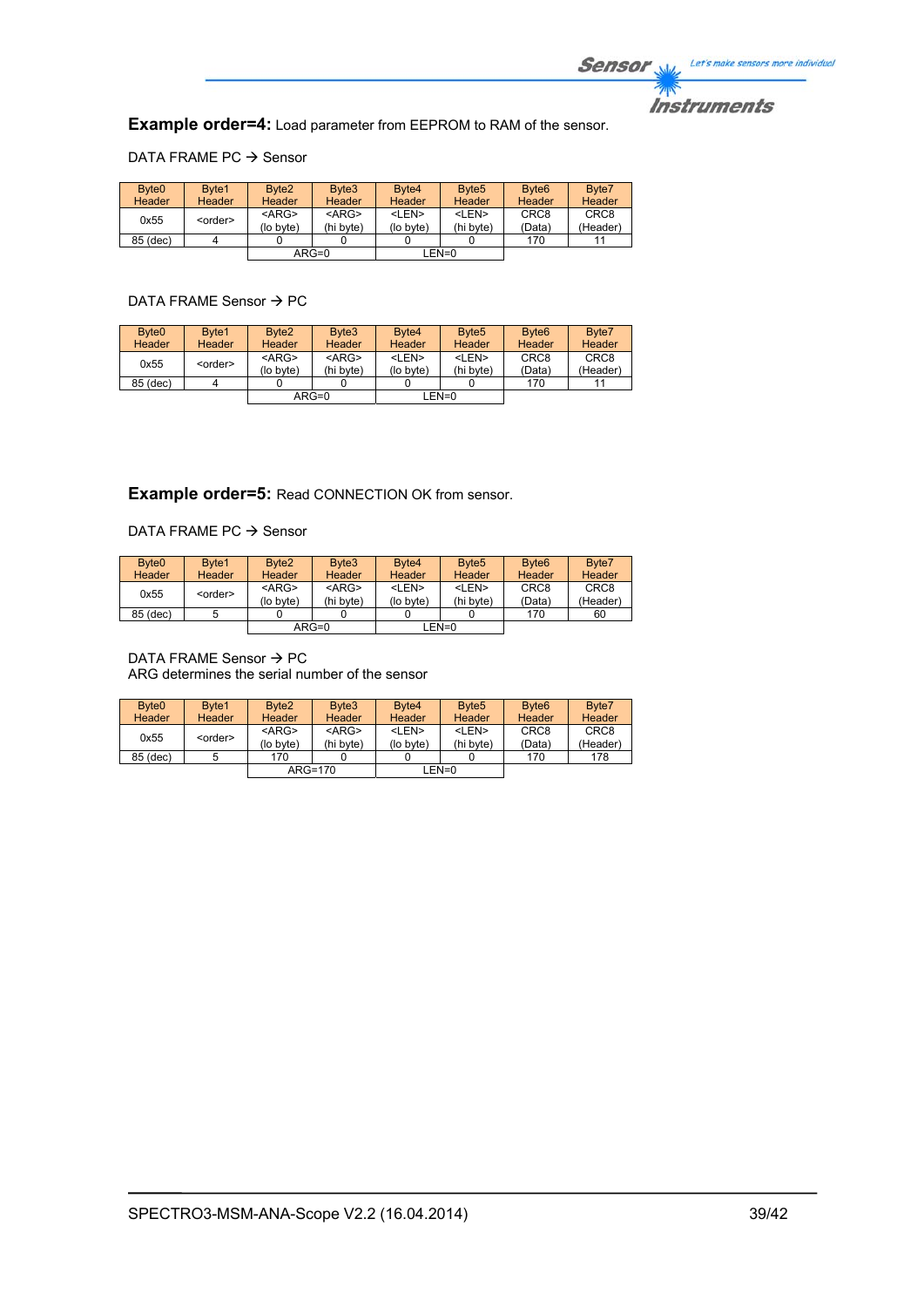# **Instruments**

# **Example order=7:** Read Firmware String from sensor

# DATA FRAME PC  $\rightarrow$  Sensor

| Byte <sub>0</sub> | Byte1           | Byte <sub>2</sub>        | Byte3                    | Byte4                     | Byte <sub>5</sub>         | Byte <sub>6</sub>          | Byte7                        |
|-------------------|-----------------|--------------------------|--------------------------|---------------------------|---------------------------|----------------------------|------------------------------|
| Header            | Header          | <b>Header</b>            | Header                   | <b>Header</b>             | <b>Header</b>             | Header                     | Header                       |
| 0x55              | <order></order> | $<$ ARG $>$<br>(lo byte) | $<$ ARG $>$<br>(hi byte) | <len><br/>(lo byte)</len> | <len><br/>(hi byte)</len> | CRC <sub>8</sub><br>(Data) | CRC <sub>8</sub><br>(Header) |
| 85 (dec)          |                 |                          |                          |                           |                           | 170                        | 82                           |
|                   |                 |                          | $ARG=0$                  |                           | LEN=0                     |                            |                              |

# DATA FRAME Sensor  $\rightarrow$  PC

ARG determines the serial number of the sensor

| Byte <sub>0</sub> | Byte1           | Byte <sub>2</sub> | Byte3       | Byte4       | Byte <sub>5</sub> | Byte <sub>6</sub> | Byte7         | Byte <sub>8</sub> | Byte9        | Byte <sub>10</sub> | Byte11       |
|-------------------|-----------------|-------------------|-------------|-------------|-------------------|-------------------|---------------|-------------------|--------------|--------------------|--------------|
| <b>Header</b>     | <b>Header</b>   | <b>Header</b>     | Header      | Header      | <b>Header</b>     | <b>Header</b>     | <b>Header</b> | Data              | Data         | Data               | Data         |
| 0x55              | <order></order> | <arg></arg>       | <arg></arg> | <len></len> | <len></len>       | CRC8              | CRC8          | <b>ASCII</b>      | <b>ASCII</b> | <b>ASCII</b>       | <b>ASCII</b> |
|                   |                 | (lo byte)         | (hi byte)   | (lo byte)   | (hi byte)         | (Data`            | (Header)      |                   |              |                    |              |
| 85 (dec)          |                 |                   |             | 72          |                   | 183               | 38            |                   |              |                    | M            |
|                   |                 |                   | $ARG=0$     |             | <b>_EN=72</b>     |                   |               |                   |              |                    |              |

| Byte12<br>Data | Byte13<br>Data | Byte14<br>Data     | Byte15<br>Data     | Byte16<br>Data     | Byte17<br>Data     | Byte18<br>Data     | Byte <sub>19</sub><br>Data | Byte20<br>Data     | Byte21<br>Data     | Byte22<br>Data     | Byte23<br>Data     |
|----------------|----------------|--------------------|--------------------|--------------------|--------------------|--------------------|----------------------------|--------------------|--------------------|--------------------|--------------------|
| ASCII          | <b>ASCII</b>   | ASCII              | ASCII              | ASCII              | ASCII              | ASCII              | <b>ASCII</b>               | ASCII              | ASCII              | ASCII              | <b>ASCII</b>       |
| W              | A              | R                  | Е                  |                    | S                  |                    | R                          |                    | N                  | G                  |                    |
|                |                |                    |                    |                    |                    |                    |                            |                    |                    |                    |                    |
| Byte24         | Byte25         | Byte26             | Byte27             | Byte28             | Byte29             | Byte30             | Byte31                     | Byte32             | Byte33             | Byte34             | Byte35             |
| Data           | Data           | Data               | Data               | Data               | Data               | Data               | Data                       | Data               | Data               | Data               | Data               |
| <b>ASCII</b>   | <b>ASCII</b>   | ASCII              | <b>ASCII</b>       | <b>ASCII</b>       | ASCII              | <b>ASCII</b>       | <b>ASCII</b>               | ASCII              | ASCII              | ASCII              | <b>ASCII</b>       |
|                |                |                    |                    |                    |                    |                    |                            |                    |                    |                    | R                  |
|                |                |                    |                    |                    |                    |                    |                            |                    |                    |                    |                    |
| Byte36         | Byte37         | Byte38             | Byte39             | Byte40             | Byte41             | Byte42             | Byte43                     | Byte44             | Byte45             | Byte46             | Byte47             |
|                |                |                    |                    |                    |                    |                    |                            |                    |                    |                    |                    |
| Data           | Data           | Data               | Data               | Data               | Data               | Data               | Data                       | Data               | Data               | Data               | Data               |
| <b>ASCII</b>   | ASCII          | ASCII              | ASCII              | ASCII              | <b>ASCII</b>       | <b>ASCII</b>       | <b>ASCII</b>               | <b>ASCII</b>       | ASCII              | ASCII              | ASCII              |
|                |                | κ                  | W                  | x                  | x                  |                    | x                          | x                  |                    |                    |                    |
|                |                |                    |                    |                    |                    |                    |                            |                    |                    |                    |                    |
| Byte48         | Byte49         | Byte <sub>50</sub> | Byte <sub>51</sub> | Byte <sub>52</sub> | Byte <sub>53</sub> | Byte <sub>54</sub> | Byte <sub>55</sub>         | Byte <sub>56</sub> | Byte <sub>57</sub> | Byte <sub>58</sub> | Byte <sub>59</sub> |
| Data           | Data           | Data               | Data               | Data               | Data               | Data               | Data                       | Data               | Data               | Data               | Data               |
| <b>ASCII</b>   | <b>ASCII</b>   | ASCII              | ASCII              | ASCII              | <b>ASCII</b>       | <b>ASCII</b>       | <b>ASCII</b>               | ASCII              | ASCII              | ASCII              | <b>ASCII</b>       |
|                |                |                    |                    |                    |                    |                    |                            |                    |                    |                    |                    |

| Byte60      | Byte <sub>61</sub> | Byte <sub>62</sub> | Byte <sub>63</sub> | Byte <sub>64</sub> | Byte <sub>65</sub> | Byte <sub>66</sub> | Byte <sub>67</sub> | Byte <sub>68</sub> | Byte <sub>69</sub> | Byte70 | Byte71 |
|-------------|--------------------|--------------------|--------------------|--------------------|--------------------|--------------------|--------------------|--------------------|--------------------|--------|--------|
| <b>Data</b> | Data               | Data               | Data               | Data               | Data               | Data               | Data               | Data               | Data               | Data   | Data   |
| ASCII       | ASCII              | ASCII              | <b>ASCII</b>       | <b>ASCII</b>       | ASCII              | <b>ASCII</b>       | <b>ASCII</b>       | ASCII              | ASCII              | ASCII  | ASCII  |
|             |                    |                    |                    |                    |                    |                    |                    |                    |                    |        |        |

| Byte72       | Byte73 | Byte74 | Byte75 | Byte76 | Byte77 | Byte78 | Byte79 | Byte80       | Byte81 |
|--------------|--------|--------|--------|--------|--------|--------|--------|--------------|--------|
| Data         | Data   | Data   | Datal  | Data   | Data   | Data   | Data   | Data         | Data   |
| <b>ASCII</b> | ASCII  | ASCII  | ASCII  | ASCII  | ASCII  | ASCII  | ASCII  | <b>ASCII</b> | ASCII  |
|              |        |        |        |        |        |        |        |              |        |

**Example order=8:** Read data values from sensor.

DATA FRAME PC  $\rightarrow$  Sensor

| Byte <sub>0</sub> | Byte1           | Byte <sub>2</sub> | Byte3         | Byte4       | Byte <sub>5</sub> | Byte <sub>6</sub> | Byte7            |
|-------------------|-----------------|-------------------|---------------|-------------|-------------------|-------------------|------------------|
| <b>Header</b>     | <b>Header</b>   | Header            | <b>Header</b> | Header      | Header            | Header            | Header           |
| 0x55              | <order></order> | $<$ ARG $>$       | $<$ ARG $>$   | <len></len> | <len></len>       | CRC <sub>8</sub>  | CRC <sub>8</sub> |
|                   |                 | (lo byte)         | (hi byte)     | (lo byte)   | (hi byte)         | (Data)            | (Header)         |
| 85 (dec)          |                 |                   |               |             |                   | 170               | 118              |
|                   |                 |                   | $ARG=0$       |             | LEN=0             |                   |                  |

DATA FRAME Sensor  $\rightarrow$  PC

8 Header Bytes 7 **DATA VALUE** type **long** 9 **DATA VALUE** type **word**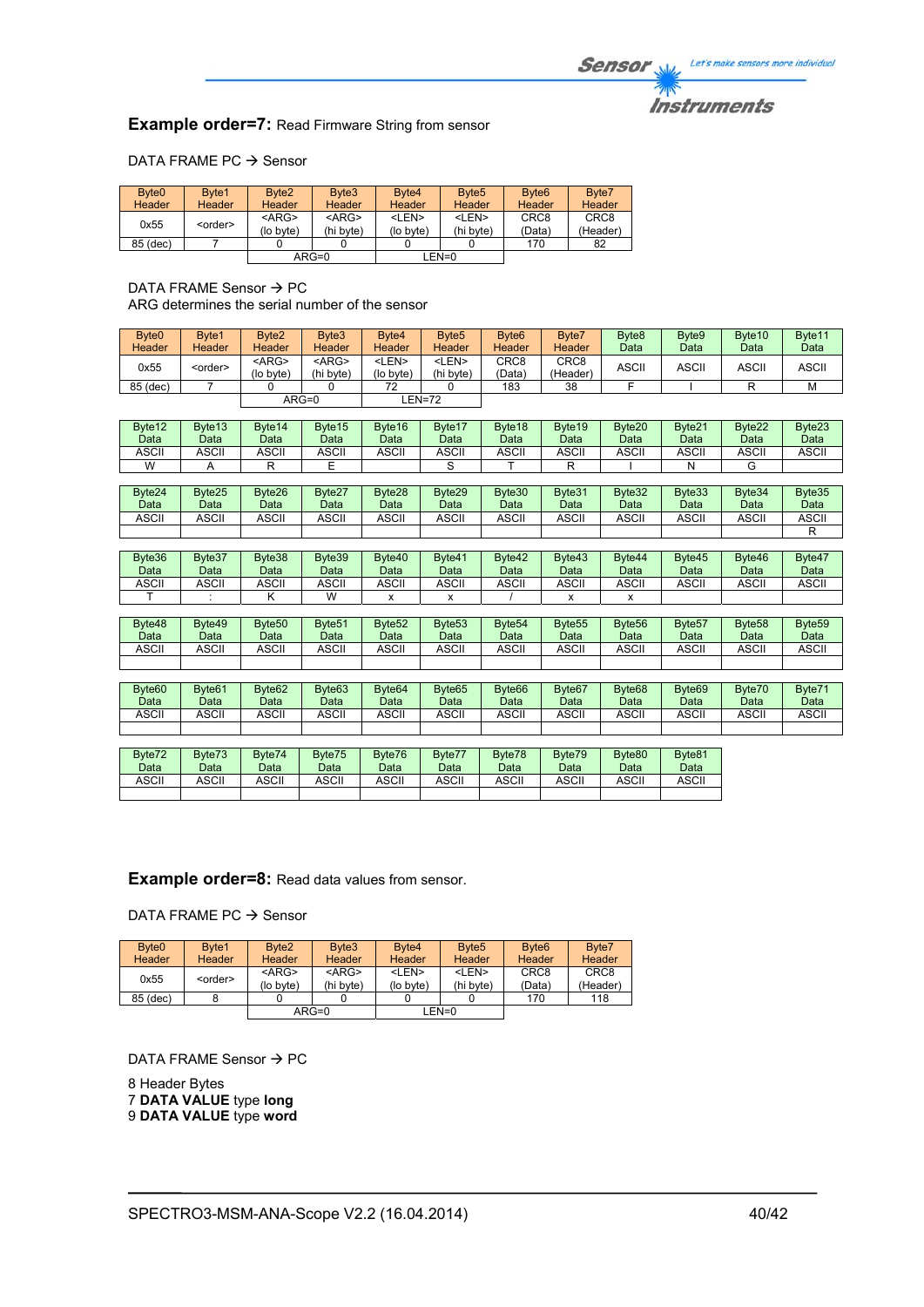# **Instruments**

# **Example order=30:** Start and Stop triggered sending of data frames

**Start** triggered sending of data frames DATA FRAME PC  $\rightarrow$  Sensor

| Byte <sub>0</sub> | Byte1           | Byte <sub>2</sub> | Byte3       | Byte4         | Byte <sub>5</sub> | Byte <sub>6</sub> | Byte7            |
|-------------------|-----------------|-------------------|-------------|---------------|-------------------|-------------------|------------------|
| <b>Header</b>     | Header          | <b>Header</b>     | Header      | <b>Header</b> | <b>Header</b>     | Header            | <b>Header</b>    |
| 0x55              | <order></order> | $<$ ARG>          | $<$ ARG $>$ | <len></len>   | <len></len>       | CRC <sub>8</sub>  | CRC <sub>8</sub> |
|                   |                 | (lo byte)         | (hi byte)   | (lo byte)     | (hi byte)         | (Data)            | (Header)         |
| 85 (dec)          | 30              |                   |             |               |                   | 170               | 82               |
|                   |                 | $ARG=1$           |             |               | LEN=0             |                   |                  |

# DATA FRAME Sensor  $\rightarrow$  PC

| Byte <sub>0</sub> | Byte1           | Byte <sub>2</sub>     | Byte3                    | Byte4                     | Byte <sub>5</sub>         | Byte <sub>6</sub>          | Byte7                        |
|-------------------|-----------------|-----------------------|--------------------------|---------------------------|---------------------------|----------------------------|------------------------------|
| Header            | Header          | <b>Header</b>         | Header                   | Header                    | <b>Header</b>             | Header                     | Header                       |
| 0x55              | <order></order> | $<$ ARG><br>(lo byte) | $<$ ARG $>$<br>(hi bvte) | <len><br/>(lo byte)</len> | <len><br/>(hi byte)</len> | CRC <sub>8</sub><br>(Data) | CRC <sub>8</sub><br>(Header) |
| 85 (dec)          | 30              |                       |                          |                           |                           | 170                        | 82                           |
|                   |                 |                       | $ARG=1$                  |                           | $LEN=0$                   |                            |                              |

Stop triggered sending of data frames DATA FRAME PC  $\rightarrow$  Sensor

| Byte <sub>0</sub><br><b>Header</b> | Byte1<br><b>Header</b> | Byte <sub>2</sub><br>Header | Byte3<br><b>Header</b>   | Byte4<br><b>Header</b>    | Byte <sub>5</sub><br><b>Header</b> | Byte <sub>6</sub><br>Header | Byte7<br>Header              |
|------------------------------------|------------------------|-----------------------------|--------------------------|---------------------------|------------------------------------|-----------------------------|------------------------------|
| 0x55                               | <order></order>        | $<$ ARG $>$<br>(lo byte)    | $<$ ARG $>$<br>(hi byte) | <len><br/>(lo byte)</len> | <len><br/>(hi byte)</len>          | CRC <sub>8</sub><br>(Data)  | CRC <sub>8</sub><br>(Header) |
| 85 (dec)                           | 30                     |                             |                          |                           |                                    | 170                         | 159                          |
|                                    |                        |                             | $ARG=0$                  |                           | $LEN=0$                            |                             |                              |

## DATA FRAME Sensor  $\rightarrow$  PC

| Byte <sub>0</sub> | Byte1           | Byte <sub>2</sub> | Byte3       | Byte4                                   | Byte <sub>5</sub> | Byte <sub>6</sub> | Byte7            |  |  |  |
|-------------------|-----------------|-------------------|-------------|-----------------------------------------|-------------------|-------------------|------------------|--|--|--|
| <b>Header</b>     | Header          | <b>Header</b>     | Header      | <b>Header</b>                           | <b>Header</b>     | <b>Header</b>     | Header           |  |  |  |
| 0x55              |                 | $<$ ARG $>$       | $<$ ARG $>$ | <len></len>                             | <len></len>       | CRC <sub>8</sub>  | CRC <sub>8</sub> |  |  |  |
|                   | <order></order> | (lo byte)         | (hi byte)   | (Data)<br>(hi byte)<br>(lo byte)<br>170 | (Header)          |                   |                  |  |  |  |
| 85 (dec)          | 30              |                   |             |                                         |                   |                   | 159              |  |  |  |
|                   |                 |                   | $ARG=0$     |                                         | LEN=0             |                   |                  |  |  |  |

# **Example order=105:** Get cycle time from sensor

DATA FRAME PC  $\rightarrow$  Sensor

| Byte <sub>0</sub> | Byte1           | Byte <sub>2</sub> | Byte3       | Byte4         | Byte <sub>5</sub> | Byte <sub>6</sub> | Byte7            |
|-------------------|-----------------|-------------------|-------------|---------------|-------------------|-------------------|------------------|
| Header            | Header          | <b>Header</b>     | Header      | <b>Header</b> | <b>Header</b>     | Header            | Header           |
| 0x55              | <order></order> | $<$ ARG $>$       | $<$ ARG $>$ | <len></len>   | <len></len>       | CRC <sub>8</sub>  | CRC <sub>8</sub> |
|                   |                 | (lo byte)         | (hi byte)   | (lo byte)     | (hi byte)         | (Data)            | (Header)         |
| 85 (dec)          | 105             |                   |             |               |                   | 170               | 130              |
|                   |                 |                   | $ARG=0$     |               | $EN=0$            |                   |                  |

### DATA FRAME Sensor  $\rightarrow$  PC

| Byte <sub>0</sub>       | Byte1  | Byte <sub>2</sub> | Byte3         | Byte4       | Byte <sub>5</sub> | Byte <sub>6</sub> | Byte7    | Byte <sub>8</sub> | Byte9   | Byte <sub>10</sub>   | Byte <sub>11</sub> |
|-------------------------|--------|-------------------|---------------|-------------|-------------------|-------------------|----------|-------------------|---------|----------------------|--------------------|
| Header                  | Header | <b>Header</b>     | <b>Header</b> | Header      | Header            | <b>Header</b>     | Header   | Data              | Data    | Data                 | Data               |
| 0x55<br><order></order> |        | <arg></arg>       | $<$ ARG $>$   | <len></len> | <len></len>       | CRC8              | CRC8     | lo word           | lo word | hi word              | hi word            |
|                         |        | (lo byte)         | (hi byte)     | (lo byte)   | (hi byte)         | 'Data)            | (Header) | lo byte           | hi byte | lo byte              | hi byte            |
| 85 (dec)                | 105    |                   |               |             |                   | 206               | 163      | 40                | 28      |                      |                    |
|                         |        |                   | $ARG=0$       | EN=8        |                   |                   |          |                   |         | CYCLE COUNT = 138280 |                    |

| Byte12               | Byte <sub>13</sub> | Byte14  | Byte15  |  |  |  |
|----------------------|--------------------|---------|---------|--|--|--|
| Data                 | Data               | Data    | Data    |  |  |  |
| lo word              | lo word            | hi word | hi word |  |  |  |
| lo byte              | hi byte            | lo byte | hi byte |  |  |  |
| 144                  |                    |         |         |  |  |  |
| COUNTER TIME = $400$ |                    |         |         |  |  |  |

**Cycle Time [Hz]** = CYCLE COUNT / (COUNTER TIME \* 0,01)

# **Cycle Time [ms]** = (COUNTER TIME \* 0,01) / CYCLE COUNT